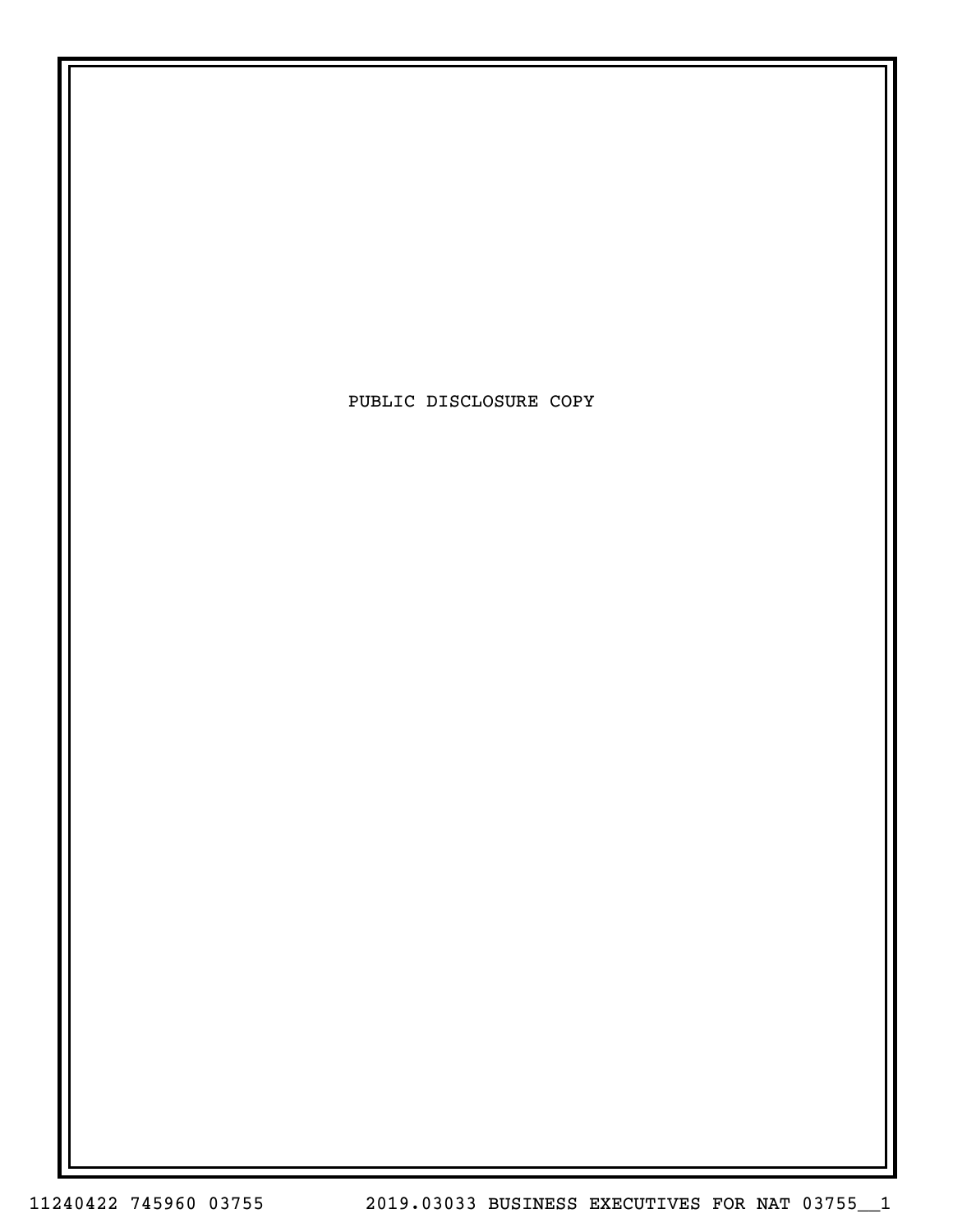# **TAX RETURN FILING INSTRUCTIONS**

## FORM 990

## **FOR THE YEAR ENDING**

DECEMBER 31, 2019

| <b>Prepared for</b>                                | BUSINESS EXECUTIVES FOR NATIONAL<br><b>SECURITY</b><br>1030 15TH STREET, NW NO. 200 E<br>WASHINGTON, DC 20005                                          |
|----------------------------------------------------|--------------------------------------------------------------------------------------------------------------------------------------------------------|
| <b>Prepared by</b>                                 | GELMAN, ROSENBERG & FREEDMAN<br>4550 MONTGOMERY AVE SUITE 650N<br>BETHESDA, MD 20814-2930                                                              |
| <b>Amount due</b><br>or refund                     | NOT APPLICABLE                                                                                                                                         |
| <b>Make check</b><br>payable to                    | NOT APPLICABLE                                                                                                                                         |
| Mail tax return<br>and check (if<br>applicable) to | NOT APPLICABLE                                                                                                                                         |
| Return must be<br>mailed on<br>or before           | NOT APPLICABLE                                                                                                                                         |
| <b>Special</b><br><b>Instructions</b>              | THIS RETURN HAS QUALIFIED FOR ELECTRONIC FILING.<br>THE RETURN<br>HAS BEEN TRANSMITTED ELECTRONICALLY TO THE IRS AND NO FURTHER<br>ACTION IS REQUIRED. |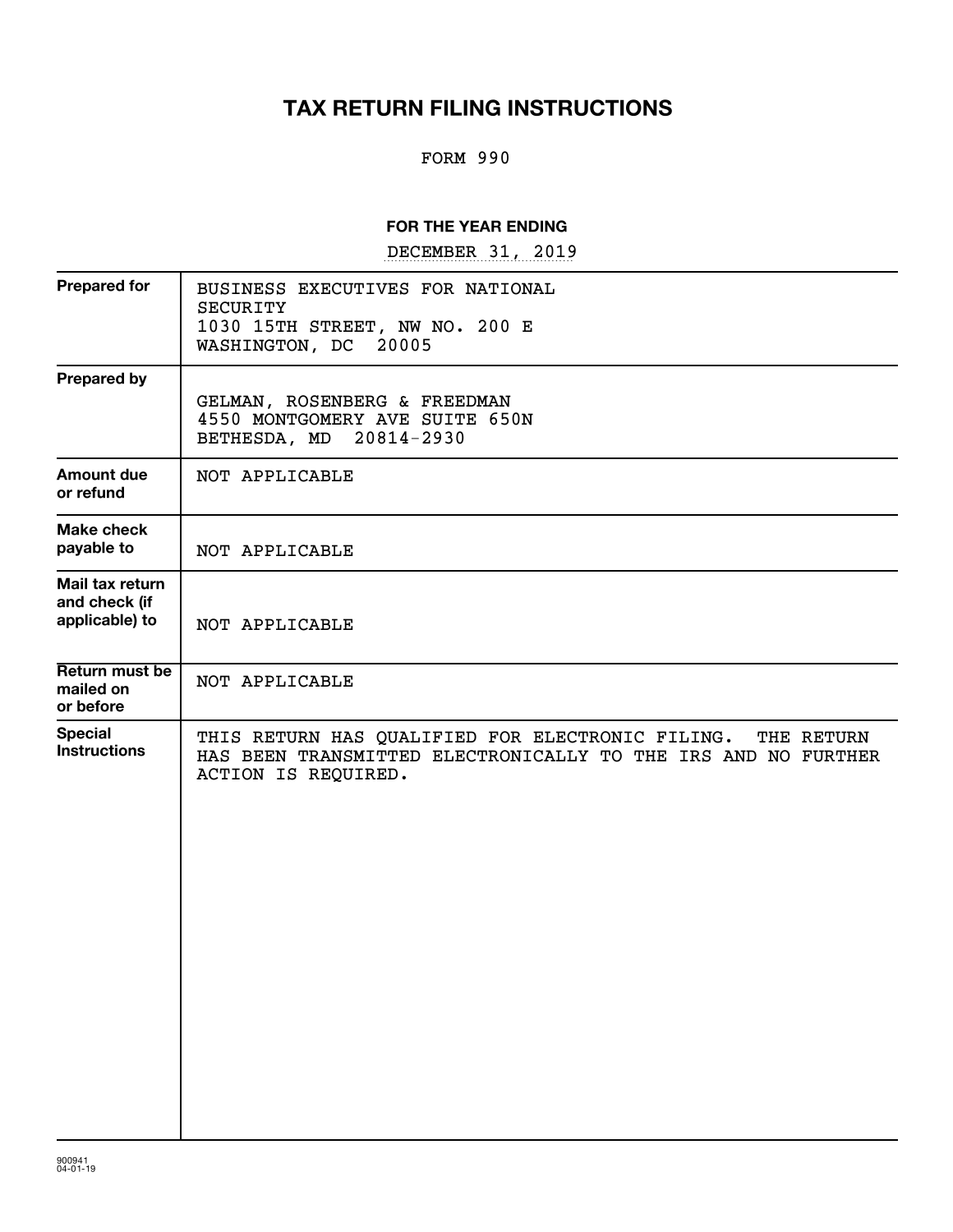| 990<br>Form                                            |
|--------------------------------------------------------|
| (Rev. January 2020)                                    |
| Department of the Treasury<br>Internal Revenue Service |

# \*\* PUBLIC DISCLOSURE COPY \*\*

**your Section 501(c), 527, or 4947(a)(1) of the Internal Revenue Code (except private foundations) 2019** 

▶ Do not enter social security numbers on this form as it may be made public. <br>
inspection and the latest information. **Dependent in the latest information** and the latest information. **| Go to www.irs.gov/Form990 for instructions and the latest information. Inspection**



| <b>C</b> Name of organization<br>D Employer identification number<br>Check if<br>applicable:<br>в<br>BUSINESS EXECUTIVES FOR NATIONAL<br>Address<br>]change<br><b>SECURITY</b><br> Name<br> change<br>52-1271179<br>Doing business as<br>Initial<br>Number and street (or P.O. box if mail is not delivered to street address)<br>Room/suite<br>E Telephone number<br>return<br> Final<br>200 E<br>1030 15TH STREET, NW<br>$(202)296 - 2125$<br>return/<br>termin-<br>G Gross receipts \$<br>City or town, state or province, country, and ZIP or foreign postal code<br>ated<br>Amended<br>WASHINGTON, DC<br>20005<br>$H(a)$ is this a group return<br>Ireturn<br>Applica-<br>F Name and address of principal officer: JOSEPH VOTEL<br>for subordinates?<br>pending |                                      |
|----------------------------------------------------------------------------------------------------------------------------------------------------------------------------------------------------------------------------------------------------------------------------------------------------------------------------------------------------------------------------------------------------------------------------------------------------------------------------------------------------------------------------------------------------------------------------------------------------------------------------------------------------------------------------------------------------------------------------------------------------------------------|--------------------------------------|
|                                                                                                                                                                                                                                                                                                                                                                                                                                                                                                                                                                                                                                                                                                                                                                      |                                      |
|                                                                                                                                                                                                                                                                                                                                                                                                                                                                                                                                                                                                                                                                                                                                                                      |                                      |
|                                                                                                                                                                                                                                                                                                                                                                                                                                                                                                                                                                                                                                                                                                                                                                      |                                      |
|                                                                                                                                                                                                                                                                                                                                                                                                                                                                                                                                                                                                                                                                                                                                                                      |                                      |
|                                                                                                                                                                                                                                                                                                                                                                                                                                                                                                                                                                                                                                                                                                                                                                      |                                      |
|                                                                                                                                                                                                                                                                                                                                                                                                                                                                                                                                                                                                                                                                                                                                                                      |                                      |
|                                                                                                                                                                                                                                                                                                                                                                                                                                                                                                                                                                                                                                                                                                                                                                      | 18,007,355.                          |
|                                                                                                                                                                                                                                                                                                                                                                                                                                                                                                                                                                                                                                                                                                                                                                      |                                      |
|                                                                                                                                                                                                                                                                                                                                                                                                                                                                                                                                                                                                                                                                                                                                                                      | $\Box$ Yes $\Box X$ No               |
| SAME AS C ABOVE<br>H(b) Are all subordinates included? Ves                                                                                                                                                                                                                                                                                                                                                                                                                                                                                                                                                                                                                                                                                                           | ⊿No                                  |
| Tax-exempt status: $X \ 501(c)(3)$<br>$\sqrt{\frac{1}{1}}$ (insert no.)<br>$4947(a)(1)$ or<br>$501(c)$ (<br>527<br>If "No," attach a list. (see instructions)                                                                                                                                                                                                                                                                                                                                                                                                                                                                                                                                                                                                        |                                      |
| J Website: WWW.BENS.ORG<br>$H(c)$ Group exemption number $\blacktriangleright$                                                                                                                                                                                                                                                                                                                                                                                                                                                                                                                                                                                                                                                                                       |                                      |
| <b>K</b> Form of organization: $\boxed{\mathbf{X}}$ Corporation<br>Other $\blacktriangleright$<br>L Year of formation: $1982$ M State of legal domicile: DC<br>Trust<br>Association                                                                                                                                                                                                                                                                                                                                                                                                                                                                                                                                                                                  |                                      |
| Part I<br>Summary                                                                                                                                                                                                                                                                                                                                                                                                                                                                                                                                                                                                                                                                                                                                                    |                                      |
| Briefly describe the organization's mission or most significant activities: TO APPLY BEST BUSINESS PRACTICES<br>1                                                                                                                                                                                                                                                                                                                                                                                                                                                                                                                                                                                                                                                    |                                      |
| Activities & Governance<br>TO ADDRESS THE NATION'S MOST PRESSING SECURITY CHALLENGES.                                                                                                                                                                                                                                                                                                                                                                                                                                                                                                                                                                                                                                                                                |                                      |
| if the organization discontinued its operations or disposed of more than 25% of its net assets.<br>Check this box $\blacktriangleright$ $\perp$<br>$\mathbf{2}$                                                                                                                                                                                                                                                                                                                                                                                                                                                                                                                                                                                                      |                                      |
| 3<br>Number of voting members of the governing body (Part VI, line 1a)<br>3                                                                                                                                                                                                                                                                                                                                                                                                                                                                                                                                                                                                                                                                                          | 44                                   |
| $\overline{\mathbf{A}}$                                                                                                                                                                                                                                                                                                                                                                                                                                                                                                                                                                                                                                                                                                                                              | 44                                   |
| 5<br>5                                                                                                                                                                                                                                                                                                                                                                                                                                                                                                                                                                                                                                                                                                                                                               | 48                                   |
| 6<br>6                                                                                                                                                                                                                                                                                                                                                                                                                                                                                                                                                                                                                                                                                                                                                               | 246                                  |
| 7a                                                                                                                                                                                                                                                                                                                                                                                                                                                                                                                                                                                                                                                                                                                                                                   | 0.                                   |
| 7 <sub>b</sub>                                                                                                                                                                                                                                                                                                                                                                                                                                                                                                                                                                                                                                                                                                                                                       | $\overline{0}$ .                     |
| <b>Current Year</b><br><b>Prior Year</b><br>7,271,448.                                                                                                                                                                                                                                                                                                                                                                                                                                                                                                                                                                                                                                                                                                               | $7,104,350$ .                        |
| Contributions and grants (Part VIII, line 1h)<br>8<br>Ō.                                                                                                                                                                                                                                                                                                                                                                                                                                                                                                                                                                                                                                                                                                             | $\overline{0}$ .                     |
| Revenue<br>Program service revenue (Part VIII, line 2g)<br>9<br>421,496.                                                                                                                                                                                                                                                                                                                                                                                                                                                                                                                                                                                                                                                                                             | 639,356.                             |
| 10<br>$-144, 123.$                                                                                                                                                                                                                                                                                                                                                                                                                                                                                                                                                                                                                                                                                                                                                   | $-118, 745.$                         |
| Other revenue (Part VIII, column (A), lines 5, 6d, 8c, 9c, 10c, and 11e)<br>11<br>7,548,821.                                                                                                                                                                                                                                                                                                                                                                                                                                                                                                                                                                                                                                                                         | 7,624,961.                           |
| Total revenue - add lines 8 through 11 (must equal Part VIII, column (A), line 12)<br>12 <sup>2</sup><br>0.                                                                                                                                                                                                                                                                                                                                                                                                                                                                                                                                                                                                                                                          |                                      |
| 13 Grants and similar amounts paid (Part IX, column (A), lines 1-3) <i>manoronominimining</i><br>$\overline{0}$ .                                                                                                                                                                                                                                                                                                                                                                                                                                                                                                                                                                                                                                                    | $\overline{0}$ .<br>$\overline{0}$ . |
| 14<br>4, 119, 103.                                                                                                                                                                                                                                                                                                                                                                                                                                                                                                                                                                                                                                                                                                                                                   | 4,314,788.                           |
| Salaries, other compensation, employee benefits (Part IX, column (A), lines 5-10)<br>15<br>Expenses<br>Ω.                                                                                                                                                                                                                                                                                                                                                                                                                                                                                                                                                                                                                                                            |                                      |
| 16a Professional fundraising fees (Part IX, column (A), line 11e)<br>964,542.                                                                                                                                                                                                                                                                                                                                                                                                                                                                                                                                                                                                                                                                                        |                                      |
| <b>b</b> Total fundraising expenses (Part IX, column (D), line 25)<br>▶<br>2,432,093.                                                                                                                                                                                                                                                                                                                                                                                                                                                                                                                                                                                                                                                                                | 2,434,649.                           |
| 6,551,196.                                                                                                                                                                                                                                                                                                                                                                                                                                                                                                                                                                                                                                                                                                                                                           | 6,749,437.                           |
| Total expenses. Add lines 13-17 (must equal Part IX, column (A), line 25) <i></i><br>18<br>997,625.                                                                                                                                                                                                                                                                                                                                                                                                                                                                                                                                                                                                                                                                  | 875,524.                             |
| 19<br><b>Beginning of Current Year</b>                                                                                                                                                                                                                                                                                                                                                                                                                                                                                                                                                                                                                                                                                                                               |                                      |
| Assets or<br>9,491,134.                                                                                                                                                                                                                                                                                                                                                                                                                                                                                                                                                                                                                                                                                                                                              | <b>End of Year</b><br>10,928,597.    |
| 20 Total assets (Part X, line 16)<br>621, 169.                                                                                                                                                                                                                                                                                                                                                                                                                                                                                                                                                                                                                                                                                                                       | 637,198.                             |
| 21 Total liabilities (Part X, line 26)<br><b>Net</b><br>8,869,965.                                                                                                                                                                                                                                                                                                                                                                                                                                                                                                                                                                                                                                                                                                   | 10,291,399.                          |
| <b>Part II   Signature Block</b>                                                                                                                                                                                                                                                                                                                                                                                                                                                                                                                                                                                                                                                                                                                                     |                                      |

Under penalties of perjury, I declare that I have examined this return, including accompanying schedules and statements, and to the best of my knowledge and belief, it is true, correct, and complete. Declaration of preparer (other than officer) is based on all information of which preparer has any knowledge.

| Sign<br>Here | Signature of officer<br>KAREN KINNAMONT-STEWART, CONTROLLER & TREASURER                                      | Date                                   |  |  |  |  |
|--------------|--------------------------------------------------------------------------------------------------------------|----------------------------------------|--|--|--|--|
|              | Type or print name and title                                                                                 |                                        |  |  |  |  |
|              | Date<br>Print/Type preparer's name<br>Preparer's signature                                                   | PIIN<br>Check                          |  |  |  |  |
| Paid         | Locatri<br>LOCASTRO,<br>CPA<br>RICHARD J.<br>Keebard                                                         | P00288314<br>04/22/20<br>self-emploved |  |  |  |  |
| Preparer     | <b>FREEDMAN</b><br>ROSENBERG<br>GELMAN,<br>&.<br>Firm's name<br>$\mathbf{L}$                                 | Firm's EIN $\, 52 - 1392008$           |  |  |  |  |
| Use Only     | Firm's address 1550 MONTGOMERY AVE SUITE 650N                                                                |                                        |  |  |  |  |
|              | BETHESDA, MD 20814-2930                                                                                      | Phone no. $(301)951 - 9090$            |  |  |  |  |
|              | ΧI<br><b>No</b><br>Yes<br>May the IRS discuss this return with the preparer shown above? (see instructions)  |                                        |  |  |  |  |
|              | Form 990 (2019)<br>LHA For Paperwork Reduction Act Notice, see the separate instructions.<br>932001 01-20-20 |                                        |  |  |  |  |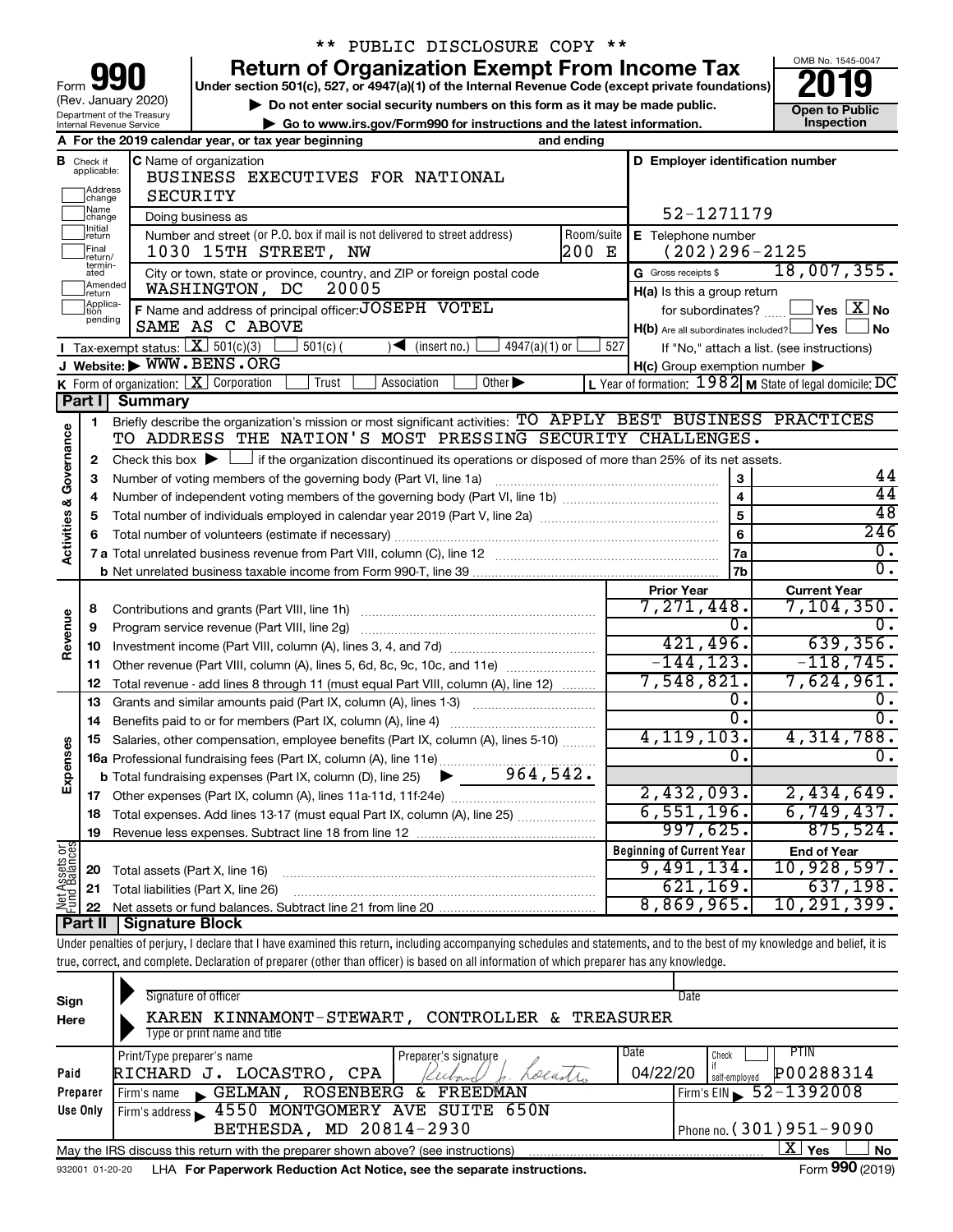|              | 52-1271179<br><b>SECURITY</b><br>Page 2<br>Form 990 (2019)                                                                                                                                                                                                                           |
|--------------|--------------------------------------------------------------------------------------------------------------------------------------------------------------------------------------------------------------------------------------------------------------------------------------|
|              | <b>Part III   Statement of Program Service Accomplishments</b><br>$\overline{\mathbf{x}}$                                                                                                                                                                                            |
|              |                                                                                                                                                                                                                                                                                      |
| 1            | Briefly describe the organization's mission:                                                                                                                                                                                                                                         |
|              | TO APPLY BEST BUSINESS PRACTICES TO ADDRESS THE NATION'S MOST PRESSING                                                                                                                                                                                                               |
|              | SECURITY CHALLENGES.                                                                                                                                                                                                                                                                 |
| $\mathbf{2}$ | Did the organization undertake any significant program services during the year which were not listed on the                                                                                                                                                                         |
|              | $ {\mathsf Y}{\mathsf e}{\mathsf s} \ \overline{{\mathsf X}}$ No<br>prior Form 990 or 990-EZ?<br>If "Yes," describe these new services on Schedule O.                                                                                                                                |
| 3            | $\sqrt{}$ Yes $\sqrt{ \ \ }$ No<br>Did the organization cease conducting, or make significant changes in how it conducts, any program services?<br>If "Yes," describe these changes on Schedule O.                                                                                   |
| 4            | Describe the organization's program service accomplishments for each of its three largest program services, as measured by expenses.<br>Section 501(c)(3) and 501(c)(4) organizations are required to report the amount of grants and allocations to others, the total expenses, and |
|              | revenue, if any, for each program service reported.<br>2,535,731.<br>including grants of \$<br>4a (Code:<br>(Expenses \$<br>) (Revenue \$                                                                                                                                            |
|              | MEETINGS, PROGRAMS DEVELOPMENT, AND IMPLEMENTATION: BENS SERVES AS A<br>PRIMARY CHANNEL FOR MEANINGFUL EXCHANGE BETWEEN SENIOR PRIVATE SECTOR                                                                                                                                        |
|              | EXECUTIVES AND LEADERS FROM ACROSS THE NATIONAL SECURITY ENTERPRISE.                                                                                                                                                                                                                 |
|              | THROUGH HOSTING EVENTS AND CONVERSATIONS AROUND THE COUNTRY WITH THESE                                                                                                                                                                                                               |
|              | LEADERS, AS WELL AS SELF-FINANCED VISITS TO SITES OF RELEVANCE TO                                                                                                                                                                                                                    |
|              | NATIONAL AND INTERNATIONAL SECURITY, BENS MAKES IT POSSIBLE FOR PRIVATE                                                                                                                                                                                                              |
|              | SECTOR LEADERS TO LEARN ABOUT MAJOR ISSUES CONFRONTING THE NATIONAL                                                                                                                                                                                                                  |
|              | SECURITY COMMUNITY AND TO SHARE INSIGHTS AND BEST PRACTICES FROM                                                                                                                                                                                                                     |
|              | INDUSTRY THAT COULD HELP ADDRESS THEIR CURRENT CHALLENGES. IN 2019,                                                                                                                                                                                                                  |
|              | BENS HOSTED A TOTAL OF 144 EVENTS AND TRAVELED TO 16 UNIQUE LOCATIONS                                                                                                                                                                                                                |
|              | IN THE U.S. AND AROUND THE WORLD TO OBSERVE KEY MILITARY AND SECURITY                                                                                                                                                                                                                |
|              | MISSIONS FIRSTHAND AND PARTICIPATE IN THOUGHTFUL DIALOGUE THAT                                                                                                                                                                                                                       |
|              | 2,667,014.                                                                                                                                                                                                                                                                           |
| 4b.          | including grants of \$<br>(Expenses \$<br>(Code:<br>Revenue \$<br>PROJECT DEVELOPMENT AND IMPLEMENTATION: BENS WORK IS<br><b>THREE</b><br>FOCUSED IN                                                                                                                                 |
|              | MAJOR AREAS DESIGNED TO MEET THE NEEDS OF OUR NATIONAL SECURITY                                                                                                                                                                                                                      |
|              | PARTNERS AND MOST EFFECTIVELY ADDRESS THE BUSINESS PRACTICE<br><b>COMPONENTS</b>                                                                                                                                                                                                     |
|              | THE MAJOR NATIONAL SECURITY CHALLENGES<br>THE UNITED STATES<br><b>FACES:</b><br>OF<br>(1)                                                                                                                                                                                            |
|              | THE 21ST CENTURY NATIONAL SECURITY WORKFORCE, SINCE RECRUITING AND                                                                                                                                                                                                                   |
|              | SUSTAINING A TALENTED WORKFORCE IS CRITICAL TO TACKLING 21ST CENTURY                                                                                                                                                                                                                 |
|              | CHALLENGES, ESPECIALLY SAFEGUARDING NATIONAL AND HOMELAND SECURITY; (2)                                                                                                                                                                                                              |
|              | NATIONAL SECURITY STRATEGIC MODERNIZATION/ORGANIZATIONAL                                                                                                                                                                                                                             |
|              | TRANSFORMATION, BECAUSE FOREIGN ADVERSARIES AND MALICIOUS ACTORS                                                                                                                                                                                                                     |
|              | CONTINUOUSLY PROBE BOTH THE PUBLIC AND PRIVATE SECTOR INFRASTRUCTURES                                                                                                                                                                                                                |
|              | FOR VULNERABILITIES TO EXPLOIT AND THE FEDERAL GOVERNMENT HAS                                                                                                                                                                                                                        |
|              | RECOGNIZED THAT PRIVATE SECTOR INVOLVEMENT AND ENGAGEMENT IS CRITICAL                                                                                                                                                                                                                |
| 4с           | ) (Revenue \$<br>(Code:<br>(Expenses \$<br>including grants of \$                                                                                                                                                                                                                    |
|              |                                                                                                                                                                                                                                                                                      |
|              |                                                                                                                                                                                                                                                                                      |
|              |                                                                                                                                                                                                                                                                                      |
|              |                                                                                                                                                                                                                                                                                      |
|              |                                                                                                                                                                                                                                                                                      |
|              |                                                                                                                                                                                                                                                                                      |
|              | 4d Other program services (Describe on Schedule O.)                                                                                                                                                                                                                                  |
|              | (Expenses \$<br>(Revenue \$<br>including grants of \$                                                                                                                                                                                                                                |
| 4е           | 5, 202, 745.<br>Total program service expenses                                                                                                                                                                                                                                       |
|              | Form 990 (2019)<br>SEE SCHEDULE O FOR CONTINUATION(S)<br>932002 01-20-20                                                                                                                                                                                                             |
|              | 2                                                                                                                                                                                                                                                                                    |
|              | 11240422 745960 03755<br>2019.03033 BUSINESS EXECUTIVES FOR NAT 03755 1                                                                                                                                                                                                              |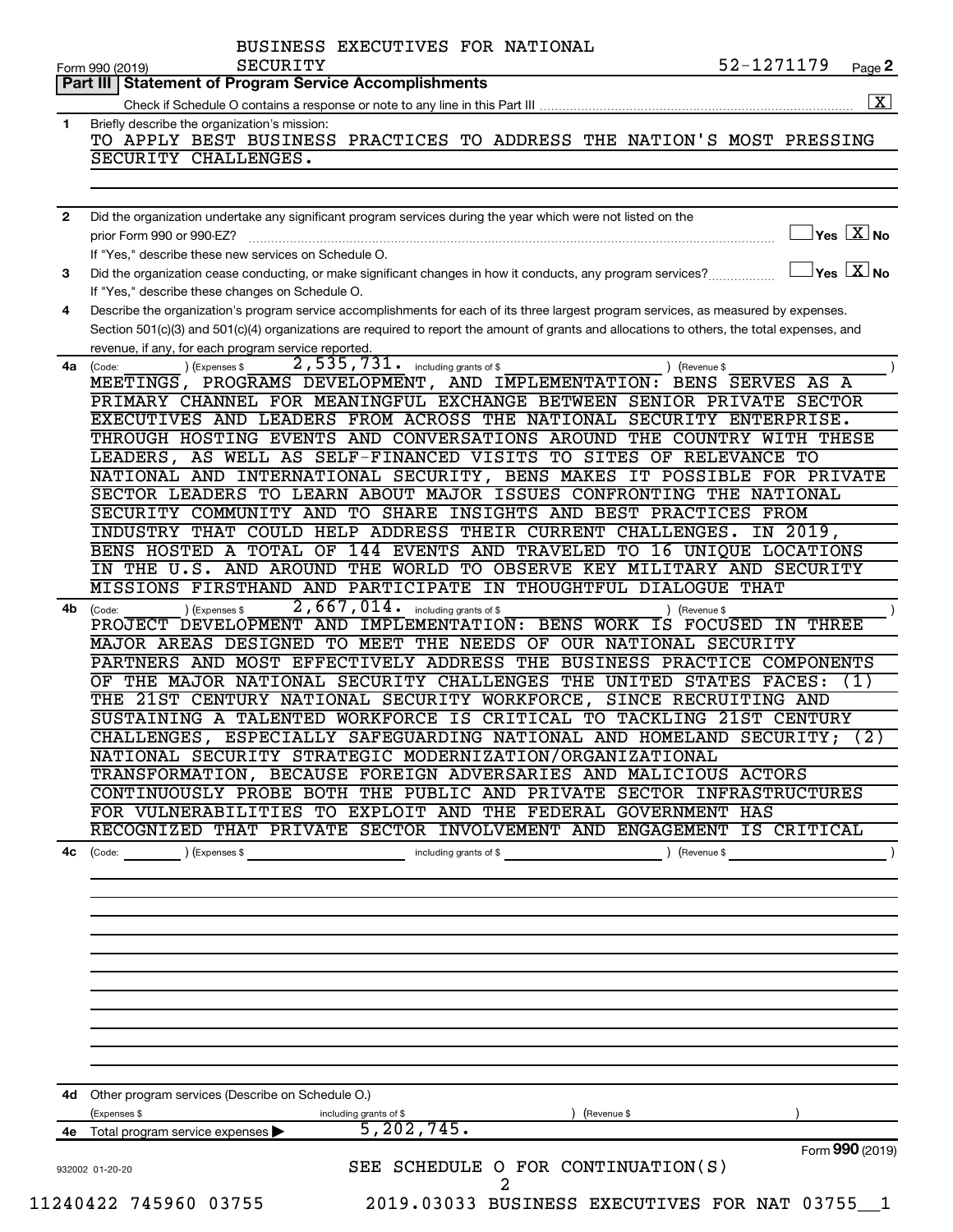**Part IV Checklist of Required Schedules**

|    |                                                                                                                                                                                                                                                                |                   | Yes | No.                     |
|----|----------------------------------------------------------------------------------------------------------------------------------------------------------------------------------------------------------------------------------------------------------------|-------------------|-----|-------------------------|
| 1. | Is the organization described in section $501(c)(3)$ or $4947(a)(1)$ (other than a private foundation)?                                                                                                                                                        |                   |     |                         |
|    | If "Yes," complete Schedule A                                                                                                                                                                                                                                  | 1                 | х   |                         |
| 2  |                                                                                                                                                                                                                                                                | $\mathbf{2}$      |     | $\overline{\mathbf{X}}$ |
| 3  | Did the organization engage in direct or indirect political campaign activities on behalf of or in opposition to candidates for                                                                                                                                |                   |     | x                       |
|    | public office? If "Yes," complete Schedule C, Part I                                                                                                                                                                                                           | 3                 |     |                         |
| 4  | Section 501(c)(3) organizations. Did the organization engage in lobbying activities, or have a section 501(h) election in effect                                                                                                                               | 4                 |     | х                       |
| 5  | Is the organization a section 501(c)(4), 501(c)(5), or 501(c)(6) organization that receives membership dues, assessments, or                                                                                                                                   |                   |     |                         |
|    |                                                                                                                                                                                                                                                                | 5                 |     | х                       |
| 6  | Did the organization maintain any donor advised funds or any similar funds or accounts for which donors have the right to                                                                                                                                      |                   |     |                         |
|    | provide advice on the distribution or investment of amounts in such funds or accounts? If "Yes," complete Schedule D, Part I                                                                                                                                   | 6                 |     | х                       |
| 7  | Did the organization receive or hold a conservation easement, including easements to preserve open space,                                                                                                                                                      |                   |     |                         |
|    | the environment, historic land areas, or historic structures? If "Yes," complete Schedule D, Part II                                                                                                                                                           | $\overline{7}$    |     | х                       |
| 8  | Did the organization maintain collections of works of art, historical treasures, or other similar assets? If "Yes," complete                                                                                                                                   |                   |     |                         |
|    | Schedule D, Part III                                                                                                                                                                                                                                           | 8                 |     | x                       |
| 9  | Did the organization report an amount in Part X, line 21, for escrow or custodial account liability, serve as a custodian for                                                                                                                                  |                   |     |                         |
|    | amounts not listed in Part X; or provide credit counseling, debt management, credit repair, or debt negotiation services?                                                                                                                                      |                   |     | х                       |
|    |                                                                                                                                                                                                                                                                | 9                 |     |                         |
| 10 | Did the organization, directly or through a related organization, hold assets in donor-restricted endowments                                                                                                                                                   | 10                |     | x                       |
| 11 | If the organization's answer to any of the following questions is "Yes," then complete Schedule D, Parts VI, VII, VIII, IX, or X                                                                                                                               |                   |     |                         |
|    | as applicable.                                                                                                                                                                                                                                                 |                   |     |                         |
|    | a Did the organization report an amount for land, buildings, and equipment in Part X, line 10? If "Yes," complete Schedule D,                                                                                                                                  |                   |     |                         |
|    | Part VI                                                                                                                                                                                                                                                        | 11a               | х   |                         |
|    | <b>b</b> Did the organization report an amount for investments - other securities in Part X, line 12, that is 5% or more of its total                                                                                                                          |                   |     |                         |
|    |                                                                                                                                                                                                                                                                | 11b               |     | х                       |
|    | c Did the organization report an amount for investments - program related in Part X, line 13, that is 5% or more of its total                                                                                                                                  |                   |     |                         |
|    |                                                                                                                                                                                                                                                                | 11c               |     | х                       |
|    | d Did the organization report an amount for other assets in Part X, line 15, that is 5% or more of its total assets reported in                                                                                                                                |                   |     | x                       |
|    | e Did the organization report an amount for other liabilities in Part X, line 25? If "Yes," complete Schedule D, Part X                                                                                                                                        | 11d<br><b>11e</b> | X   |                         |
| f  | Did the organization's separate or consolidated financial statements for the tax year include a footnote that addresses                                                                                                                                        |                   |     |                         |
|    | the organization's liability for uncertain tax positions under FIN 48 (ASC 740)? If "Yes," complete Schedule D, Part X                                                                                                                                         | 11f               | х   |                         |
|    | 12a Did the organization obtain separate, independent audited financial statements for the tax year? If "Yes," complete                                                                                                                                        |                   |     |                         |
|    | Schedule D, Parts XI and XII                                                                                                                                                                                                                                   | 12a               | х   |                         |
|    | b Was the organization included in consolidated, independent audited financial statements for the tax year?                                                                                                                                                    |                   |     |                         |
|    | If "Yes," and if the organization answered "No" to line 12a, then completing Schedule D, Parts XI and XII is optional                                                                                                                                          | 12 <sub>b</sub>   |     |                         |
| 13 |                                                                                                                                                                                                                                                                | 13                |     | $\overline{\textbf{x}}$ |
|    | 14a Did the organization maintain an office, employees, or agents outside of the United States?                                                                                                                                                                | 14a               |     | X                       |
|    | <b>b</b> Did the organization have aggregate revenues or expenses of more than \$10,000 from grantmaking, fundraising, business,<br>investment, and program service activities outside the United States, or aggregate foreign investments valued at \$100,000 |                   |     |                         |
|    |                                                                                                                                                                                                                                                                | 14b               |     | X.                      |
| 15 | Did the organization report on Part IX, column (A), line 3, more than \$5,000 of grants or other assistance to or for any                                                                                                                                      |                   |     |                         |
|    |                                                                                                                                                                                                                                                                | 15                |     | х                       |
| 16 | Did the organization report on Part IX, column (A), line 3, more than \$5,000 of aggregate grants or other assistance to                                                                                                                                       |                   |     |                         |
|    |                                                                                                                                                                                                                                                                | 16                |     | x                       |
| 17 | Did the organization report a total of more than \$15,000 of expenses for professional fundraising services on Part IX,                                                                                                                                        |                   |     |                         |
|    |                                                                                                                                                                                                                                                                | 17                |     | X.                      |
| 18 | Did the organization report more than \$15,000 total of fundraising event gross income and contributions on Part VIII, lines                                                                                                                                   |                   | х   |                         |
| 19 | Did the organization report more than \$15,000 of gross income from gaming activities on Part VIII, line 9a? If "Yes,"                                                                                                                                         | 18                |     |                         |
|    |                                                                                                                                                                                                                                                                | 19                |     | X                       |
|    |                                                                                                                                                                                                                                                                | 20a               |     | $\overline{\mathbf{X}}$ |
|    |                                                                                                                                                                                                                                                                | 20b               |     |                         |
| 21 | Did the organization report more than \$5,000 of grants or other assistance to any domestic organization or                                                                                                                                                    |                   |     |                         |
|    |                                                                                                                                                                                                                                                                | 21                |     | X                       |
|    | 932003 01-20-20                                                                                                                                                                                                                                                |                   |     | Form 990 (2019)         |

932003 01-20-20

11240422 745960 03755 2019.03033 BUSINESS EXECUTIVES FOR NAT 03755\_\_1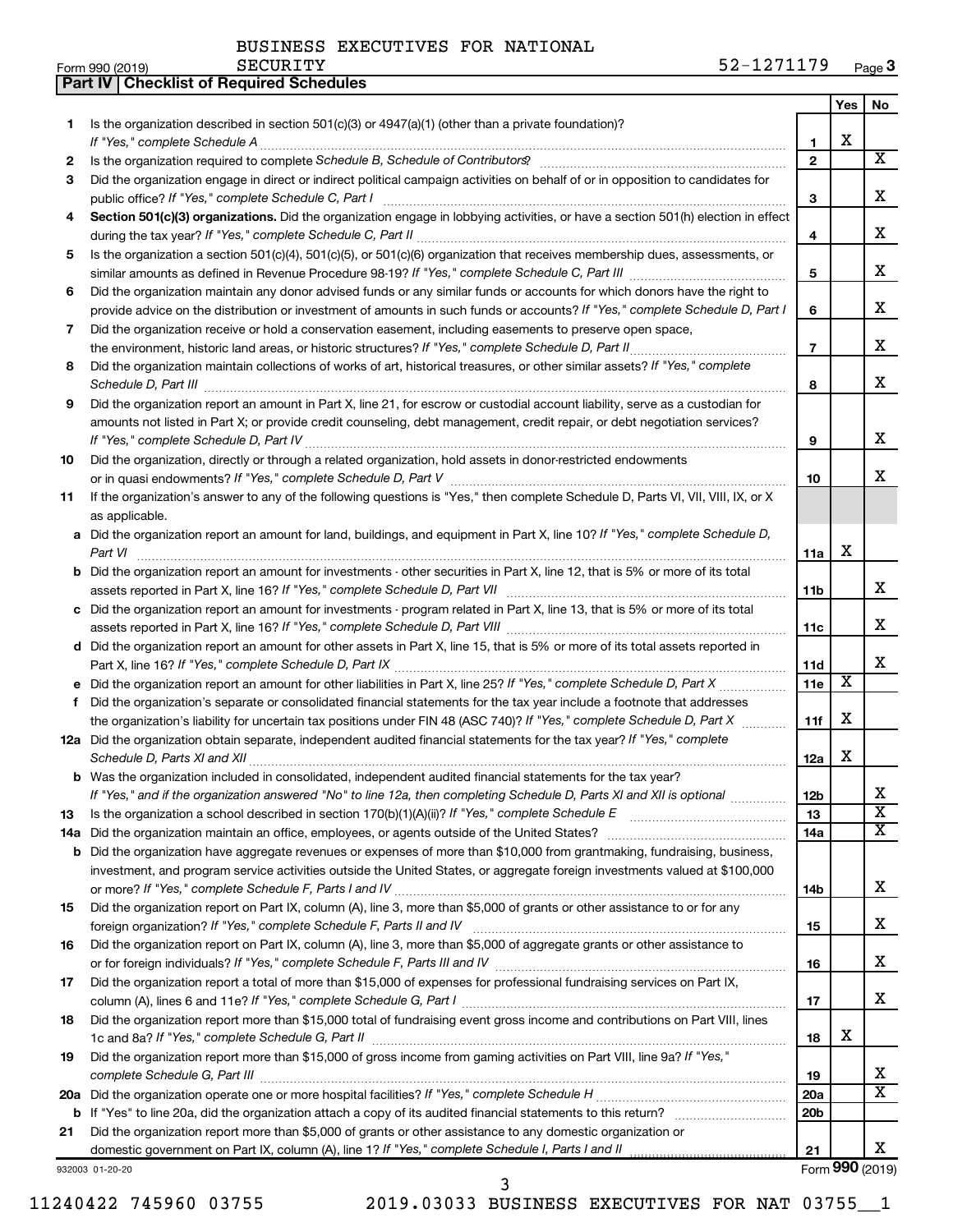*(continued)* **Part IV Checklist of Required Schedules**

|               |                                                                                                                              |                 | Yes                     | No              |
|---------------|------------------------------------------------------------------------------------------------------------------------------|-----------------|-------------------------|-----------------|
| 22            | Did the organization report more than \$5,000 of grants or other assistance to or for domestic individuals on                |                 |                         |                 |
|               | Part IX, column (A), line 2? If "Yes," complete Schedule I, Parts I and III                                                  | 22              |                         | х               |
| 23            | Did the organization answer "Yes" to Part VII, Section A, line 3, 4, or 5 about compensation of the organization's current   |                 |                         |                 |
|               | and former officers, directors, trustees, key employees, and highest compensated employees? If "Yes," complete               |                 |                         |                 |
|               | Schedule J <b>Execute Schedule J Execute Schedule J</b>                                                                      | 23              | х                       |                 |
|               | 24a Did the organization have a tax-exempt bond issue with an outstanding principal amount of more than \$100,000 as of the  |                 |                         |                 |
|               | last day of the year, that was issued after December 31, 2002? If "Yes," answer lines 24b through 24d and complete           |                 |                         |                 |
|               | Schedule K. If "No," go to line 25a                                                                                          | 24a             |                         | x               |
|               |                                                                                                                              | 24 <sub>b</sub> |                         |                 |
|               | Did the organization maintain an escrow account other than a refunding escrow at any time during the year to defease         |                 |                         |                 |
|               | any tax-exempt bonds?                                                                                                        | 24c             |                         |                 |
|               |                                                                                                                              | 24d             |                         |                 |
|               | 25a Section 501(c)(3), 501(c)(4), and 501(c)(29) organizations. Did the organization engage in an excess benefit             |                 |                         |                 |
|               |                                                                                                                              | 25a             |                         | x               |
|               | b Is the organization aware that it engaged in an excess benefit transaction with a disqualified person in a prior year, and |                 |                         |                 |
|               | that the transaction has not been reported on any of the organization's prior Forms 990 or 990-EZ? If "Yes," complete        |                 |                         |                 |
|               | Schedule L, Part I                                                                                                           | 25b             |                         | x               |
| 26            | Did the organization report any amount on Part X, line 5 or 22, for receivables from or payables to any current              |                 |                         |                 |
|               | or former officer, director, trustee, key employee, creator or founder, substantial contributor, or 35%                      |                 |                         |                 |
|               | controlled entity or family member of any of these persons? If "Yes," complete Schedule L, Part II                           | 26              |                         | x               |
| 27            | Did the organization provide a grant or other assistance to any current or former officer, director, trustee, key employee,  |                 |                         |                 |
|               | creator or founder, substantial contributor or employee thereof, a grant selection committee member, or to a 35% controlled  |                 |                         |                 |
|               | entity (including an employee thereof) or family member of any of these persons? If "Yes," complete Schedule L, Part III     | 27              |                         | x               |
| 28            | Was the organization a party to a business transaction with one of the following parties (see Schedule L, Part IV            |                 |                         |                 |
|               | instructions, for applicable filing thresholds, conditions, and exceptions):                                                 |                 |                         |                 |
| а             | A current or former officer, director, trustee, key employee, creator or founder, or substantial contributor? If             |                 |                         |                 |
|               |                                                                                                                              | 28a             |                         | х<br>X          |
|               |                                                                                                                              | 28 <sub>b</sub> |                         |                 |
|               | c A 35% controlled entity of one or more individuals and/or organizations described in lines 28a or 28b?If                   |                 |                         | x               |
|               |                                                                                                                              | 28c<br>29       | $\overline{\textbf{x}}$ |                 |
| 29            |                                                                                                                              |                 |                         |                 |
| 30            | Did the organization receive contributions of art, historical treasures, or other similar assets, or qualified conservation  |                 |                         | х               |
| 31            | Did the organization liquidate, terminate, or dissolve and cease operations? If "Yes," complete Schedule N, Part I           | 30<br>31        |                         | X               |
| 32            | Did the organization sell, exchange, dispose of, or transfer more than 25% of its net assets? If "Yes," complete             |                 |                         |                 |
|               | Schedule N, Part II                                                                                                          | 32              |                         | х               |
| 33            | Did the organization own 100% of an entity disregarded as separate from the organization under Regulations                   |                 |                         |                 |
|               | sections 301.7701-2 and 301.7701-3? If "Yes," complete Schedule R, Part I                                                    | 33              |                         | х               |
| 34            | Was the organization related to any tax-exempt or taxable entity? If "Yes," complete Schedule R, Part II, III, or IV, and    |                 |                         |                 |
|               | Part V, line 1                                                                                                               | 34              |                         | х               |
|               | 35a Did the organization have a controlled entity within the meaning of section 512(b)(13)?                                  | 35a             |                         | x               |
|               | b If "Yes" to line 35a, did the organization receive any payment from or engage in any transaction with a controlled entity  |                 |                         |                 |
|               |                                                                                                                              | 35 <sub>b</sub> |                         |                 |
| 36            | Section 501(c)(3) organizations. Did the organization make any transfers to an exempt non-charitable related organization?   |                 |                         |                 |
|               |                                                                                                                              | 36              |                         | х               |
| 37            | Did the organization conduct more than 5% of its activities through an entity that is not a related organization             |                 |                         |                 |
|               |                                                                                                                              | 37              |                         | x.              |
| 38            | Did the organization complete Schedule O and provide explanations in Schedule O for Part VI, lines 11b and 19?               |                 |                         |                 |
|               |                                                                                                                              | 38              | х                       |                 |
| <b>Part V</b> | <b>Statements Regarding Other IRS Filings and Tax Compliance</b>                                                             |                 |                         |                 |
|               |                                                                                                                              |                 |                         |                 |
|               |                                                                                                                              |                 | <b>Yes</b>              | No              |
|               | 21<br>1a Enter the number reported in Box 3 of Form 1096. Enter -0- if not applicable<br>1a                                  |                 |                         |                 |
|               | 1b                                                                                                                           |                 |                         |                 |
|               | c Did the organization comply with backup withholding rules for reportable payments to vendors and reportable gaming         |                 |                         |                 |
|               |                                                                                                                              | 1c              | х                       |                 |
|               | 932004 01-20-20                                                                                                              |                 |                         | Form 990 (2019) |
|               | 4                                                                                                                            |                 |                         |                 |

11240422 745960 03755 2019.03033 BUSINESS EXECUTIVES FOR NAT 03755\_\_1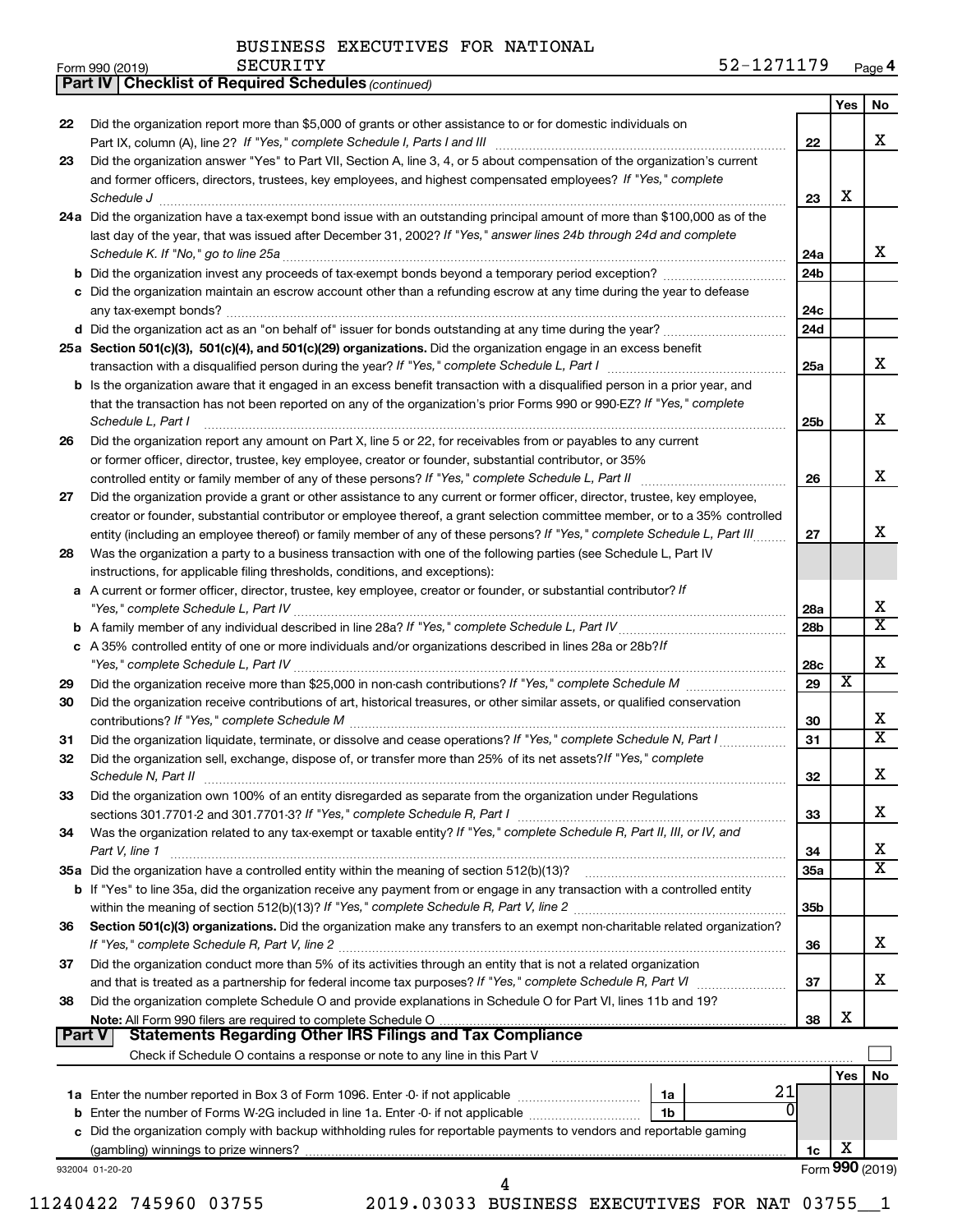|  | BUSINESS EXECUTIVES FOR NATIONAL |  |  |
|--|----------------------------------|--|--|
|--|----------------------------------|--|--|

| Part V | <b>Statements Regarding Other IRS Filings and Tax Compliance (continued)</b>                                                                    |                |                              |                         |
|--------|-------------------------------------------------------------------------------------------------------------------------------------------------|----------------|------------------------------|-------------------------|
|        |                                                                                                                                                 |                | Yes                          | No                      |
|        | 2a Enter the number of employees reported on Form W-3, Transmittal of Wage and Tax Statements,                                                  |                |                              |                         |
|        | 48<br>filed for the calendar year ending with or within the year covered by this return <i>[[[[[[[[[[[[[[]]]</i> ]]<br>2a                       |                |                              |                         |
|        | b If at least one is reported on line 2a, did the organization file all required federal employment tax returns?                                | 2 <sub>b</sub> | х                            |                         |
|        |                                                                                                                                                 |                |                              |                         |
|        | 3a Did the organization have unrelated business gross income of \$1,000 or more during the year?                                                | 3a             |                              | х                       |
|        |                                                                                                                                                 | 3b             |                              |                         |
|        | 4a At any time during the calendar year, did the organization have an interest in, or a signature or other authority over, a                    |                |                              |                         |
|        | financial account in a foreign country (such as a bank account, securities account, or other financial account)?                                | 4a             |                              | x                       |
|        | <b>b</b> If "Yes," enter the name of the foreign country $\blacktriangleright$                                                                  |                |                              |                         |
|        | See instructions for filing requirements for FinCEN Form 114, Report of Foreign Bank and Financial Accounts (FBAR).                             |                |                              |                         |
| 5а     |                                                                                                                                                 | 5a             |                              | х                       |
| b      |                                                                                                                                                 | 5b             |                              | $\overline{\mathbf{X}}$ |
|        |                                                                                                                                                 | 5c             |                              |                         |
|        | 6a Does the organization have annual gross receipts that are normally greater than \$100,000, and did the organization solicit                  |                |                              |                         |
|        |                                                                                                                                                 | 6a             |                              | х                       |
|        | <b>b</b> If "Yes," did the organization include with every solicitation an express statement that such contributions or gifts                   |                |                              |                         |
|        | were not tax deductible?                                                                                                                        | 6b             |                              |                         |
| 7      | Organizations that may receive deductible contributions under section 170(c).                                                                   |                |                              |                         |
| a      | Did the organization receive a payment in excess of \$75 made partly as a contribution and partly for goods and services provided to the payor? | 7a             | х<br>$\overline{\textbf{x}}$ |                         |
| b      |                                                                                                                                                 | 7b             |                              |                         |
|        | Did the organization sell, exchange, or otherwise dispose of tangible personal property for which it was required                               |                |                              | х                       |
|        | to file Form 8282?<br>7d                                                                                                                        | 7c             |                              |                         |
|        | Did the organization receive any funds, directly or indirectly, to pay premiums on a personal benefit contract?                                 | 7е             |                              | х                       |
| f      |                                                                                                                                                 | 7f             |                              | X                       |
| g      | If the organization received a contribution of qualified intellectual property, did the organization file Form 8899 as required?                | 7g             |                              |                         |
| h      | If the organization received a contribution of cars, boats, airplanes, or other vehicles, did the organization file a Form 1098-C?              | 7h             |                              |                         |
| 8      | Sponsoring organizations maintaining donor advised funds. Did a donor advised fund maintained by the                                            |                |                              |                         |
|        | N/A                                                                                                                                             | 8              |                              |                         |
| 9      | Sponsoring organizations maintaining donor advised funds.                                                                                       |                |                              |                         |
| а      | N/A<br>Did the sponsoring organization make any taxable distributions under section 4966?                                                       | 9а             |                              |                         |
| b      | N/A                                                                                                                                             | 9b             |                              |                         |
| 10     | Section 501(c)(7) organizations. Enter:                                                                                                         |                |                              |                         |
|        | <b>10a</b>                                                                                                                                      |                |                              |                         |
|        | 10 <sub>b</sub><br>b Gross receipts, included on Form 990, Part VIII, line 12, for public use of club facilities                                |                |                              |                         |
| 11     | Section 501(c)(12) organizations. Enter:                                                                                                        |                |                              |                         |
|        | N/A<br>11a                                                                                                                                      |                |                              |                         |
|        | b Gross income from other sources (Do not net amounts due or paid to other sources against                                                      |                |                              |                         |
|        | 11b<br>amounts due or received from them.)                                                                                                      |                |                              |                         |
|        | 12a Section 4947(a)(1) non-exempt charitable trusts. Is the organization filing Form 990 in lieu of Form 1041?                                  | 12a            |                              |                         |
|        | <b>b</b> If "Yes," enter the amount of tax-exempt interest received or accrued during the year $\ldots$ $N/A$ .<br>12b                          |                |                              |                         |
| 13     | Section 501(c)(29) qualified nonprofit health insurance issuers.                                                                                |                |                              |                         |
|        | N/A<br>a Is the organization licensed to issue qualified health plans in more than one state?                                                   | 13a            |                              |                         |
|        | Note: See the instructions for additional information the organization must report on Schedule O.                                               |                |                              |                         |
|        | <b>b</b> Enter the amount of reserves the organization is required to maintain by the states in which the                                       |                |                              |                         |
|        | 13b                                                                                                                                             |                |                              |                         |
|        | 13c<br>14a Did the organization receive any payments for indoor tanning services during the tax year?                                           | 14a            |                              | x                       |
|        | <b>b</b> If "Yes," has it filed a Form 720 to report these payments? If "No," provide an explanation on Schedule O                              | 14b            |                              |                         |
| 15     | Is the organization subject to the section 4960 tax on payment(s) of more than \$1,000,000 in remuneration or                                   |                |                              |                         |
|        |                                                                                                                                                 | 15             |                              | х                       |
|        | If "Yes," see instructions and file Form 4720, Schedule N.                                                                                      |                |                              |                         |
| 16     | Is the organization an educational institution subject to the section 4968 excise tax on net investment income?                                 | 16             |                              | x                       |
|        | If "Yes," complete Form 4720, Schedule O.                                                                                                       |                |                              |                         |

Form (2019) **990**

932005 01-20-20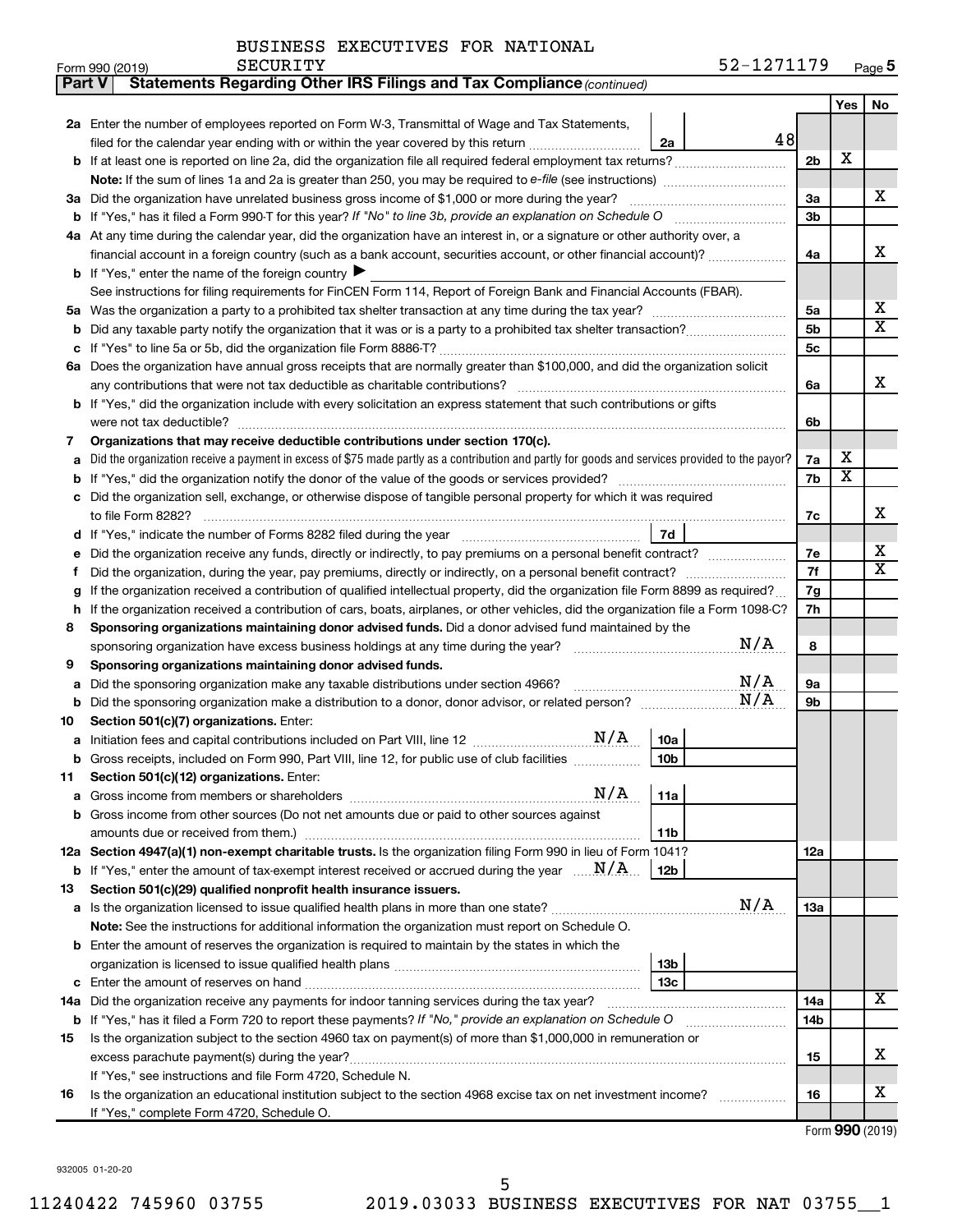| Form 990 (2019) | SECURITY | 52-1271179                                                                                                                         | Pag |
|-----------------|----------|------------------------------------------------------------------------------------------------------------------------------------|-----|
|                 |          | <b>Part VI Governance, Management, and Disclosure</b> For each "Yes" response to lines 2 through 7b below, and for a "No" response |     |
|                 |          | to line 8a, 8b, or 10b below, describe the circumstances, processes, or changes on Schedule O. See instructions.                   |     |

|     |                                                                                                                                                                                                                               |    |    |                 |                         | $\boxed{\textbf{X}}$         |
|-----|-------------------------------------------------------------------------------------------------------------------------------------------------------------------------------------------------------------------------------|----|----|-----------------|-------------------------|------------------------------|
|     | <b>Section A. Governing Body and Management</b>                                                                                                                                                                               |    |    |                 |                         |                              |
|     |                                                                                                                                                                                                                               |    |    |                 | Yes l                   | No                           |
|     | 1a Enter the number of voting members of the governing body at the end of the tax year                                                                                                                                        | 1a | 44 |                 |                         |                              |
|     | If there are material differences in voting rights among members of the governing body, or if the governing                                                                                                                   |    |    |                 |                         |                              |
|     | body delegated broad authority to an executive committee or similar committee, explain on Schedule O.                                                                                                                         |    |    |                 |                         |                              |
| b   | Enter the number of voting members included on line 1a, above, who are independent                                                                                                                                            | 1b | 44 |                 |                         |                              |
| 2   | Did any officer, director, trustee, or key employee have a family relationship or a business relationship with any other                                                                                                      |    |    |                 |                         |                              |
|     | officer, director, trustee, or key employee?                                                                                                                                                                                  |    |    | 2               |                         | x                            |
| 3   | Did the organization delegate control over management duties customarily performed by or under the direct supervision                                                                                                         |    |    |                 |                         |                              |
|     |                                                                                                                                                                                                                               |    |    | 3               |                         | x<br>$\overline{\mathbf{x}}$ |
| 4   | Did the organization make any significant changes to its governing documents since the prior Form 990 was filed?                                                                                                              |    |    | 4               |                         | $\overline{\textbf{x}}$      |
| 5   |                                                                                                                                                                                                                               |    |    | 5               |                         | $\overline{\mathbf{x}}$      |
| 6   | Did the organization have members or stockholders?                                                                                                                                                                            |    |    | 6               |                         |                              |
| 7a  | Did the organization have members, stockholders, or other persons who had the power to elect or appoint one or                                                                                                                |    |    |                 |                         | x                            |
|     | more members of the governing body?                                                                                                                                                                                           |    |    | 7a              |                         |                              |
| b   | Are any governance decisions of the organization reserved to (or subject to approval by) members, stockholders, or                                                                                                            |    |    |                 |                         | x                            |
|     | persons other than the governing body?<br>Did the organization contemporaneously document the meetings held or written actions undertaken during the year by the following:                                                   |    |    | 7b              |                         |                              |
| 8   |                                                                                                                                                                                                                               |    |    |                 | x                       |                              |
| a   | Each committee with authority to act on behalf of the governing body?                                                                                                                                                         |    |    | 8а              | $\overline{\mathbf{X}}$ |                              |
| b   |                                                                                                                                                                                                                               |    |    | 8b              |                         |                              |
| 9   | Is there any officer, director, trustee, or key employee listed in Part VII, Section A, who cannot be reached at the                                                                                                          |    |    | 9               |                         | x                            |
|     | Section B. Policies (This Section B requests information about policies not required by the Internal Revenue Code.)                                                                                                           |    |    |                 |                         |                              |
|     |                                                                                                                                                                                                                               |    |    |                 | Yes                     | No                           |
|     |                                                                                                                                                                                                                               |    |    | <b>10a</b>      |                         | $\overline{\mathbf{x}}$      |
|     | b If "Yes," did the organization have written policies and procedures governing the activities of such chapters, affiliates,                                                                                                  |    |    |                 |                         |                              |
|     |                                                                                                                                                                                                                               |    |    | 10 <sub>b</sub> |                         |                              |
|     | 11a Has the organization provided a complete copy of this Form 990 to all members of its governing body before filing the form?                                                                                               |    |    | 11a             | X                       |                              |
| b   | Describe in Schedule O the process, if any, used by the organization to review this Form 990.                                                                                                                                 |    |    |                 |                         |                              |
| 12a |                                                                                                                                                                                                                               |    |    | 12a             | x                       |                              |
| b   | Were officers, directors, or trustees, and key employees required to disclose annually interests that could give rise to conflicts?                                                                                           |    |    | 12 <sub>b</sub> | х                       |                              |
| с   | Did the organization regularly and consistently monitor and enforce compliance with the policy? If "Yes," describe                                                                                                            |    |    |                 |                         |                              |
|     | in Schedule O how this was done                                                                                                                                                                                               |    |    | 12c             | х                       |                              |
| 13  | Did the organization have a written whistleblower policy?                                                                                                                                                                     |    |    | 13              | X                       |                              |
| 14  |                                                                                                                                                                                                                               |    |    | 14              | X                       |                              |
| 15  | Did the process for determining compensation of the following persons include a review and approval by independent                                                                                                            |    |    |                 |                         |                              |
|     | persons, comparability data, and contemporaneous substantiation of the deliberation and decision?                                                                                                                             |    |    |                 |                         |                              |
|     | The organization's CEO, Executive Director, or top management official manufactured content of the organization's CEO, Executive Director, or top management official manufactured and the state of the state of the state of |    |    | 15a             | х                       |                              |
| b   |                                                                                                                                                                                                                               |    |    | 15 <sub>b</sub> |                         | X                            |
|     | If "Yes" to line 15a or 15b, describe the process in Schedule O (see instructions).                                                                                                                                           |    |    |                 |                         |                              |
|     | 16a Did the organization invest in, contribute assets to, or participate in a joint venture or similar arrangement with a                                                                                                     |    |    |                 |                         |                              |
|     | taxable entity during the year?                                                                                                                                                                                               |    |    | 16a             |                         | х                            |
|     | b If "Yes," did the organization follow a written policy or procedure requiring the organization to evaluate its participation                                                                                                |    |    |                 |                         |                              |
|     | in joint venture arrangements under applicable federal tax law, and take steps to safeguard the organization's                                                                                                                |    |    |                 |                         |                              |
|     | exempt status with respect to such arrangements?                                                                                                                                                                              |    |    | 16b             |                         |                              |
|     | <b>Section C. Disclosure</b>                                                                                                                                                                                                  |    |    |                 |                         |                              |
| 17  | List the states with which a copy of this Form 990 is required to be filed $\blacktriangleright$ SEE SCHEDULE O                                                                                                               |    |    |                 |                         |                              |
| 18  | Section 6104 requires an organization to make its Forms 1023 (1024 or 1024-A, if applicable), 990, and 990-T (Section 501(c)(3)s only) available                                                                              |    |    |                 |                         |                              |
|     | for public inspection. Indicate how you made these available. Check all that apply.                                                                                                                                           |    |    |                 |                         |                              |
|     | $\boxed{\textbf{X}}$ Other (explain on Schedule O)<br>$X$ Own website<br>Another's website<br>Upon request                                                                                                                    |    |    |                 |                         |                              |
| 19  | Describe on Schedule O whether (and if so, how) the organization made its governing documents, conflict of interest policy, and financial                                                                                     |    |    |                 |                         |                              |
|     | statements available to the public during the tax year.                                                                                                                                                                       |    |    |                 |                         |                              |
| 20  | State the name, address, and telephone number of the person who possesses the organization's books and records                                                                                                                |    |    |                 |                         |                              |
|     | KAREN KINNAMONT-STEWART - (202)296-2125<br>1030 15TH STREET, SUITE 200E, WASHINGTON, DC<br>20005                                                                                                                              |    |    |                 |                         |                              |
|     |                                                                                                                                                                                                                               |    |    |                 |                         | Form 990 (2019)              |
|     | 932006 01-20-20<br>6                                                                                                                                                                                                          |    |    |                 |                         |                              |
|     |                                                                                                                                                                                                                               |    |    |                 |                         |                              |

11240422 745960 03755 2019.03033 BUSINESS EXECUTIVES FOR NAT 03755\_\_1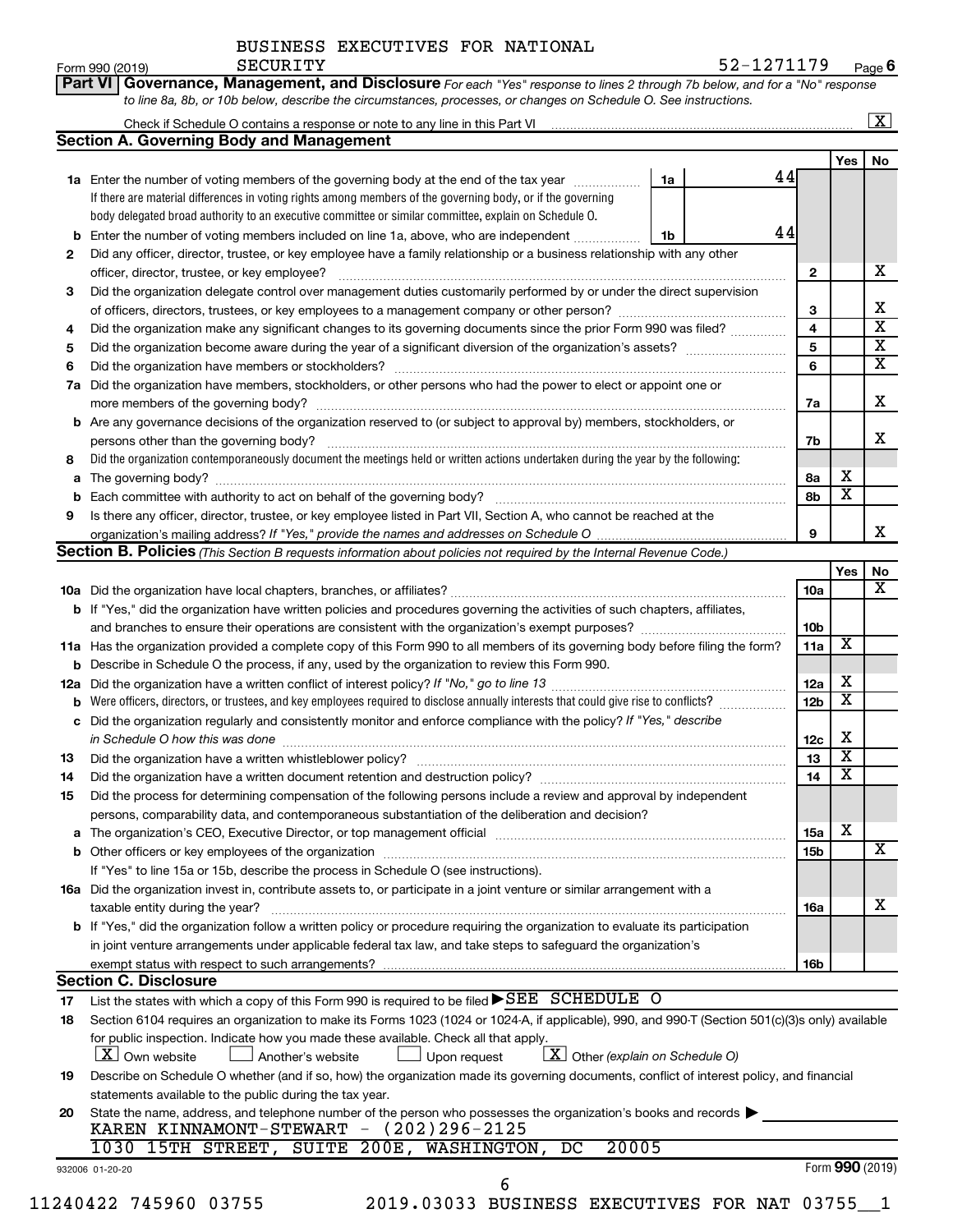| BUSINESS EXECUTIVES FOR NATIONAL |  |  |  |  |
|----------------------------------|--|--|--|--|
|----------------------------------|--|--|--|--|

 $\Box$ 

| Form 990 (2019) | SECURITY                                                                                   | 52-1271179 | Page |
|-----------------|--------------------------------------------------------------------------------------------|------------|------|
|                 | Part VII Compensation of Officers, Directors, Trustees, Key Employees, Highest Compensated |            |      |

#### **Employees, and Independent Contractors**

Check if Schedule O contains a response or note to any line in this Part VII

**Section A. Officers, Directors, Trustees, Key Employees, and Highest Compensated Employees**

**1a**  Complete this table for all persons required to be listed. Report compensation for the calendar year ending with or within the organization's tax year.  $\bullet$  List all of the organization's current officers, directors, trustees (whether individuals or organizations), regardless of amount of compensation.

Enter -0- in columns (D), (E), and (F) if no compensation was paid.

**•** List all of the organization's current key employees, if any. See instructions for definition of "key employee."

• List the organization's five *current* highest compensated employees (other than an officer, director, trustee, or key employee) who received reportable compensation (Box 5 of Form W-2 and/or Box 7 of Form 1099-MISC) of more than \$100,000 from the organization and any related organizations.

 $\bullet$  List all of the organization's former officers, key employees, and highest compensated employees who received more than \$100,000 of reportable compensation from the organization and any related organizations.

**•** List all of the organization's former directors or trustees that received, in the capacity as a former director or trustee of the organization, more than \$10,000 of reportable compensation from the organization and any related organizations.

See instructions for the order in which to list the persons above.

Check this box if neither the organization nor any related organization compensated any current officer, director, or trustee.  $\Box$ 

| (A)                         | (B)                    |                               |                                                                  | (C)         |              |                                   |        | (D)                 | (E)                              | (F)                      |
|-----------------------------|------------------------|-------------------------------|------------------------------------------------------------------|-------------|--------------|-----------------------------------|--------|---------------------|----------------------------------|--------------------------|
| Name and title              | Average                |                               | (do not check more than one                                      |             | Position     |                                   |        | Reportable          | Reportable                       | Estimated                |
|                             | hours per              |                               | box, unless person is both an<br>officer and a director/trustee) |             |              |                                   |        | compensation        | compensation                     | amount of                |
|                             | week                   |                               |                                                                  |             |              |                                   |        | from                | from related                     | other                    |
|                             | (list any<br>hours for | ndividual trustee or director |                                                                  |             |              |                                   |        | the<br>organization | organizations<br>(W-2/1099-MISC) | compensation<br>from the |
|                             | related                |                               |                                                                  |             |              |                                   |        | (W-2/1099-MISC)     |                                  | organization             |
|                             | organizations          |                               | nstitutional trustee                                             |             |              |                                   |        |                     |                                  | and related              |
|                             | below                  |                               |                                                                  |             | Key employee |                                   |        |                     |                                  | organizations            |
|                             | line)                  |                               |                                                                  | Officer     |              | Highest compensated<br>  employee | Former |                     |                                  |                          |
| NORMAN C. CHAMBERS<br>(1)   | 2.00                   |                               |                                                                  |             |              |                                   |        |                     |                                  |                          |
| CHAIRMAN                    |                        | $\mathbf X$                   |                                                                  | $\rm X$     |              |                                   |        | 0.                  | $\mathbf 0$ .                    | 0.                       |
| STANLEY A. WEISS<br>(2)     | 0.20                   |                               |                                                                  |             |              |                                   |        |                     |                                  |                          |
| FOUNDING CHAIRMAN           |                        | $\mathbf X$                   |                                                                  | $\mathbf X$ |              |                                   |        | $\mathbf 0$ .       | $\mathbf 0$ .                    | $\boldsymbol{0}$ .       |
| RAPHAEL BENAROYA<br>(3)     | 0.20                   |                               |                                                                  |             |              |                                   |        |                     |                                  |                          |
| VICE CHAIR                  |                        | $\mathbf X$                   |                                                                  | X           |              |                                   |        | 0                   | $\mathbf 0$                      | 0.                       |
| MARY M. BOIES<br>(4)        | 0.20                   |                               |                                                                  |             |              |                                   |        |                     |                                  |                          |
| VICE CHAIR                  |                        | $\mathbf X$                   |                                                                  | $\mathbf X$ |              |                                   |        | 0                   | $\mathbf 0$ .                    | $\mathbf 0$ .            |
| (5)<br>DENIS A. BOVIN       | 0.20                   |                               |                                                                  |             |              |                                   |        |                     |                                  |                          |
| VICE CHAIR                  |                        | X                             |                                                                  | X           |              |                                   |        | 0                   | 0.                               | $\mathbf 0$ .            |
| RAMON P. MARKS<br>(6)       | 0.20                   |                               |                                                                  |             |              |                                   |        |                     |                                  |                          |
| VICE CHAIR                  |                        | X                             |                                                                  | $\mathbf X$ |              |                                   |        | 0                   | 0.                               | $\boldsymbol{0}$ .       |
| WILLIAM F. MURDY<br>(7)     | 0.20                   |                               |                                                                  |             |              |                                   |        |                     |                                  |                          |
| VICE CHAIR                  |                        | X                             |                                                                  | X           |              |                                   |        | $\mathbf 0$         | 0                                | $\mathbf 0$ .            |
| BRUCE E. MOSLER<br>(8)      | 0.20                   |                               |                                                                  |             |              |                                   |        |                     |                                  |                          |
| CHAIRMAN EMIRITUS           |                        | X                             |                                                                  | X           |              |                                   |        | 0                   | $\mathbf 0$ .                    | $\boldsymbol{0}$ .       |
| PAUL F. BALSER<br>(9)       | 0.20                   |                               |                                                                  |             |              |                                   |        |                     |                                  |                          |
| <b>BOARD MEMBER</b>         |                        | $\mathbf X$                   |                                                                  |             |              |                                   |        | 0                   | $\mathbf 0$ .                    | $\mathbf 0$ .            |
| (10) PATRICIA C. BARRON     | 0.20                   |                               |                                                                  |             |              |                                   |        |                     |                                  |                          |
| <b>BOARD MEMBER</b>         |                        | X                             |                                                                  |             |              |                                   |        | 0                   | $\mathbf 0$ .                    | 0.                       |
| (11) ALFRED R. BERKELEY     | 0.20                   |                               |                                                                  |             |              |                                   |        |                     |                                  |                          |
| <b>BOARD MEMBER</b>         |                        | $\mathbf X$                   |                                                                  |             |              |                                   |        | 0                   | $\mathbf 0$                      | 0.                       |
| (12) CALVIN G. BUTLER       | 0.20                   |                               |                                                                  |             |              |                                   |        |                     |                                  |                          |
| <b>BOARD MEMBER</b>         |                        | $\mathbf X$                   |                                                                  |             |              |                                   |        | 0                   | $\mathbf 0$ .                    | 0.                       |
| (13) CHRISTOPHER W. COLLINS | 0.20                   |                               |                                                                  |             |              |                                   |        |                     |                                  |                          |
| <b>BOARD MEMBER</b>         |                        | X                             |                                                                  |             |              |                                   |        | $\mathbf 0$         | $\mathbf 0$ .                    | $\boldsymbol{0}$ .       |
| (14) HOWARD E. COX JR.      | 0.20                   |                               |                                                                  |             |              |                                   |        |                     |                                  |                          |
| <b>BOARD MEMBER</b>         |                        | $\mathbf X$                   |                                                                  |             |              |                                   |        | $\mathbf 0$ .       | $\mathbf 0$ .                    | 0.                       |
| (15) STEVEN E. DARNELL      | 0.20                   |                               |                                                                  |             |              |                                   |        |                     |                                  |                          |
| <b>BOARD MEMBER</b>         |                        | X                             |                                                                  |             |              |                                   |        | 0                   | $\mathbf 0$                      | $\mathbf 0$ .            |
| (16) JOSEPH M. DEPINTO      | 0.20                   |                               |                                                                  |             |              |                                   |        |                     |                                  |                          |
| <b>BOARD MEMBER</b>         |                        | $\mathbf X$                   |                                                                  |             |              |                                   |        | 0                   | $\mathbf 0$ .                    | 0.                       |
| (17) HARRIS DIAMOND         | 0.20                   |                               |                                                                  |             |              |                                   |        |                     |                                  |                          |
| <b>BOARD MEMBER</b>         |                        | X                             |                                                                  |             |              |                                   |        | $\mathbf 0$         | $\mathbf 0$ .                    | $0$ .                    |
| 932007 01-20-20             |                        |                               |                                                                  |             |              |                                   |        |                     |                                  | Form 990 (2019)          |

932007 01-20-20

11240422 745960 03755 2019.03033 BUSINESS EXECUTIVES FOR NAT 03755\_\_1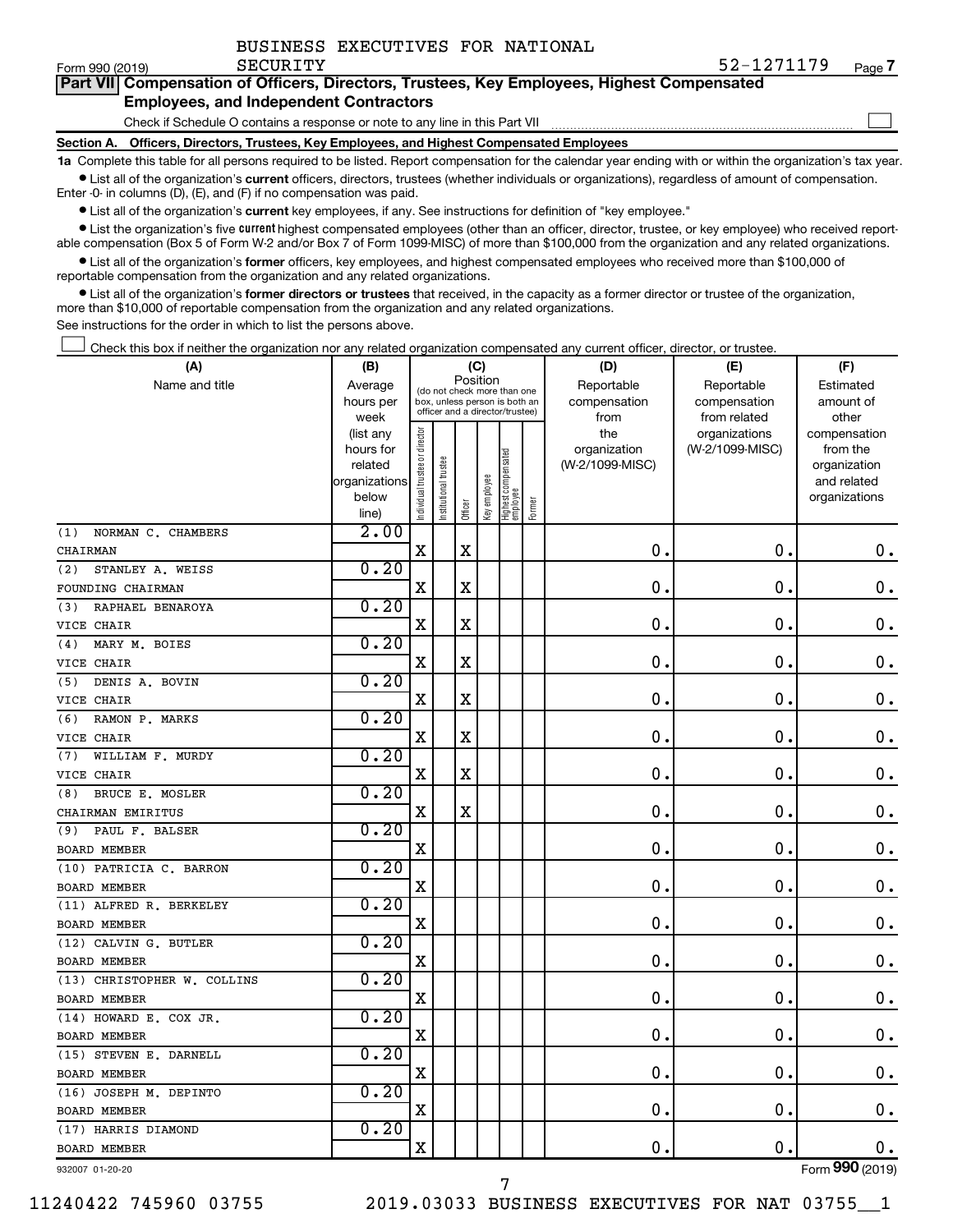| BUSINESS EXECUTIVES FOR NATIONAL |  |
|----------------------------------|--|
|                                  |  |

Form 990 (2019) Page **8** SECURITY 52-1271179

| Part VII Section A. Officers, Directors, Trustees, Key Employees, and Highest Compensated Employees (continued)                           |                                            |                                |                                                              |         |              |                                   |        |                                             |                 |                             |     |                         |                    |
|-------------------------------------------------------------------------------------------------------------------------------------------|--------------------------------------------|--------------------------------|--------------------------------------------------------------|---------|--------------|-----------------------------------|--------|---------------------------------------------|-----------------|-----------------------------|-----|-------------------------|--------------------|
| (A)                                                                                                                                       | (B)                                        |                                |                                                              |         | (C)          |                                   |        | (D)                                         | (E)             |                             |     | (F)                     |                    |
| Name and title                                                                                                                            | Average                                    |                                |                                                              |         | Position     |                                   |        | Reportable                                  | Reportable      |                             |     | Estimated               |                    |
|                                                                                                                                           | hours per                                  |                                | (do not check more than one<br>box, unless person is both an |         |              |                                   |        | compensation                                | compensation    |                             |     | amount of               |                    |
|                                                                                                                                           | week                                       |                                | officer and a director/trustee)                              |         |              |                                   |        | from                                        | from related    |                             |     | other                   |                    |
|                                                                                                                                           | (list any                                  |                                |                                                              |         |              |                                   |        | the                                         | organizations   |                             |     | compensation            |                    |
|                                                                                                                                           | hours for                                  |                                |                                                              |         |              |                                   |        | organization                                | (W-2/1099-MISC) |                             |     | from the                |                    |
|                                                                                                                                           | related<br>organizations                   |                                |                                                              |         |              |                                   |        | (W-2/1099-MISC)                             |                 |                             |     | organization            |                    |
|                                                                                                                                           | below                                      |                                |                                                              |         |              |                                   |        |                                             |                 |                             |     | and related             |                    |
|                                                                                                                                           | line)                                      | Individual trustee or director | Institutional trustee                                        | Officer | Key employee | Highest compensated<br>  employee | Former |                                             |                 |                             |     | organizations           |                    |
| (18) DONALD R. DIXON                                                                                                                      | 0.20                                       |                                |                                                              |         |              |                                   |        |                                             |                 |                             |     |                         |                    |
| <b>BOARD MEMBER</b>                                                                                                                       |                                            | X                              |                                                              |         |              |                                   |        | 0.                                          |                 | 0.                          |     |                         | 0.                 |
| (19) EZRA S. FIELD                                                                                                                        | 0.20                                       |                                |                                                              |         |              |                                   |        |                                             |                 |                             |     |                         |                    |
| BOARD MEMBER                                                                                                                              |                                            | X                              |                                                              |         |              |                                   |        | 0.                                          |                 | 0.                          |     |                         | $\mathbf 0$ .      |
| (20) KENNETH FISHER                                                                                                                       | 0.20                                       |                                |                                                              |         |              |                                   |        |                                             |                 |                             |     |                         |                    |
| <b>BOARD MEMBER</b>                                                                                                                       |                                            | X                              |                                                              |         |              |                                   |        | 0.                                          |                 | 0.                          |     |                         | 0.                 |
| (21) WILLIAM J. FLYNN                                                                                                                     | 0.20                                       |                                |                                                              |         |              |                                   |        |                                             |                 |                             |     |                         |                    |
| <b>BOARD MEMBER</b>                                                                                                                       |                                            | X                              |                                                              |         |              |                                   |        | 0.                                          |                 | 0.                          |     |                         | 0.                 |
| (22) MARK J. GERENESER                                                                                                                    | 0.20                                       |                                |                                                              |         |              |                                   |        |                                             |                 |                             |     |                         |                    |
| <b>BOARD MEMBER</b>                                                                                                                       |                                            | X                              |                                                              |         |              |                                   |        | 0.                                          |                 | 0.                          |     |                         | $\boldsymbol{0}$ . |
| (23) G.S. BECKWITH GILBERT                                                                                                                | 0.20                                       |                                |                                                              |         |              |                                   |        |                                             |                 |                             |     |                         |                    |
| <b>BOARD MEMBER</b>                                                                                                                       |                                            | X                              |                                                              |         |              |                                   |        | 0.                                          |                 | 0.                          |     |                         | 0.                 |
| (24) MAURICE R. GREENBERG                                                                                                                 | 0.20                                       |                                |                                                              |         |              |                                   |        |                                             |                 |                             |     |                         |                    |
| <b>BOARD MEMBER</b>                                                                                                                       |                                            | X                              |                                                              |         |              |                                   |        | 0.                                          |                 | 0.                          |     |                         | 0.                 |
| (25) MARK S. HACKER                                                                                                                       | 0.20                                       |                                |                                                              |         |              |                                   |        |                                             |                 |                             |     |                         |                    |
| <b>BOARD MEMBER</b>                                                                                                                       | 0.20                                       | X                              |                                                              |         |              |                                   |        | 0.                                          |                 | 0.                          |     |                         | 0.                 |
| (26) THOMAS J. HIGGINS                                                                                                                    |                                            | $\overline{\mathbf{X}}$        |                                                              |         |              |                                   |        | 0.                                          |                 | 0.                          |     |                         | 0.                 |
| <b>BOARD MEMBER</b>                                                                                                                       |                                            |                                |                                                              |         |              |                                   |        | $\overline{0}$ .                            |                 | $\overline{\mathfrak{o}}$ . |     |                         | $\overline{0}$ .   |
| 1b Subtotal                                                                                                                               |                                            |                                |                                                              |         |              |                                   |        | 1,621,559.                                  |                 | $\overline{\mathfrak{o}}$ . |     | 251,429.                |                    |
|                                                                                                                                           |                                            |                                |                                                              |         |              |                                   |        | 1,621,559.                                  |                 | $\overline{0}$ .            |     | 251,429.                |                    |
| Total number of individuals (including but not limited to those listed above) who received more than \$100,000 of reportable<br>2         |                                            |                                |                                                              |         |              |                                   |        |                                             |                 |                             |     |                         |                    |
| compensation from the organization $\blacktriangleright$                                                                                  |                                            |                                |                                                              |         |              |                                   |        |                                             |                 |                             |     |                         | 10                 |
|                                                                                                                                           |                                            |                                |                                                              |         |              |                                   |        |                                             |                 |                             |     | Yes                     | No                 |
| Did the organization list any former officer, director, trustee, key employee, or highest compensated employee on<br>3                    |                                            |                                |                                                              |         |              |                                   |        |                                             |                 |                             |     |                         |                    |
| line 1a? If "Yes," complete Schedule J for such individual                                                                                |                                            |                                |                                                              |         |              |                                   |        |                                             |                 |                             | 3   |                         | x                  |
| For any individual listed on line 1a, is the sum of reportable compensation and other compensation from the organization<br>4             |                                            |                                |                                                              |         |              |                                   |        |                                             |                 |                             |     |                         |                    |
|                                                                                                                                           |                                            |                                |                                                              |         |              |                                   |        |                                             |                 |                             | 4   | $\overline{\textbf{X}}$ |                    |
| Did any person listed on line 1a receive or accrue compensation from any unrelated organization or individual for services<br>5           |                                            |                                |                                                              |         |              |                                   |        |                                             |                 |                             |     |                         |                    |
| rendered to the organization? If "Yes," complete Schedule J for such person                                                               |                                            |                                |                                                              |         |              |                                   |        |                                             |                 |                             | 5   |                         | X                  |
| <b>Section B. Independent Contractors</b>                                                                                                 |                                            |                                |                                                              |         |              |                                   |        |                                             |                 |                             |     |                         |                    |
| Complete this table for your five highest compensated independent contractors that received more than \$100,000 of compensation from<br>1 |                                            |                                |                                                              |         |              |                                   |        |                                             |                 |                             |     |                         |                    |
| the organization. Report compensation for the calendar year ending with or within the organization's tax year.                            |                                            |                                |                                                              |         |              |                                   |        |                                             |                 |                             |     |                         |                    |
| (A)<br>Name and business address                                                                                                          |                                            |                                |                                                              |         |              |                                   |        | (B)                                         |                 |                             | (C) |                         |                    |
| AMERICAN MUSEUM OF NATURAL HISTORY                                                                                                        |                                            |                                |                                                              |         |              |                                   |        | Description of services                     |                 |                             |     | Compensation            |                    |
|                                                                                                                                           |                                            |                                |                                                              |         |              |                                   |        | <b>NY EISENHOWER DINNER</b><br><b>VENUE</b> |                 |                             |     | 196,000.                |                    |
| MANADARIN ORIENTAL HOTEL DC                                                                                                               | CENTRAL PARK W & 79 ST, NEW YORK, NY 10024 |                                |                                                              |         |              |                                   |        | DC EISENHOWER DINNER                        |                 |                             |     |                         |                    |
| 1330 MARYLAND AVE SW, WASHINGTON, DC 20024                                                                                                |                                            |                                |                                                              |         |              |                                   |        | <b>VENUE</b>                                |                 |                             |     | 142,000.                |                    |
|                                                                                                                                           |                                            |                                |                                                              |         |              |                                   |        |                                             |                 |                             |     |                         |                    |
|                                                                                                                                           |                                            |                                |                                                              |         |              |                                   |        |                                             |                 |                             |     |                         |                    |
|                                                                                                                                           |                                            |                                |                                                              |         |              |                                   |        |                                             |                 |                             |     |                         |                    |
|                                                                                                                                           |                                            |                                |                                                              |         |              |                                   |        |                                             |                 |                             |     |                         |                    |
|                                                                                                                                           |                                            |                                |                                                              |         |              |                                   |        |                                             |                 |                             |     |                         |                    |
| $\mathbf{2}$<br>Total number of independent contractors (including but not limited to those listed above) who received more than          |                                            |                                |                                                              |         |              |                                   |        |                                             |                 |                             |     |                         |                    |
| \$100,000 of compensation from the organization                                                                                           |                                            |                                |                                                              |         |              |                                   |        |                                             |                 |                             |     |                         |                    |
| CROBION & CONFINING TON CURREC                                                                                                            |                                            |                                |                                                              |         |              |                                   |        |                                             |                 |                             |     |                         |                    |

| SEE PART VII, SECTION A CONTINUATION SHEETS |  | Form 990 (2019) |
|---------------------------------------------|--|-----------------|
| 932008 01-20-20                             |  |                 |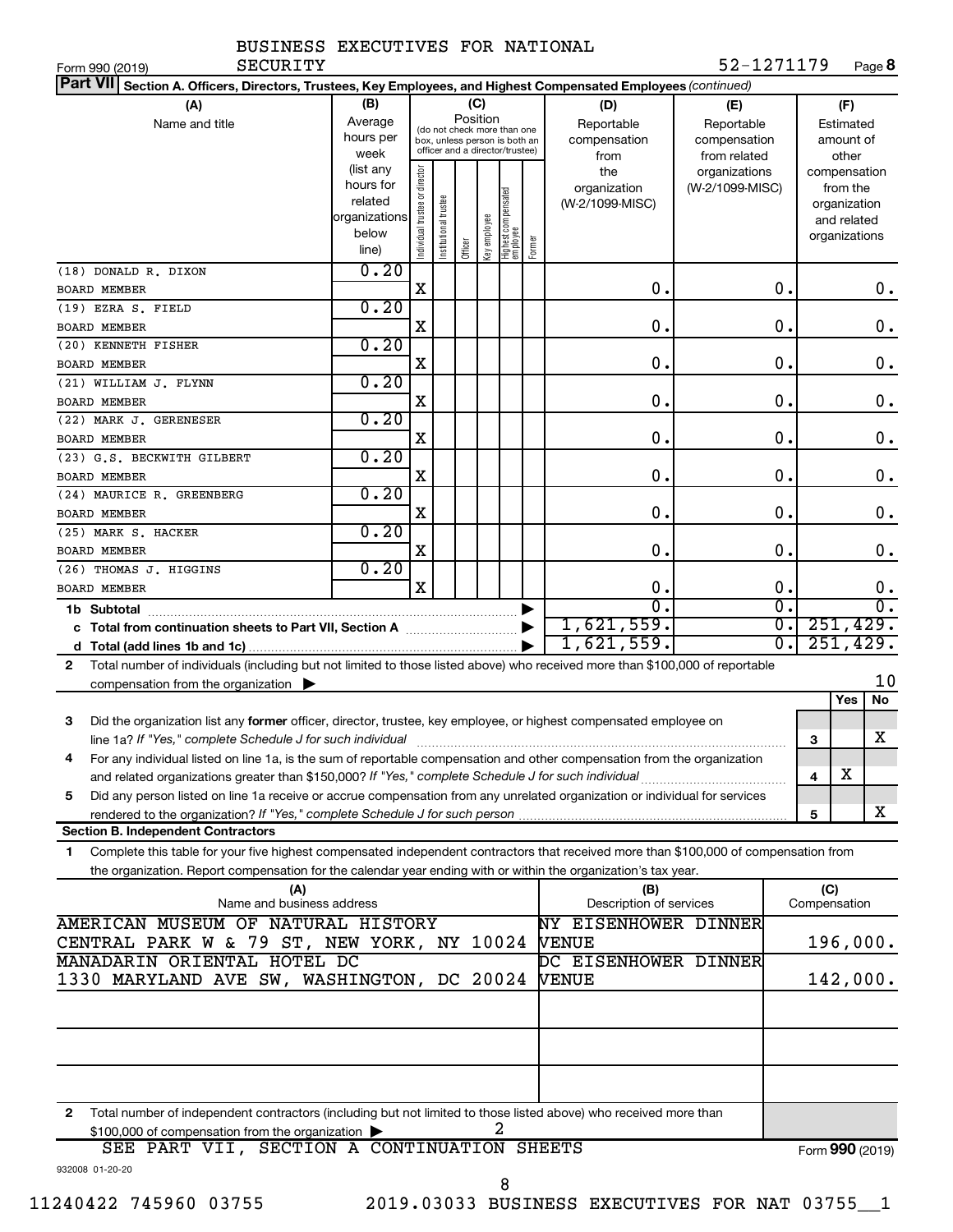Form 990

| Part VII Section A. Officers, Directors, Trustees, Key Employees, and Highest Compensated Employees (continued) |                        |                                |                        |          |              |                              |        |                                 |                 |                             |
|-----------------------------------------------------------------------------------------------------------------|------------------------|--------------------------------|------------------------|----------|--------------|------------------------------|--------|---------------------------------|-----------------|-----------------------------|
| (A)                                                                                                             | (B)                    |                                |                        |          | (C)          |                              |        | (D)                             | (E)             | (F)                         |
| Name and title                                                                                                  | Average                |                                |                        | Position |              |                              |        | Reportable                      | Reportable      | Estimated                   |
|                                                                                                                 | hours                  |                                | (check all that apply) |          |              |                              |        | compensation                    | compensation    | amount of                   |
|                                                                                                                 | per                    |                                |                        |          |              |                              |        | from                            | from related    | other                       |
|                                                                                                                 | week                   |                                |                        |          |              | Highest compensated employee |        | the                             | organizations   | compensation                |
|                                                                                                                 | (list any<br>hours for |                                |                        |          |              |                              |        | organization<br>(W-2/1099-MISC) | (W-2/1099-MISC) | from the                    |
|                                                                                                                 | related                |                                |                        |          |              |                              |        |                                 |                 | organization<br>and related |
|                                                                                                                 | organizations          |                                |                        |          |              |                              |        |                                 |                 | organizations               |
|                                                                                                                 | below                  | Individual trustee or director | nstitutional trustee   |          | Key employee |                              |        |                                 |                 |                             |
|                                                                                                                 | line)                  |                                |                        | Officer  |              |                              | Former |                                 |                 |                             |
| (27) JOHN K. HURLEY                                                                                             | 0.20                   |                                |                        |          |              |                              |        |                                 |                 |                             |
| <b>BOARD MEMBER</b>                                                                                             |                        | X                              |                        |          |              |                              |        | 0.                              | 0.              | 0.                          |
| (28) ED KANIA                                                                                                   | 0.20                   |                                |                        |          |              |                              |        |                                 |                 |                             |
| <b>BOARD MEMBER</b>                                                                                             |                        | X                              |                        |          |              |                              |        | 0.                              | 0.              | $\boldsymbol{0}$ .          |
| (29) PAUL MARCUS                                                                                                | 0.20                   |                                |                        |          |              |                              |        |                                 |                 |                             |
| <b>BOARD MEMBER</b>                                                                                             |                        | X                              |                        |          |              |                              |        | 0.                              | $\mathbf 0$ .   | $\boldsymbol{0}$ .          |
| (30) CHRISTOPHER C. MELTON                                                                                      | 0.20                   |                                |                        |          |              |                              |        |                                 |                 |                             |
| <b>BOARD MEMBER</b>                                                                                             |                        | X                              |                        |          |              |                              |        | 0.                              | $\mathbf 0$ .   | $\boldsymbol{0}$ .          |
| (31) BRIAN H. MONKS                                                                                             | 0.20                   |                                |                        |          |              |                              |        |                                 |                 |                             |
| <b>BOARD MEMBER</b>                                                                                             |                        | X                              |                        |          |              |                              |        | 0.                              | 0.              | $\boldsymbol{0}$ .          |
| (32) MARK S. NEWMAN                                                                                             | 0.20                   |                                |                        |          |              |                              |        |                                 |                 |                             |
| <b>BOARD MEMBER</b>                                                                                             |                        | X                              |                        |          |              |                              |        | 0.                              | 0.              | $\boldsymbol{0}$ .          |
| (33) CHARLES E. PHILLIPS                                                                                        | 0.20                   | X                              |                        |          |              |                              |        | 0.                              | 0.              |                             |
| <b>BOARD MEMBER</b>                                                                                             | 0.20                   |                                |                        |          |              |                              |        |                                 |                 | $\boldsymbol{0}$ .          |
| (34) KRISTI M. ROGERS<br><b>BOARD MEMBER</b>                                                                    |                        | X                              |                        |          |              |                              |        | 0.                              | 0.              | $\boldsymbol{0}$ .          |
| (35) STEPHEN J. SHAPIRO                                                                                         | 0.20                   |                                |                        |          |              |                              |        |                                 |                 |                             |
| <b>BOARD MEMBER</b>                                                                                             |                        | X                              |                        |          |              |                              |        | 0.                              | 0.              | $\boldsymbol{0}$ .          |
| (36) ROGER S. SHEDLIN                                                                                           | 0.20                   |                                |                        |          |              |                              |        |                                 |                 |                             |
| <b>BOARD MEMBER</b>                                                                                             |                        | X                              |                        |          |              |                              |        | 0.                              | 0.              | $\boldsymbol{0}$ .          |
| (37) JAMES SHIRA                                                                                                | 0.20                   |                                |                        |          |              |                              |        |                                 |                 |                             |
| <b>BOARD MEMBER</b>                                                                                             |                        | X                              |                        |          |              |                              |        | 0.                              | 0.              | $\mathbf 0$ .               |
| (38) FRANK V. SICA                                                                                              | 0.20                   |                                |                        |          |              |                              |        |                                 |                 |                             |
| <b>BOARD MEMBER</b>                                                                                             |                        | X                              |                        |          |              |                              |        | 0.                              | 0.              | $\mathbf 0$ .               |
| (39) DONALD V. SMITH                                                                                            | 0.20                   |                                |                        |          |              |                              |        |                                 |                 |                             |
| <b>BOARD MEMBER</b>                                                                                             |                        | X                              |                        |          |              |                              |        | $\mathbf 0$ .                   | $\mathbf 0$ .   | 0.                          |
| (40) HEIDI L. STEIGER                                                                                           | 0.20                   |                                |                        |          |              |                              |        |                                 |                 |                             |
| BOARD MEMBER                                                                                                    |                        | х                              |                        |          |              |                              |        | 0.                              | 0.              | $0 \cdot$                   |
| (41) THOMAS F. STEPHENSON                                                                                       | 0.20                   |                                |                        |          |              |                              |        |                                 |                 |                             |
| <b>BOARD MEMBER</b>                                                                                             |                        | X                              |                        |          |              |                              |        | 0.                              | 0.              | $\mathbf 0$ .               |
| (42) DAVID P. STORCH                                                                                            | 0.20                   |                                |                        |          |              |                              |        |                                 |                 |                             |
| <b>BOARD MEMBER</b>                                                                                             |                        | х                              |                        |          |              |                              |        | 0.                              | 0.              | $\mathbf 0$ .               |
| (43) JOHN H. STREICKER                                                                                          | 0.20                   |                                |                        |          |              |                              |        |                                 |                 |                             |
| BOARD MEMBER                                                                                                    |                        | х                              |                        |          |              |                              |        | 0.                              | 0.              | $\mathbf 0$ .               |
| (44) EDWIN A. WAHLEN, JR.                                                                                       | 0.20                   |                                |                        |          |              |                              |        |                                 |                 |                             |
| BOARD MEMBER                                                                                                    |                        | X                              |                        |          |              |                              |        | 0.                              | 0.              | $\mathbf 0$ .               |
| (45) NORTON A. SCHWARTZ                                                                                         | 40.00                  |                                |                        |          |              |                              |        |                                 |                 |                             |
| PRESIDENT & CEO                                                                                                 |                        |                                |                        | х        |              |                              |        | 548,110.                        | 0.              | 42,299.                     |
| (46) GUY T. COSENTINO                                                                                           | 40.00                  |                                |                        | X        |              |                              |        | 202,125.                        | $\mathbf 0$ .   |                             |
| COO AND SECRETARY                                                                                               |                        |                                |                        |          |              |                              |        |                                 |                 | 16,640.                     |
|                                                                                                                 |                        |                                |                        |          |              |                              |        |                                 |                 |                             |

932201 04-01-19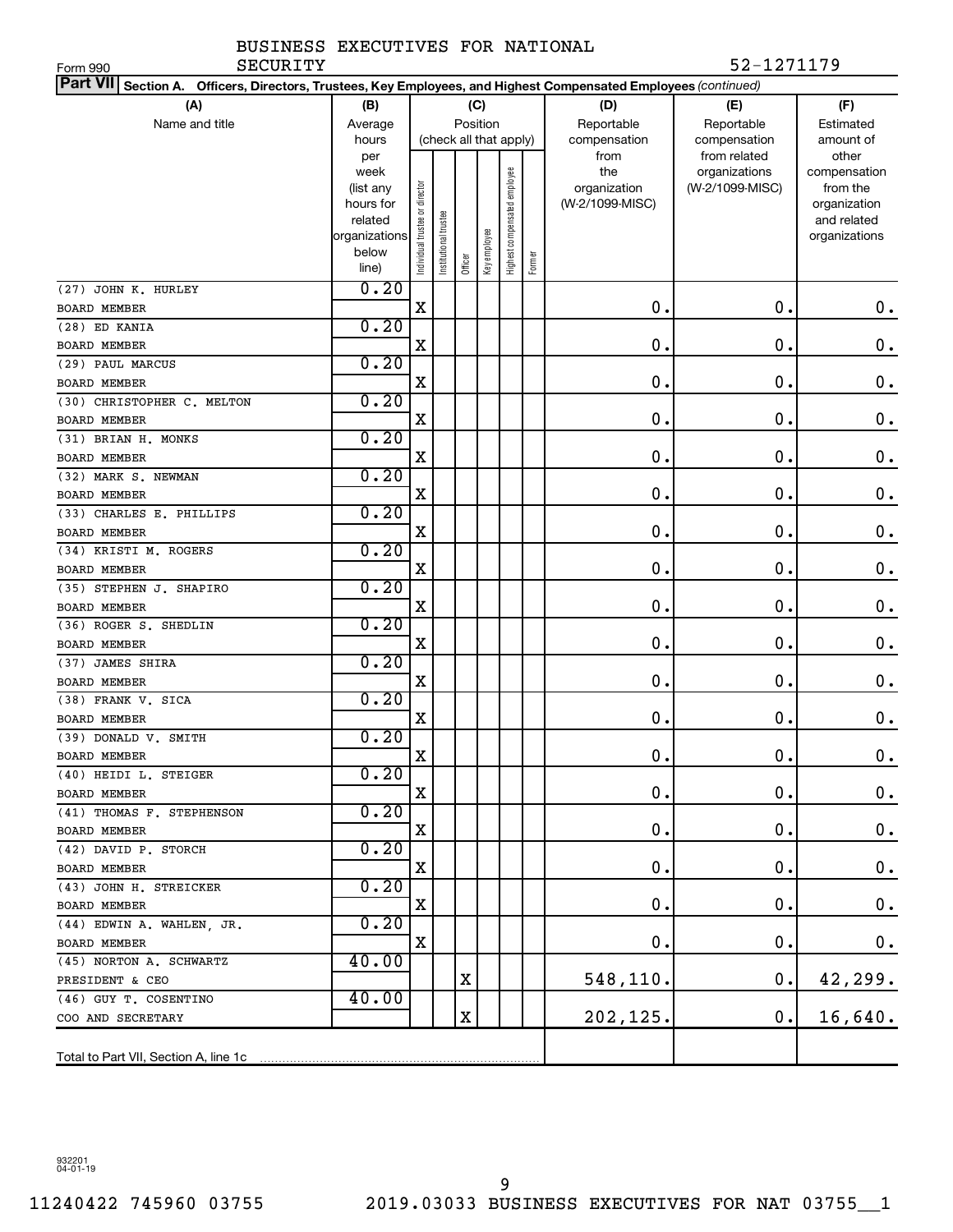|          | BUSINESS EXECUTIVES FOR NATIONAL |  |            |
|----------|----------------------------------|--|------------|
| SECURITY |                                  |  | 52-1271179 |

| SECURITY<br>Form 990                                                                                            |               |                                |                       |             |              |                              |        |                 | 52-1271179      |               |
|-----------------------------------------------------------------------------------------------------------------|---------------|--------------------------------|-----------------------|-------------|--------------|------------------------------|--------|-----------------|-----------------|---------------|
| Part VII Section A. Officers, Directors, Trustees, Key Employees, and Highest Compensated Employees (continued) |               |                                |                       |             |              |                              |        |                 |                 |               |
| (A)                                                                                                             | (B)           |                                |                       |             | (C)          |                              |        | (D)             | (E)             | (F)           |
| Name and title                                                                                                  | Average       |                                |                       |             | Position     |                              |        | Reportable      | Reportable      | Estimated     |
|                                                                                                                 | hours         |                                |                       |             |              | (check all that apply)       |        | compensation    | compensation    | amount of     |
|                                                                                                                 | per           |                                |                       |             |              |                              |        | from            | from related    | other         |
|                                                                                                                 | week          |                                |                       |             |              |                              |        | the             | organizations   | compensation  |
|                                                                                                                 | (list any     |                                |                       |             |              |                              |        | organization    | (W-2/1099-MISC) | from the      |
|                                                                                                                 | hours for     |                                |                       |             |              |                              |        | (W-2/1099-MISC) |                 | organization  |
|                                                                                                                 | related       |                                |                       |             |              |                              |        |                 |                 | and related   |
|                                                                                                                 | organizations | Individual trustee or director | Institutional trustee |             | Key employee | Highest compensated employee |        |                 |                 | organizations |
|                                                                                                                 | below         |                                |                       | Officer     |              |                              | Former |                 |                 |               |
|                                                                                                                 | line)         |                                |                       |             |              |                              |        |                 |                 |               |
| (47) STEVEN W. LOWE                                                                                             | 40.00         |                                |                       |             |              |                              |        |                 |                 |               |
| CFO AND TREASURER (UNTIL 6/30/19)                                                                               |               |                                |                       | $\mathbf X$ |              |                              |        | 86,746.         | 0.              | 15,773.       |
| (48) KAREN KINNAMONT                                                                                            | 40.00         |                                |                       |             |              |                              |        |                 |                 |               |
| CONTROLLER & TREASURER (FROM 6/3/19)                                                                            |               |                                |                       | $\mathbf X$ |              |                              |        | 62,520.         | 0.              | 33,426.       |
| (49) MARA RUDMAN                                                                                                | 40.00         |                                |                       |             |              |                              |        |                 |                 |               |
| SVP POLICY PROJECTS                                                                                             |               |                                |                       |             |              | Χ                            |        | 158,848.        | 0.              | 23,402.       |
| (50) DEBORAH MCCARTHY                                                                                           | 40.00         |                                |                       |             |              |                              |        |                 |                 |               |
| SVP FOR MEMBERSHIP & STRATEGY                                                                                   |               |                                |                       |             |              | X                            |        | 148,229.        | 0.              | 33,021.       |
| (51) KATHERINE KENNING                                                                                          | 40.00         |                                |                       |             |              |                              |        |                 |                 |               |
| DIRECTOR FOR CALIFORNIA                                                                                         |               |                                |                       |             |              | X                            |        | 141,007.        | 0.              | 19,871.       |
| (52) GENEVIEVE MOONIS                                                                                           | 40.00         |                                |                       |             |              |                              |        |                 |                 |               |
| SVP FOR MEMBERSHIP                                                                                              |               |                                |                       |             |              | X                            |        | 139,763.        | 0.              | 42,892.       |
| (53) VICTORIA MCGRATH                                                                                           | 40.00         |                                |                       |             |              |                              |        |                 |                 |               |
| DIRECTOR FOR THE NY METRO AREA                                                                                  |               |                                |                       |             |              | X                            |        | 134,211.        | $\mathbf 0$ .   | 24,105.       |
|                                                                                                                 |               |                                |                       |             |              |                              |        |                 |                 |               |
|                                                                                                                 |               |                                |                       |             |              |                              |        |                 |                 |               |
|                                                                                                                 |               |                                |                       |             |              |                              |        |                 |                 |               |
|                                                                                                                 |               |                                |                       |             |              |                              |        |                 |                 |               |
|                                                                                                                 |               |                                |                       |             |              |                              |        |                 |                 |               |
|                                                                                                                 |               |                                |                       |             |              |                              |        |                 |                 |               |
|                                                                                                                 |               |                                |                       |             |              |                              |        |                 |                 |               |
|                                                                                                                 |               |                                |                       |             |              |                              |        |                 |                 |               |
|                                                                                                                 |               |                                |                       |             |              |                              |        |                 |                 |               |
|                                                                                                                 |               |                                |                       |             |              |                              |        |                 |                 |               |
|                                                                                                                 |               |                                |                       |             |              |                              |        |                 |                 |               |
|                                                                                                                 |               |                                |                       |             |              |                              |        |                 |                 |               |
|                                                                                                                 |               |                                |                       |             |              |                              |        |                 |                 |               |
|                                                                                                                 |               |                                |                       |             |              |                              |        |                 |                 |               |
|                                                                                                                 |               |                                |                       |             |              |                              |        |                 |                 |               |
|                                                                                                                 |               |                                |                       |             |              |                              |        |                 |                 |               |
|                                                                                                                 |               |                                |                       |             |              |                              |        |                 |                 |               |
|                                                                                                                 |               |                                |                       |             |              |                              |        |                 |                 |               |
|                                                                                                                 |               |                                |                       |             |              |                              |        |                 |                 |               |
|                                                                                                                 |               |                                |                       |             |              |                              |        |                 |                 |               |
|                                                                                                                 |               |                                |                       |             |              |                              |        |                 |                 |               |
|                                                                                                                 |               |                                |                       |             |              |                              |        |                 |                 |               |
|                                                                                                                 |               |                                |                       |             |              |                              |        |                 |                 |               |
|                                                                                                                 |               |                                |                       |             |              |                              |        |                 |                 |               |
|                                                                                                                 |               |                                |                       |             |              |                              |        |                 |                 |               |
|                                                                                                                 |               |                                |                       |             |              |                              |        |                 |                 |               |
|                                                                                                                 |               |                                |                       |             |              |                              |        |                 |                 |               |
|                                                                                                                 |               |                                |                       |             |              |                              |        |                 |                 |               |
|                                                                                                                 |               |                                |                       |             |              |                              |        | 1,621,559.      |                 | 251,429.      |

932201 04-01-19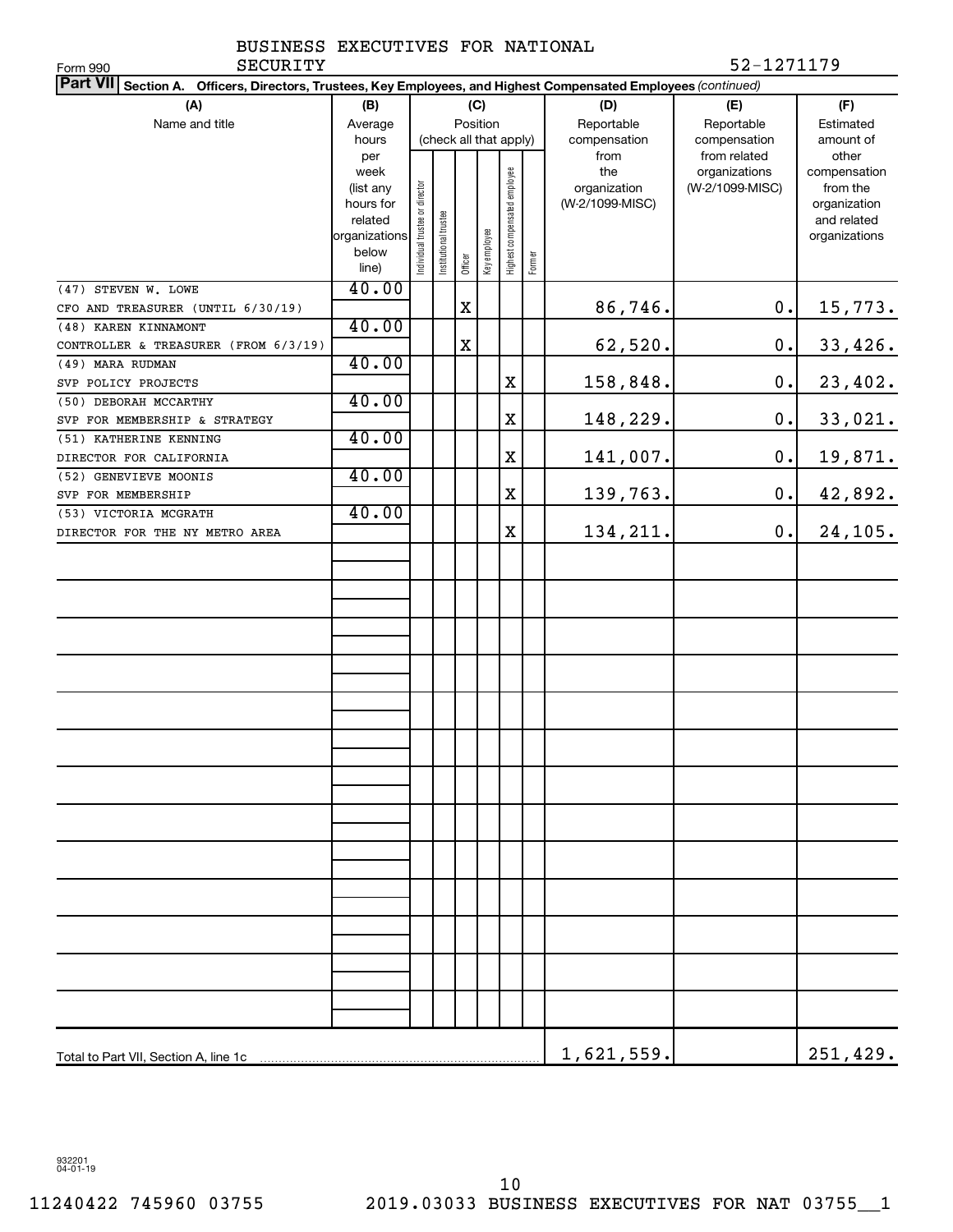| BUSINESS EXECUTIVES FOR NATIONAL |  |  |  |  |
|----------------------------------|--|--|--|--|
|----------------------------------|--|--|--|--|

|                              | <b>Part VIII</b> | <b>Statement of Revenue</b>                                                                                                                                                                                                                                                                                                                                                                                                                                        |                             |                                       |                               |                                                                 |
|------------------------------|------------------|--------------------------------------------------------------------------------------------------------------------------------------------------------------------------------------------------------------------------------------------------------------------------------------------------------------------------------------------------------------------------------------------------------------------------------------------------------------------|-----------------------------|---------------------------------------|-------------------------------|-----------------------------------------------------------------|
|                              |                  |                                                                                                                                                                                                                                                                                                                                                                                                                                                                    |                             |                                       |                               |                                                                 |
|                              |                  |                                                                                                                                                                                                                                                                                                                                                                                                                                                                    | Total revenue               | Related or exempt<br>function revenue | Unrelated<br>business revenue | (D)<br>Revenue excluded<br>from tax under<br>sections 512 - 514 |
| Contributions, Gifts, Grants |                  | <b>1 a</b> Federated campaigns<br>1a<br>.<br>1 <sub>b</sub><br><b>b</b> Membership dues<br>$\ldots \ldots \ldots \ldots \ldots$<br>1 <sub>c</sub><br>1,232,617.<br>c Fundraising events<br>1 <sub>d</sub><br>d Related organizations<br>.<br>e Government grants (contributions)<br>1e<br>f All other contributions, gifts, grants, and<br>similar amounts not included above<br>5,871,733.<br>1f<br>$1g$ \$<br>Noncash contributions included in lines 1a-1f<br>a | 200,800.<br>7,104,350.<br>ь |                                       |                               |                                                                 |
|                              |                  | <b>Business Code</b>                                                                                                                                                                                                                                                                                                                                                                                                                                               |                             |                                       |                               |                                                                 |
| Program Service<br>Revenue   | 2 a              | b<br>the control of the control of the control of the control of<br>с<br>the control of the control of the control of the control of the control of<br>d<br>the control of the control of the control of the control of<br>f All other program service revenue                                                                                                                                                                                                     |                             |                                       |                               |                                                                 |
|                              |                  |                                                                                                                                                                                                                                                                                                                                                                                                                                                                    | ▶                           |                                       |                               |                                                                 |
|                              | 3<br>4<br>5      | Investment income (including dividends, interest, and<br>Income from investment of tax-exempt bond proceeds                                                                                                                                                                                                                                                                                                                                                        | 253,986.                    |                                       |                               | 253,986.                                                        |
|                              |                  | (i) Real<br>(ii) Personal                                                                                                                                                                                                                                                                                                                                                                                                                                          |                             |                                       |                               |                                                                 |
|                              |                  | <b>6 a</b> Gross rents<br>6a<br>.<br><b>b</b> Less: rental expenses $\ldots$<br>6b<br>c Rental income or (loss)<br>6c                                                                                                                                                                                                                                                                                                                                              |                             |                                       |                               |                                                                 |
|                              |                  | d Net rental income or (loss)<br>(i) Securities<br>(ii) Other<br>7 a Gross amount from sales of<br>10,324,534.<br>assets other than inventory<br>7a<br><b>b</b> Less: cost or other basis<br>9,939,164.                                                                                                                                                                                                                                                            | Þ                           |                                       |                               |                                                                 |
|                              |                  | and sales expenses<br>7b<br>7c<br>385,370.<br>c Gain or (loss)                                                                                                                                                                                                                                                                                                                                                                                                     |                             |                                       |                               |                                                                 |
|                              |                  |                                                                                                                                                                                                                                                                                                                                                                                                                                                                    | 385,370.<br>▶               |                                       |                               | 385,370.                                                        |
| Revenue<br>Ĕ                 |                  | 8 a Gross income from fundraising events (not<br>1,232,617. of<br>including $$$<br>contributions reported on line 1c). See<br>8a                                                                                                                                                                                                                                                                                                                                   | 321,875.                    |                                       |                               |                                                                 |
|                              |                  | 8 <sub>b</sub><br><b>b</b> Less: direct expenses                                                                                                                                                                                                                                                                                                                                                                                                                   | 443,230.                    |                                       |                               |                                                                 |
|                              |                  | c Net income or (loss) from fundraising events<br>9 a Gross income from gaming activities. See<br> 9a                                                                                                                                                                                                                                                                                                                                                              | $-121, 355.$<br>▶           |                                       |                               | $-121, 355.$                                                    |
|                              |                  | 9 <sub>b</sub><br>c Net income or (loss) from gaming activities<br>.<br>10 a Gross sales of inventory, less returns<br><b>10a</b><br>10bl<br><b>b</b> Less: cost of goods sold                                                                                                                                                                                                                                                                                     | ▶                           |                                       |                               |                                                                 |
|                              |                  | c Net income or (loss) from sales of inventory                                                                                                                                                                                                                                                                                                                                                                                                                     |                             |                                       |                               |                                                                 |
| Miscellaneous<br>Revenue     |                  | <b>Business Code</b><br>900099<br>11 a MISCELLANEOUS REVENUE<br>b                                                                                                                                                                                                                                                                                                                                                                                                  | 2,610.                      |                                       |                               | 2,610.                                                          |
|                              |                  | с                                                                                                                                                                                                                                                                                                                                                                                                                                                                  |                             |                                       |                               |                                                                 |
|                              |                  |                                                                                                                                                                                                                                                                                                                                                                                                                                                                    |                             |                                       |                               |                                                                 |
|                              |                  |                                                                                                                                                                                                                                                                                                                                                                                                                                                                    | 2,610.<br>▶                 |                                       |                               |                                                                 |
|                              | 12               |                                                                                                                                                                                                                                                                                                                                                                                                                                                                    | 7,624,961.                  | 0.                                    | 0.                            | 520,611.                                                        |
| 932009 01-20-20              |                  |                                                                                                                                                                                                                                                                                                                                                                                                                                                                    |                             |                                       |                               | Form 990 (2019)                                                 |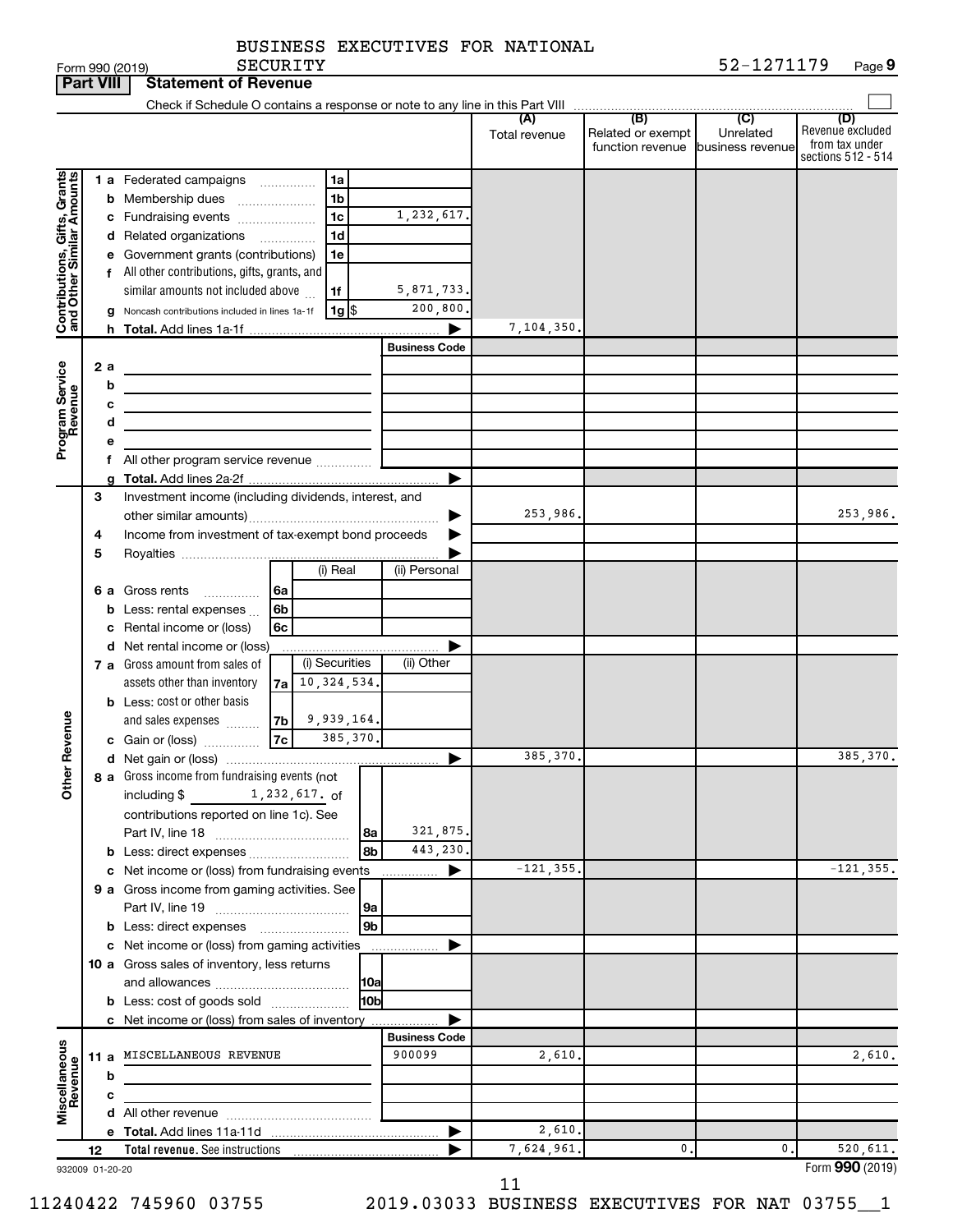**Part IX Statement of Functional Expenses**

Form 990 (2019) Page 52-1271179 Page 10

# SECURITY 52-1271179

|         | Section 501(c)(3) and 501(c)(4) organizations must complete all columns. All other organizations must complete column (A).                                 |                           |                                    |                                           |                                |  |  |  |
|---------|------------------------------------------------------------------------------------------------------------------------------------------------------------|---------------------------|------------------------------------|-------------------------------------------|--------------------------------|--|--|--|
|         | Check if Schedule O contains a response or note to any line in this Part IX.                                                                               |                           |                                    |                                           |                                |  |  |  |
|         | Do not include amounts reported on lines 6b,<br>7b, 8b, 9b, and 10b of Part VIII.                                                                          | (A)<br>Total expenses     | (B)<br>Program service<br>expenses | (C)<br>Management and<br>general expenses | (D)<br>Fundraising<br>expenses |  |  |  |
| 1.      | Grants and other assistance to domestic organizations                                                                                                      |                           |                                    |                                           |                                |  |  |  |
|         | and domestic governments. See Part IV, line 21                                                                                                             |                           |                                    |                                           |                                |  |  |  |
| 2       | Grants and other assistance to domestic                                                                                                                    |                           |                                    |                                           |                                |  |  |  |
|         | individuals. See Part IV, line 22                                                                                                                          |                           |                                    |                                           |                                |  |  |  |
| 3       | Grants and other assistance to foreign                                                                                                                     |                           |                                    |                                           |                                |  |  |  |
|         | organizations, foreign governments, and foreign                                                                                                            |                           |                                    |                                           |                                |  |  |  |
|         | individuals. See Part IV, lines 15 and 16                                                                                                                  |                           |                                    |                                           |                                |  |  |  |
| 4       | Benefits paid to or for members                                                                                                                            |                           |                                    |                                           |                                |  |  |  |
| 5       | Compensation of current officers, directors,                                                                                                               |                           |                                    |                                           |                                |  |  |  |
|         | trustees, and key employees                                                                                                                                | 1,007,639.                | 656,497.                           | 242,485.                                  | 108,657.                       |  |  |  |
| 6       | Compensation not included above to disqualified                                                                                                            |                           |                                    |                                           |                                |  |  |  |
|         | persons (as defined under section 4958(f)(1)) and                                                                                                          |                           |                                    |                                           |                                |  |  |  |
|         | persons described in section 4958(c)(3)(B)                                                                                                                 | 2,517,960.                |                                    |                                           |                                |  |  |  |
| 7       |                                                                                                                                                            |                           | 2,090,575.                         | 59,864.                                   | 367,521.                       |  |  |  |
| 8       | Pension plan accruals and contributions (include                                                                                                           | 78,313.                   |                                    |                                           |                                |  |  |  |
|         | section 401(k) and 403(b) employer contributions)                                                                                                          |                           | $\frac{65,573}{370,453}$           | $\frac{1,441}{12,376}$                    | $\frac{11,299}{56,313}$ .      |  |  |  |
| 9<br>10 | Other employee benefits                                                                                                                                    | $\frac{439,142}{271,734}$ | 213,936.                           | 21,250.                                   | 36,548.                        |  |  |  |
| 11      | Fees for services (nonemployees):                                                                                                                          |                           |                                    |                                           |                                |  |  |  |
|         |                                                                                                                                                            |                           |                                    |                                           |                                |  |  |  |
|         |                                                                                                                                                            | 20,457.                   | 16,405.                            | 1,094.                                    |                                |  |  |  |
|         |                                                                                                                                                            | 119,888.                  | 96, 140.                           | 6,412.                                    | $\frac{2,958}{17,336}$         |  |  |  |
|         |                                                                                                                                                            |                           |                                    |                                           |                                |  |  |  |
|         | e Professional fundraising services. See Part IV, line 17                                                                                                  |                           |                                    |                                           |                                |  |  |  |
|         | Investment management fees                                                                                                                                 | 28,084.                   |                                    | 28,084.                                   |                                |  |  |  |
| g       | Other. (If line 11g amount exceeds 10% of line 25,                                                                                                         |                           |                                    |                                           |                                |  |  |  |
|         | column (A) amount, list line 11g expenses on Sch O.)                                                                                                       | 56,714.                   | 45,480.                            | 3,033.                                    | 8,201.                         |  |  |  |
| 12      |                                                                                                                                                            |                           |                                    |                                           |                                |  |  |  |
| 13      |                                                                                                                                                            | 304, 371.                 | 238,735.                           | 24, 132.                                  | 41,504.                        |  |  |  |
| 14      |                                                                                                                                                            | 110,288.                  | 87, 166.                           | 8,056.                                    | 15,066.                        |  |  |  |
| 15      |                                                                                                                                                            |                           |                                    |                                           |                                |  |  |  |
| 16      |                                                                                                                                                            | 839,372.                  | 660,838.                           | 65,638.                                   | 112,896.                       |  |  |  |
| 17      |                                                                                                                                                            | 110,028.                  | 86,211.                            | 8,756.                                    | 15,061.                        |  |  |  |
| 18      | Payments of travel or entertainment expenses                                                                                                               |                           |                                    |                                           |                                |  |  |  |
|         | for any federal, state, or local public officials                                                                                                          |                           |                                    |                                           |                                |  |  |  |
| 19      | Conferences, conventions, and meetings                                                                                                                     | 609,474.                  | 388,957.                           | 81,074.                                   | 139,443.                       |  |  |  |
| 20      | Interest                                                                                                                                                   |                           |                                    |                                           |                                |  |  |  |
| 21      |                                                                                                                                                            | 77,782.                   | 61, 237.                           | 6,083.                                    | 10,462.                        |  |  |  |
| 22      | Depreciation, depletion, and amortization                                                                                                                  | 35,420.                   | 27,886.                            | 2,770.                                    | 4,764.                         |  |  |  |
| 23      | Insurance<br>Other expenses. Itemize expenses not covered                                                                                                  |                           |                                    |                                           |                                |  |  |  |
| 24      | above (List miscellaneous expenses on line 24e. If<br>line 24e amount exceeds 10% of line 25, column (A)<br>amount, list line 24e expenses on Schedule O.) |                           |                                    |                                           |                                |  |  |  |
| a       | C.C. PROCESSING FEES                                                                                                                                       | 49,762.                   | 39, 176.                           | 3,892.                                    | 6,694.                         |  |  |  |
| b       | DUES AND SUBSCRIPTIONS                                                                                                                                     | 47,631.                   | 37,500.                            | 3,725.                                    | 6,406.                         |  |  |  |
|         | REPAIRS & MAINTENANCE                                                                                                                                      | 8,581.                    | 6,756.                             | 671.                                      | 1,154.                         |  |  |  |
| d       | EMPLOYEE DEVELOPMENT                                                                                                                                       | 3,594.                    | 2,830.                             | 281.                                      | 483.                           |  |  |  |
|         | e All other expenses                                                                                                                                       | 13,203.                   | 10,394.                            | 1,033.                                    | 1,776.                         |  |  |  |
| 25      | Total functional expenses. Add lines 1 through 24e                                                                                                         | 6,749,437.                | 5, 202, 745                        | 582, 150.                                 | 964,542.                       |  |  |  |
| 26      | Joint costs. Complete this line only if the organization                                                                                                   |                           |                                    |                                           |                                |  |  |  |
|         | reported in column (B) joint costs from a combined                                                                                                         |                           |                                    |                                           |                                |  |  |  |
|         | educational campaign and fundraising solicitation.                                                                                                         |                           |                                    |                                           |                                |  |  |  |
|         | Check here $\blacktriangleright$<br>if following SOP 98-2 (ASC 958-720)                                                                                    |                           |                                    |                                           | <b>000</b>                     |  |  |  |

932010 01-20-20

Form (2019) **990**

11240422 745960 03755 2019.03033 BUSINESS EXECUTIVES FOR NAT 03755\_\_1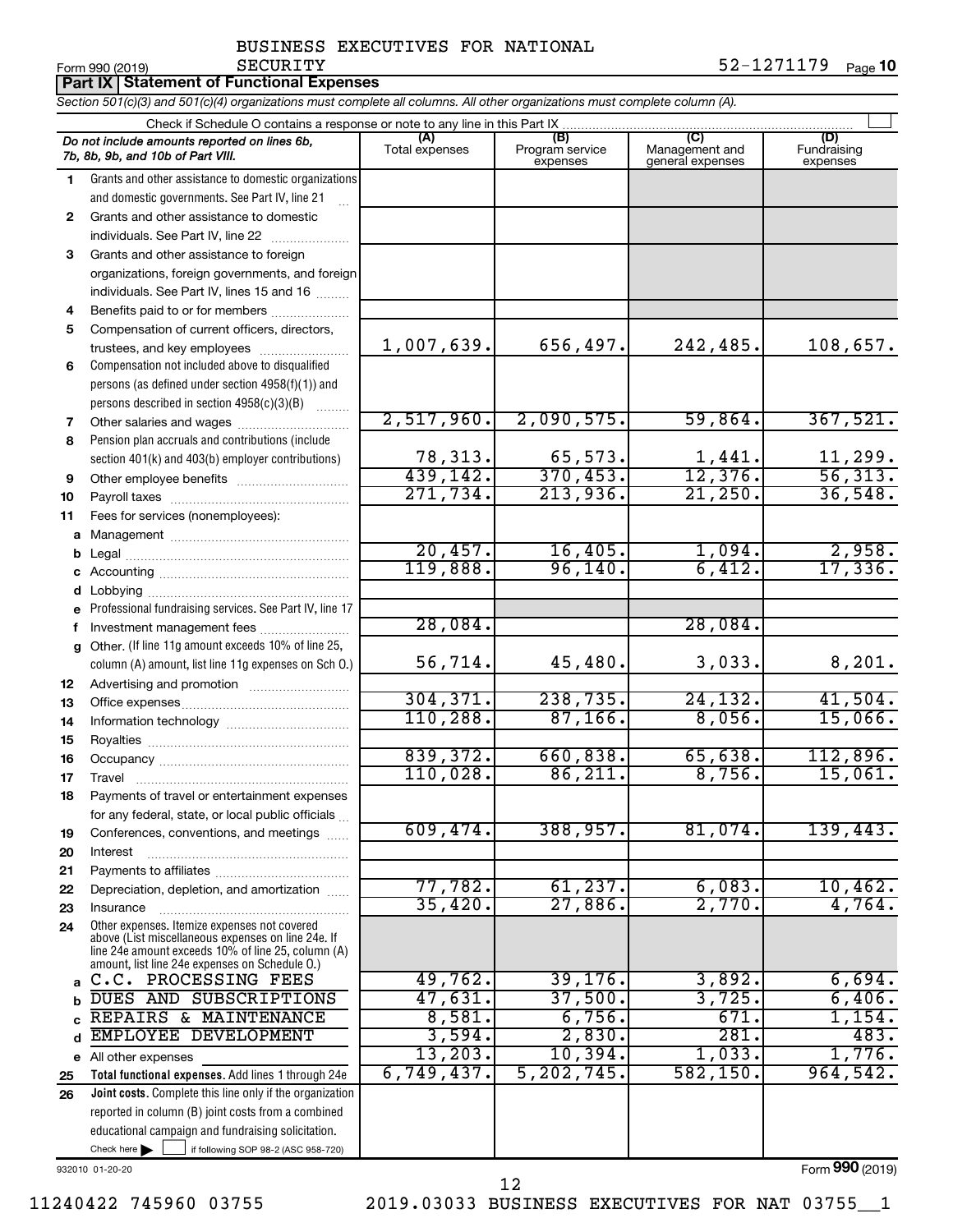| Form 990 (2019) |  |  |
|-----------------|--|--|

|                                                                                                                               | Part X                                                         | LOLLU AAN (SO IA)<br>unuurit<br><b>Balance Sheet</b>                                                                                                                                                                           |                          |                 | וו Page <i>כו</i> בבו בב בכ   |
|-------------------------------------------------------------------------------------------------------------------------------|----------------------------------------------------------------|--------------------------------------------------------------------------------------------------------------------------------------------------------------------------------------------------------------------------------|--------------------------|-----------------|-------------------------------|
|                                                                                                                               |                                                                |                                                                                                                                                                                                                                |                          |                 |                               |
|                                                                                                                               |                                                                |                                                                                                                                                                                                                                | (A)<br>Beginning of year |                 | (B)<br>End of year            |
|                                                                                                                               |                                                                |                                                                                                                                                                                                                                | 2,318,871.               | $\mathbf{1}$    | 1,900,610.                    |
|                                                                                                                               |                                                                |                                                                                                                                                                                                                                | 626, 238.                | $\mathbf{2}$    | 632,047.                      |
|                                                                                                                               |                                                                |                                                                                                                                                                                                                                |                          | 3               |                               |
|                                                                                                                               |                                                                |                                                                                                                                                                                                                                | 88,592.                  | 4               | 179,321.                      |
|                                                                                                                               |                                                                | Loans and other receivables from any current or former officer, director,                                                                                                                                                      |                          |                 |                               |
|                                                                                                                               |                                                                | trustee, key employee, creator or founder, substantial contributor, or 35%                                                                                                                                                     |                          |                 |                               |
|                                                                                                                               |                                                                | controlled entity or family member of any of these persons                                                                                                                                                                     |                          | 5               |                               |
|                                                                                                                               |                                                                | Loans and other receivables from other disqualified persons (as defined                                                                                                                                                        |                          |                 |                               |
|                                                                                                                               |                                                                | under section $4958(f)(1)$ , and persons described in section $4958(c)(3)(B)$                                                                                                                                                  |                          | 6               |                               |
|                                                                                                                               |                                                                |                                                                                                                                                                                                                                |                          | $\overline{7}$  |                               |
|                                                                                                                               |                                                                |                                                                                                                                                                                                                                |                          | 8               |                               |
|                                                                                                                               |                                                                | Prepaid expenses and deferred charges                                                                                                                                                                                          | 125, 291.                | 9               | 169, 254.                     |
|                                                                                                                               |                                                                | 10a Land, buildings, and equipment: cost or other                                                                                                                                                                              |                          |                 |                               |
|                                                                                                                               |                                                                | 474,639.<br>basis. Complete Part VI of Schedule D  10a                                                                                                                                                                         |                          |                 |                               |
|                                                                                                                               |                                                                | 357, 240.                                                                                                                                                                                                                      | 172, 421.                | 10 <sub>c</sub> | 117,399.                      |
|                                                                                                                               | 11                                                             |                                                                                                                                                                                                                                | 5,962,184.               | 11              | 7,880,602.                    |
|                                                                                                                               | 12                                                             |                                                                                                                                                                                                                                | 148, 173.                | 12              | 0.                            |
|                                                                                                                               | 13                                                             |                                                                                                                                                                                                                                |                          | 13              |                               |
|                                                                                                                               | 14                                                             |                                                                                                                                                                                                                                |                          | 14              |                               |
|                                                                                                                               | 15                                                             |                                                                                                                                                                                                                                | 49,364.                  | 15              | 49,364.                       |
|                                                                                                                               | 16                                                             |                                                                                                                                                                                                                                | 9,491,134.               | 16              | 10,928,597.                   |
|                                                                                                                               | 17                                                             |                                                                                                                                                                                                                                | 486,458.                 | 17              | 420, 183.                     |
|                                                                                                                               | 18                                                             |                                                                                                                                                                                                                                |                          | 18              |                               |
|                                                                                                                               | 19                                                             | Deferred revenue manual contracts and contracts are all the contracts and contracts are contracted and contracts are contracted and contract are contracted and contract are contracted and contract are contracted and contra |                          | 19              |                               |
|                                                                                                                               | 20                                                             |                                                                                                                                                                                                                                |                          | 20              |                               |
|                                                                                                                               | 7<br>8<br>9<br>21<br>22<br>23<br>24<br>25<br>26                | Escrow or custodial account liability. Complete Part IV of Schedule D                                                                                                                                                          |                          | 21              |                               |
|                                                                                                                               |                                                                | Loans and other payables to any current or former officer, director,                                                                                                                                                           |                          |                 |                               |
|                                                                                                                               |                                                                | trustee, key employee, creator or founder, substantial contributor, or 35%                                                                                                                                                     |                          |                 |                               |
| 1.<br>2<br>з<br>4<br>5<br>6<br>Assets<br>Liabilities<br>Net Assets or Fund Balances<br>27<br>28<br>29<br>30<br>31<br>32<br>33 | controlled entity or family member of any of these persons     |                                                                                                                                                                                                                                | 22                       |                 |                               |
|                                                                                                                               | Secured mortgages and notes payable to unrelated third parties |                                                                                                                                                                                                                                | 23                       |                 |                               |
|                                                                                                                               | Unsecured notes and loans payable to unrelated third parties   |                                                                                                                                                                                                                                | 24                       |                 |                               |
|                                                                                                                               |                                                                | Other liabilities (including federal income tax, payables to related third                                                                                                                                                     |                          |                 |                               |
|                                                                                                                               |                                                                | parties, and other liabilities not included on lines 17-24). Complete Part X                                                                                                                                                   | 134,711.                 |                 | 217,015.                      |
|                                                                                                                               |                                                                | of Schedule D                                                                                                                                                                                                                  | 621, 169.                | 25              | 637,198.                      |
|                                                                                                                               |                                                                |                                                                                                                                                                                                                                |                          | 26              |                               |
|                                                                                                                               |                                                                | Organizations that follow FASB ASC 958, check here $\blacktriangleright \lfloor \underline{X} \rfloor$                                                                                                                         |                          |                 |                               |
|                                                                                                                               |                                                                | and complete lines 27, 28, 32, and 33.<br>Net assets without donor restrictions                                                                                                                                                | 8,846,042.               | 27              |                               |
|                                                                                                                               |                                                                |                                                                                                                                                                                                                                | 23,923.                  | 28              | $\frac{10,267,476.}{23,923.}$ |
|                                                                                                                               |                                                                | Organizations that do not follow FASB ASC 958, check here $\blacktriangleright$                                                                                                                                                |                          |                 |                               |
|                                                                                                                               |                                                                | and complete lines 29 through 33.                                                                                                                                                                                              |                          |                 |                               |
|                                                                                                                               |                                                                |                                                                                                                                                                                                                                |                          | 29              |                               |
|                                                                                                                               |                                                                | Paid-in or capital surplus, or land, building, or equipment fund                                                                                                                                                               |                          | 30              |                               |
|                                                                                                                               |                                                                | Retained earnings, endowment, accumulated income, or other funds                                                                                                                                                               |                          | 31              |                               |
|                                                                                                                               |                                                                |                                                                                                                                                                                                                                | 8,869,965.               | 32              | 10, 291, 399.                 |
|                                                                                                                               |                                                                |                                                                                                                                                                                                                                | 9,491,134.               | 33              | 10,928,597.                   |
|                                                                                                                               |                                                                |                                                                                                                                                                                                                                |                          |                 |                               |

Form (2019) **990**

932011 01-20-20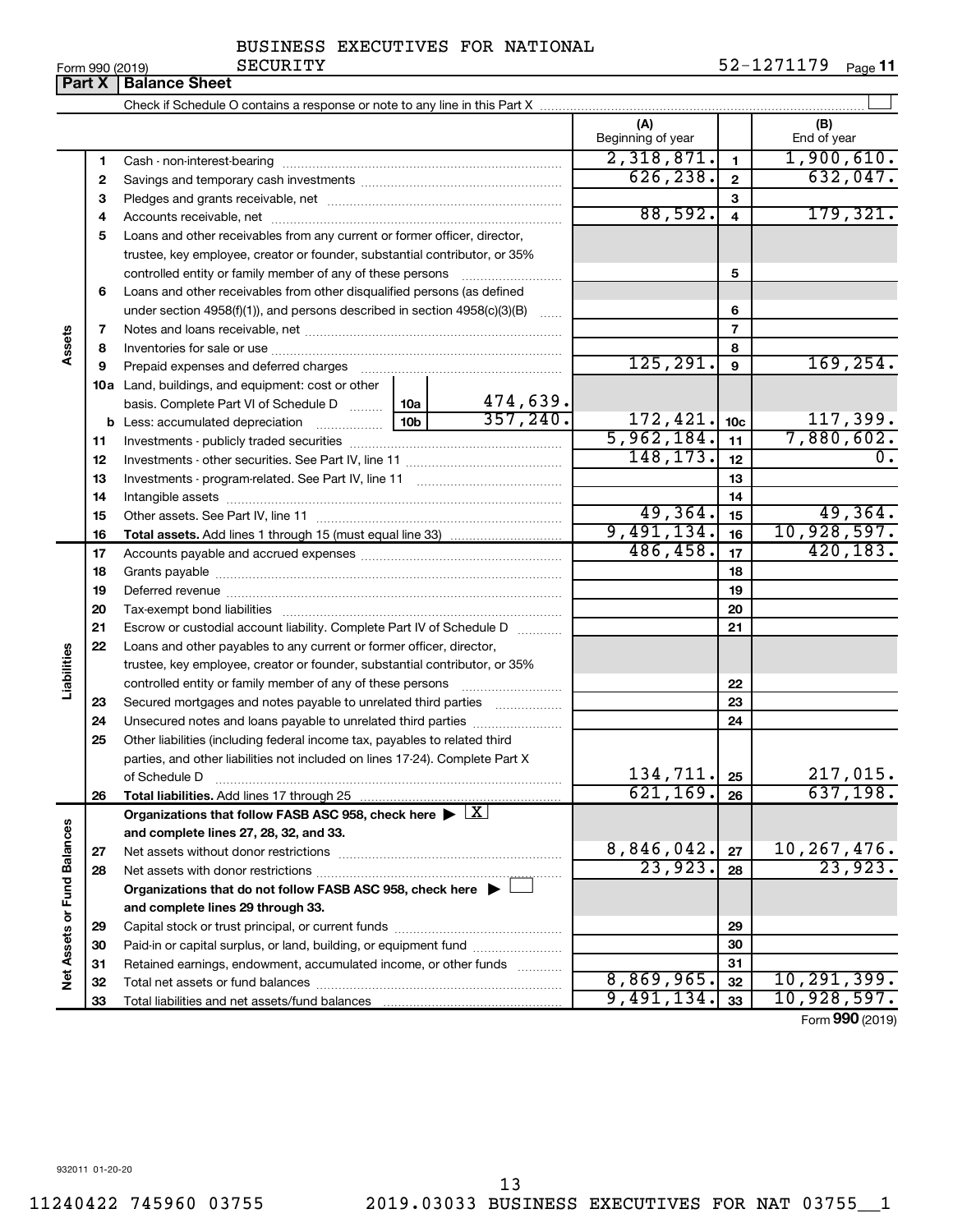|    | <b>SECURITY</b><br>Form 990 (2019)                                                                                                                          | 52-1271179              |                |     | Page 12          |
|----|-------------------------------------------------------------------------------------------------------------------------------------------------------------|-------------------------|----------------|-----|------------------|
|    | Part XI Reconciliation of Net Assets                                                                                                                        |                         |                |     |                  |
|    |                                                                                                                                                             |                         |                |     |                  |
|    |                                                                                                                                                             |                         |                |     |                  |
| 1  |                                                                                                                                                             | $\mathbf{1}$            | 7,624,961.     |     |                  |
| 2  |                                                                                                                                                             | $\overline{2}$          | 6,749,437.     |     |                  |
| З  | Revenue less expenses. Subtract line 2 from line 1                                                                                                          | 3                       |                |     | 875,524.         |
| 4  |                                                                                                                                                             | $\overline{\mathbf{4}}$ | 8,869,965.     |     |                  |
| 5  |                                                                                                                                                             | 5                       |                |     | 545,910.         |
| 6  |                                                                                                                                                             | 6                       |                |     |                  |
| 7  | Investment expenses www.communication.com/www.communication.com/www.communication.com/www.com                                                               | $\overline{7}$          |                |     |                  |
| 8  |                                                                                                                                                             | 8                       |                |     |                  |
| 9  | Other changes in net assets or fund balances (explain on Schedule O) manufactured controller changes in net assets or fund balances (explain on Schedule O) | 9                       |                |     | $\overline{0}$ . |
| 10 | Net assets or fund balances at end of year. Combine lines 3 through 9 (must equal Part X, line 32,                                                          |                         |                |     |                  |
|    |                                                                                                                                                             | 10 <sup>10</sup>        | 10,291,399.    |     |                  |
|    | Part XII Financial Statements and Reporting                                                                                                                 |                         |                |     |                  |
|    |                                                                                                                                                             |                         |                |     |                  |
|    |                                                                                                                                                             |                         |                | Yes | No               |
| 1  | Accounting method used to prepare the Form 990: $\Box$ Cash $\Box X$ Accrual<br>$\Box$ Other                                                                |                         |                |     |                  |
|    | If the organization changed its method of accounting from a prior year or checked "Other," explain in Schedule O.                                           |                         |                |     |                  |
|    | 2a Were the organization's financial statements compiled or reviewed by an independent accountant?                                                          |                         | 2a             |     | х                |
|    | If "Yes," check a box below to indicate whether the financial statements for the year were compiled or reviewed on a                                        |                         |                |     |                  |
|    | separate basis, consolidated basis, or both:                                                                                                                |                         |                |     |                  |
|    | Separate basis<br><b>Consolidated basis</b><br>Both consolidated and separate basis                                                                         |                         |                |     |                  |
|    |                                                                                                                                                             |                         | 2 <sub>b</sub> | х   |                  |
|    | If "Yes," check a box below to indicate whether the financial statements for the year were audited on a separate basis,                                     |                         |                |     |                  |
|    | consolidated basis, or both:                                                                                                                                |                         |                |     |                  |
|    | $\lfloor x \rfloor$ Separate basis<br>Consolidated basis<br>Both consolidated and separate basis                                                            |                         |                |     |                  |
|    | c If "Yes" to line 2a or 2b, does the organization have a committee that assumes responsibility for oversight of the audit,                                 |                         |                |     |                  |
|    | review, or compilation of its financial statements and selection of an independent accountant?                                                              |                         | 2c             | х   |                  |
|    | If the organization changed either its oversight process or selection process during the tax year, explain on Schedule O.                                   |                         |                |     |                  |
|    | 3a As a result of a federal award, was the organization required to undergo an audit or audits as set forth in the Single Audit                             |                         |                |     |                  |
|    |                                                                                                                                                             |                         | За             |     | x                |
|    | <b>b</b> If "Yes," did the organization undergo the required audit or audits? If the organization did not undergo the required audit                        |                         |                |     |                  |
|    |                                                                                                                                                             |                         | 3 <sub>b</sub> |     |                  |

Form (2019) **990**

932012 01-20-20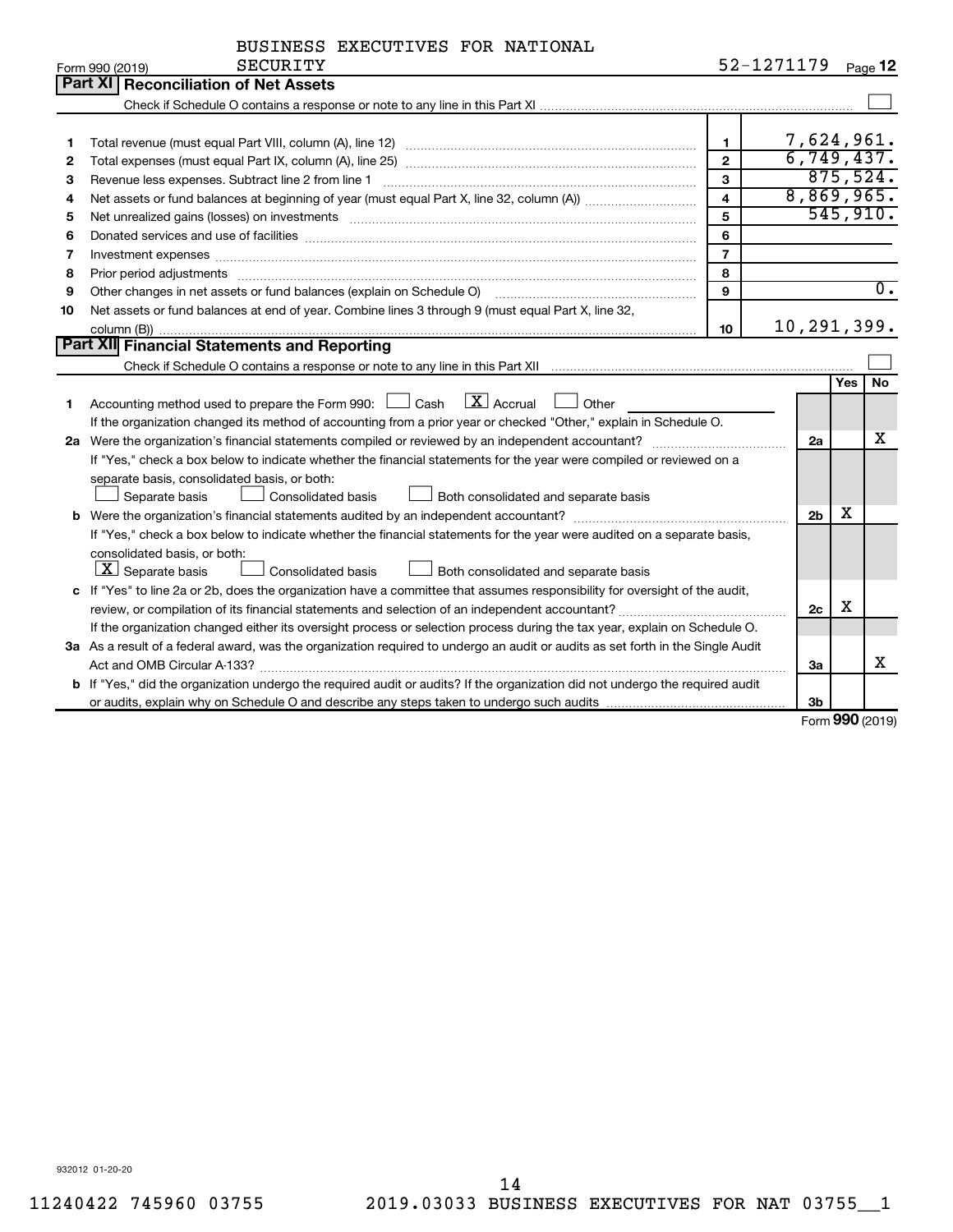|             | <b>SCHEDULE A</b><br>(Form 990 or 990-EZ)<br>Department of the Treasury | <b>Public Charity Status and Public Support</b><br>Complete if the organization is a section 501(c)(3) organization or a section<br>4947(a)(1) nonexempt charitable trust.<br>Attach to Form 990 or Form 990-EZ. |                                                                                                                                                                                                                                                           |     |                                   |                            |  | OMB No. 1545-0047<br><b>Open to Public</b>                                                                                                 |
|-------------|-------------------------------------------------------------------------|------------------------------------------------------------------------------------------------------------------------------------------------------------------------------------------------------------------|-----------------------------------------------------------------------------------------------------------------------------------------------------------------------------------------------------------------------------------------------------------|-----|-----------------------------------|----------------------------|--|--------------------------------------------------------------------------------------------------------------------------------------------|
|             | Internal Revenue Service                                                |                                                                                                                                                                                                                  | Go to www.irs.gov/Form990 for instructions and the latest information.                                                                                                                                                                                    |     |                                   |                            |  | Inspection                                                                                                                                 |
|             | Name of the organization                                                | SECURITY                                                                                                                                                                                                         | BUSINESS EXECUTIVES FOR NATIONAL                                                                                                                                                                                                                          |     |                                   |                            |  | <b>Employer identification number</b><br>52-1271179                                                                                        |
| Part I      |                                                                         |                                                                                                                                                                                                                  | Reason for Public Charity Status (All organizations must complete this part.) See instructions.                                                                                                                                                           |     |                                   |                            |  |                                                                                                                                            |
|             |                                                                         |                                                                                                                                                                                                                  | The organization is not a private foundation because it is: (For lines 1 through 12, check only one box.)                                                                                                                                                 |     |                                   |                            |  |                                                                                                                                            |
| 1           |                                                                         |                                                                                                                                                                                                                  | A church, convention of churches, or association of churches described in section 170(b)(1)(A)(i).                                                                                                                                                        |     |                                   |                            |  |                                                                                                                                            |
| $\mathbf 2$ |                                                                         |                                                                                                                                                                                                                  | A school described in section 170(b)(1)(A)(ii). (Attach Schedule E (Form 990 or 990-EZ).)                                                                                                                                                                 |     |                                   |                            |  |                                                                                                                                            |
| 3           |                                                                         |                                                                                                                                                                                                                  | A hospital or a cooperative hospital service organization described in section 170(b)(1)(A)(iii).                                                                                                                                                         |     |                                   |                            |  |                                                                                                                                            |
| 4           | city, and state:                                                        |                                                                                                                                                                                                                  | A medical research organization operated in conjunction with a hospital described in section 170(b)(1)(A)(iii). Enter the hospital's name,                                                                                                                |     |                                   |                            |  |                                                                                                                                            |
| 5           |                                                                         |                                                                                                                                                                                                                  | An organization operated for the benefit of a college or university owned or operated by a governmental unit described in                                                                                                                                 |     |                                   |                            |  |                                                                                                                                            |
|             |                                                                         | section 170(b)(1)(A)(iv). (Complete Part II.)                                                                                                                                                                    |                                                                                                                                                                                                                                                           |     |                                   |                            |  |                                                                                                                                            |
| 6           |                                                                         |                                                                                                                                                                                                                  | A federal, state, or local government or governmental unit described in section 170(b)(1)(A)(v).                                                                                                                                                          |     |                                   |                            |  |                                                                                                                                            |
| 7           | $\mathbf{X}$                                                            |                                                                                                                                                                                                                  | An organization that normally receives a substantial part of its support from a governmental unit or from the general public described in                                                                                                                 |     |                                   |                            |  |                                                                                                                                            |
|             |                                                                         | section 170(b)(1)(A)(vi). (Complete Part II.)                                                                                                                                                                    |                                                                                                                                                                                                                                                           |     |                                   |                            |  |                                                                                                                                            |
| 8<br>9      |                                                                         |                                                                                                                                                                                                                  | A community trust described in section 170(b)(1)(A)(vi). (Complete Part II.)<br>An agricultural research organization described in section 170(b)(1)(A)(ix) operated in conjunction with a land-grant college                                             |     |                                   |                            |  |                                                                                                                                            |
|             |                                                                         |                                                                                                                                                                                                                  | or university or a non-land-grant college of agriculture (see instructions). Enter the name, city, and state of the college or                                                                                                                            |     |                                   |                            |  |                                                                                                                                            |
|             | university:                                                             |                                                                                                                                                                                                                  |                                                                                                                                                                                                                                                           |     |                                   |                            |  |                                                                                                                                            |
| 10          |                                                                         |                                                                                                                                                                                                                  | An organization that normally receives: (1) more than 33 1/3% of its support from contributions, membership fees, and gross receipts from                                                                                                                 |     |                                   |                            |  |                                                                                                                                            |
|             |                                                                         |                                                                                                                                                                                                                  | activities related to its exempt functions - subject to certain exceptions, and (2) no more than 33 1/3% of its support from gross investment                                                                                                             |     |                                   |                            |  |                                                                                                                                            |
|             |                                                                         |                                                                                                                                                                                                                  | income and unrelated business taxable income (less section 511 tax) from businesses acquired by the organization after June 30, 1975.                                                                                                                     |     |                                   |                            |  |                                                                                                                                            |
| 11          |                                                                         | See section 509(a)(2). (Complete Part III.)                                                                                                                                                                      | An organization organized and operated exclusively to test for public safety. See section 509(a)(4).                                                                                                                                                      |     |                                   |                            |  |                                                                                                                                            |
| 12          |                                                                         |                                                                                                                                                                                                                  | An organization organized and operated exclusively for the benefit of, to perform the functions of, or to carry out the purposes of one or                                                                                                                |     |                                   |                            |  |                                                                                                                                            |
|             |                                                                         |                                                                                                                                                                                                                  | more publicly supported organizations described in section 509(a)(1) or section 509(a)(2). See section 509(a)(3). Check the box in                                                                                                                        |     |                                   |                            |  |                                                                                                                                            |
|             |                                                                         |                                                                                                                                                                                                                  | lines 12a through 12d that describes the type of supporting organization and complete lines 12e, 12f, and 12g.                                                                                                                                            |     |                                   |                            |  |                                                                                                                                            |
| a           |                                                                         |                                                                                                                                                                                                                  | Type I. A supporting organization operated, supervised, or controlled by its supported organization(s), typically by giving                                                                                                                               |     |                                   |                            |  |                                                                                                                                            |
|             |                                                                         | organization. You must complete Part IV, Sections A and B.                                                                                                                                                       | the supported organization(s) the power to regularly appoint or elect a majority of the directors or trustees of the supporting                                                                                                                           |     |                                   |                            |  |                                                                                                                                            |
| b           |                                                                         |                                                                                                                                                                                                                  | Type II. A supporting organization supervised or controlled in connection with its supported organization(s), by having                                                                                                                                   |     |                                   |                            |  |                                                                                                                                            |
|             |                                                                         |                                                                                                                                                                                                                  | control or management of the supporting organization vested in the same persons that control or manage the supported                                                                                                                                      |     |                                   |                            |  |                                                                                                                                            |
|             |                                                                         | organization(s). You must complete Part IV, Sections A and C.                                                                                                                                                    |                                                                                                                                                                                                                                                           |     |                                   |                            |  |                                                                                                                                            |
| с           |                                                                         |                                                                                                                                                                                                                  | Type III functionally integrated. A supporting organization operated in connection with, and functionally integrated with,                                                                                                                                |     |                                   |                            |  |                                                                                                                                            |
|             |                                                                         |                                                                                                                                                                                                                  | its supported organization(s) (see instructions). You must complete Part IV, Sections A, D, and E.                                                                                                                                                        |     |                                   |                            |  |                                                                                                                                            |
| d           |                                                                         |                                                                                                                                                                                                                  | Type III non-functionally integrated. A supporting organization operated in connection with its supported organization(s)<br>that is not functionally integrated. The organization generally must satisfy a distribution requirement and an attentiveness |     |                                   |                            |  |                                                                                                                                            |
|             |                                                                         |                                                                                                                                                                                                                  | requirement (see instructions). You must complete Part IV, Sections A and D, and Part V.                                                                                                                                                                  |     |                                   |                            |  |                                                                                                                                            |
| е           |                                                                         |                                                                                                                                                                                                                  | Check this box if the organization received a written determination from the IRS that it is a Type I, Type II, Type III                                                                                                                                   |     |                                   |                            |  |                                                                                                                                            |
|             |                                                                         |                                                                                                                                                                                                                  | functionally integrated, or Type III non-functionally integrated supporting organization.                                                                                                                                                                 |     |                                   |                            |  |                                                                                                                                            |
|             | f Enter the number of supported organizations                           |                                                                                                                                                                                                                  |                                                                                                                                                                                                                                                           |     |                                   |                            |  |                                                                                                                                            |
|             | (i) Name of supported                                                   | g Provide the following information about the supported organization(s).<br>(ii) EIN                                                                                                                             | (iii) Type of organization                                                                                                                                                                                                                                |     | (iv) Is the organization listed   | (v) Amount of monetary     |  | (vi) Amount of other                                                                                                                       |
|             | organization                                                            |                                                                                                                                                                                                                  | (described on lines 1-10<br>above (see instructions))                                                                                                                                                                                                     | Yes | in your governing document?<br>No | support (see instructions) |  | support (see instructions)                                                                                                                 |
|             |                                                                         |                                                                                                                                                                                                                  |                                                                                                                                                                                                                                                           |     |                                   |                            |  |                                                                                                                                            |
|             |                                                                         |                                                                                                                                                                                                                  |                                                                                                                                                                                                                                                           |     |                                   |                            |  |                                                                                                                                            |
|             |                                                                         |                                                                                                                                                                                                                  |                                                                                                                                                                                                                                                           |     |                                   |                            |  |                                                                                                                                            |
|             |                                                                         |                                                                                                                                                                                                                  |                                                                                                                                                                                                                                                           |     |                                   |                            |  |                                                                                                                                            |
|             |                                                                         |                                                                                                                                                                                                                  |                                                                                                                                                                                                                                                           |     |                                   |                            |  |                                                                                                                                            |
|             |                                                                         |                                                                                                                                                                                                                  |                                                                                                                                                                                                                                                           |     |                                   |                            |  |                                                                                                                                            |
|             |                                                                         |                                                                                                                                                                                                                  |                                                                                                                                                                                                                                                           |     |                                   |                            |  |                                                                                                                                            |
|             |                                                                         |                                                                                                                                                                                                                  |                                                                                                                                                                                                                                                           |     |                                   |                            |  |                                                                                                                                            |
|             |                                                                         |                                                                                                                                                                                                                  |                                                                                                                                                                                                                                                           |     |                                   |                            |  |                                                                                                                                            |
| Total       |                                                                         |                                                                                                                                                                                                                  |                                                                                                                                                                                                                                                           |     |                                   |                            |  | l HA For Paperwork Reduction Act Notice, see the Instructions for Form 990 or 990-EZ, 932021 09-25-19 Schedule A (Form 990 or 990-EZ) 2019 |

021 09-25-19 **Schedule A (F For Paperwork Reduction Act Notice, see the Instructions for Form 990 or 990-EZ. Schedule A (Form 990 or 990-EZ) 2019** For Pape 15

11240422 745960 03755 2019.03033 BUSINESS EXECUTIVES FOR NAT 03755\_\_1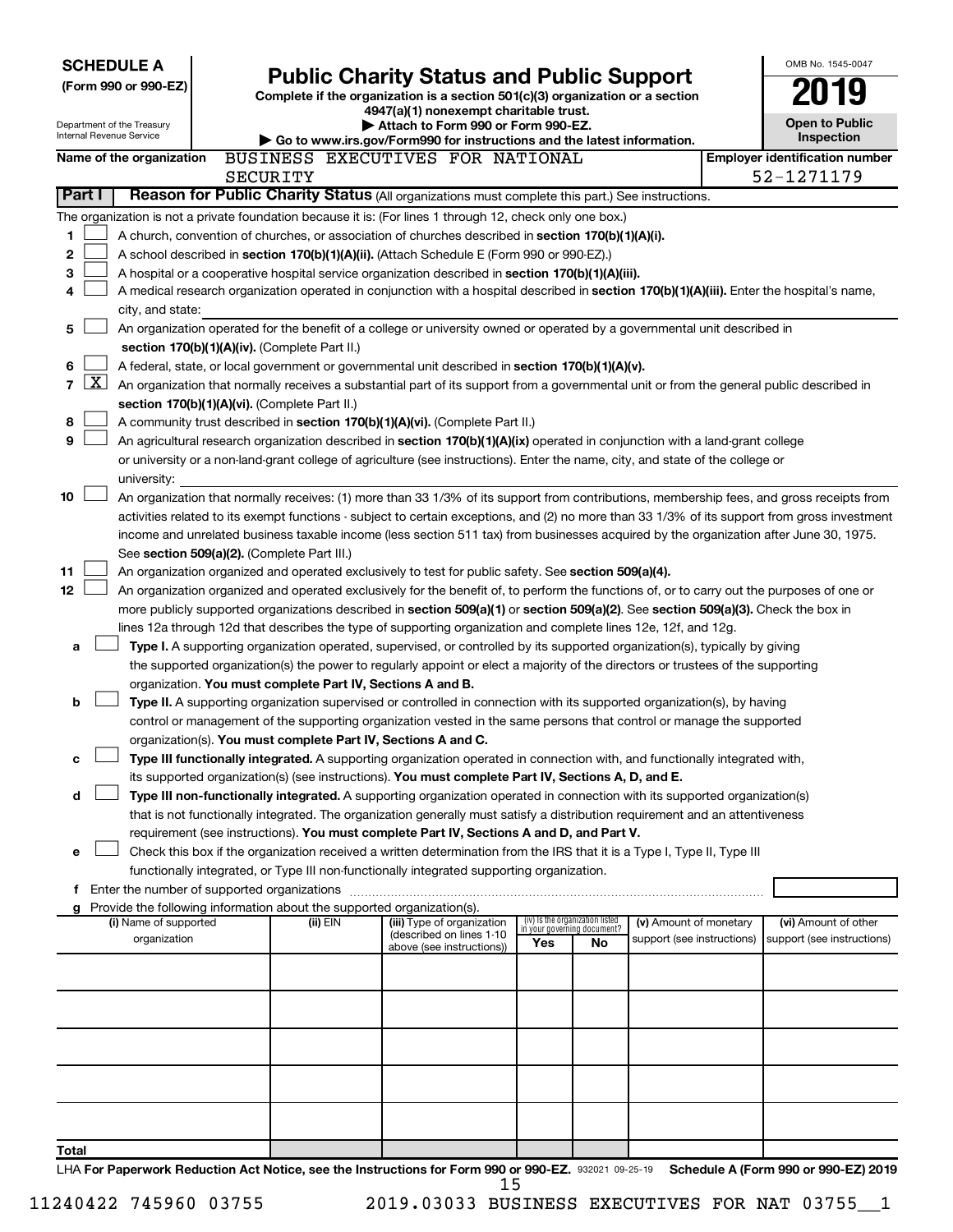## Schedule A (Form 990 or 990-EZ) 2019 SECURITY

**2** SECURITY 52-1271179

(Complete only if you checked the box on line 5, 7, or 8 of Part I or if the organization failed to qualify under Part III. If the organization fails to qualify under the tests listed below, please complete Part III.) **Part II Support Schedule for Organizations Described in Sections 170(b)(1)(A)(iv) and 170(b)(1)(A)(vi)**

| <b>Section A. Public Support</b>                                                                                                           |              |            |            |                      |                                      |                                    |
|--------------------------------------------------------------------------------------------------------------------------------------------|--------------|------------|------------|----------------------|--------------------------------------|------------------------------------|
| Calendar year (or fiscal year beginning in)                                                                                                | (a) 2015     | (b) 2016   | $(c)$ 2017 | $(d)$ 2018           | (e) 2019                             | (f) Total                          |
| 1 Gifts, grants, contributions, and                                                                                                        |              |            |            |                      |                                      |                                    |
| membership fees received. (Do not                                                                                                          |              |            |            |                      |                                      |                                    |
| include any "unusual grants.")                                                                                                             | 6, 224, 198. | 6,640,162. | 6,960,919. | 7, 271, 448.         | 7,104,350.                           | 34, 201, 077.                      |
| 2 Tax revenues levied for the organ-                                                                                                       |              |            |            |                      |                                      |                                    |
| ization's benefit and either paid to                                                                                                       |              |            |            |                      |                                      |                                    |
| or expended on its behalf                                                                                                                  |              |            |            |                      |                                      |                                    |
| 3 The value of services or facilities                                                                                                      |              |            |            |                      |                                      |                                    |
| furnished by a governmental unit to                                                                                                        |              |            |            |                      |                                      |                                    |
| the organization without charge                                                                                                            |              |            |            |                      |                                      |                                    |
| 4 Total. Add lines 1 through 3                                                                                                             | 6,224,198.   | 6,640,162. | 6,960,919. | 7, 271, 448          | 7,104,350                            | 34, 201, 077.                      |
| 5 The portion of total contributions                                                                                                       |              |            |            |                      |                                      |                                    |
| by each person (other than a                                                                                                               |              |            |            |                      |                                      |                                    |
| governmental unit or publicly                                                                                                              |              |            |            |                      |                                      |                                    |
| supported organization) included                                                                                                           |              |            |            |                      |                                      |                                    |
| on line 1 that exceeds 2% of the                                                                                                           |              |            |            |                      |                                      |                                    |
| amount shown on line 11,                                                                                                                   |              |            |            |                      |                                      |                                    |
| column (f)                                                                                                                                 |              |            |            |                      |                                      |                                    |
| 6 Public support. Subtract line 5 from line 4.                                                                                             |              |            |            |                      |                                      | 34, 201, 077.                      |
| <b>Section B. Total Support</b>                                                                                                            |              |            |            |                      |                                      |                                    |
| Calendar year (or fiscal year beginning in)                                                                                                | (a) 2015     | (b) 2016   | $(c)$ 2017 | $(d)$ 2018           | (e) 2019                             | (f) Total                          |
| <b>7</b> Amounts from line 4                                                                                                               | 6,224,198.   | 6,640,162  | 6,960,919  | 7,271,448            | 7,104,350                            | 34, 201, 077.                      |
| 8 Gross income from interest,                                                                                                              |              |            |            |                      |                                      |                                    |
| dividends, payments received on                                                                                                            |              |            |            |                      |                                      |                                    |
| securities loans, rents, royalties,                                                                                                        |              |            |            |                      |                                      |                                    |
| and income from similar sources                                                                                                            | 135,944.     | 166, 116.  |            | $212, 423.$ 309,647. | 253,986.                             | 1,078,116.                         |
| 9 Net income from unrelated business                                                                                                       |              |            |            |                      |                                      |                                    |
| activities, whether or not the                                                                                                             |              |            |            |                      |                                      |                                    |
| business is regularly carried on                                                                                                           |              |            |            |                      |                                      |                                    |
| 10 Other income. Do not include gain                                                                                                       |              |            |            |                      |                                      |                                    |
| or loss from the sale of capital                                                                                                           |              |            |            |                      |                                      |                                    |
| assets (Explain in Part VI.)                                                                                                               | 891.         | 209.       |            | 5,274.               | 2,610.                               | 8,984.                             |
| 11 Total support. Add lines 7 through 10                                                                                                   |              |            |            |                      |                                      | 35, 288, 177.                      |
| <b>12</b> Gross receipts from related activities, etc. (see instructions)                                                                  |              |            |            |                      | 12                                   |                                    |
| 13 First five years. If the Form 990 is for the organization's first, second, third, fourth, or fifth tax year as a section 501(c)(3)      |              |            |            |                      |                                      |                                    |
| organization, check this box and stop here                                                                                                 |              |            |            |                      |                                      |                                    |
| Section C. Computation of Public Support Percentage                                                                                        |              |            |            |                      |                                      |                                    |
|                                                                                                                                            |              |            |            |                      | 14                                   | 96.92<br>%                         |
|                                                                                                                                            |              |            |            |                      | 15                                   | 97.23<br>$\%$                      |
| 16a 33 1/3% support test - 2019. If the organization did not check the box on line 13, and line 14 is 33 1/3% or more, check this box and  |              |            |            |                      |                                      |                                    |
| stop here. The organization qualifies as a publicly supported organization                                                                 |              |            |            |                      |                                      | $\blacktriangleright$ $\mathbf{X}$ |
| b 33 1/3% support test - 2018. If the organization did not check a box on line 13 or 16a, and line 15 is 33 1/3% or more, check this box   |              |            |            |                      |                                      |                                    |
|                                                                                                                                            |              |            |            |                      |                                      |                                    |
| 17a 10% -facts-and-circumstances test - 2019. If the organization did not check a box on line 13, 16a, or 16b, and line 14 is 10% or more, |              |            |            |                      |                                      |                                    |
| and if the organization meets the "facts-and-circumstances" test, check this box and stop here. Explain in Part VI how the organization    |              |            |            |                      |                                      |                                    |
|                                                                                                                                            |              |            |            |                      |                                      |                                    |
| b 10% -facts-and-circumstances test - 2018. If the organization did not check a box on line 13, 16a, 16b, or 17a, and line 15 is 10% or    |              |            |            |                      |                                      |                                    |
| more, and if the organization meets the "facts-and-circumstances" test, check this box and stop here. Explain in Part VI how the           |              |            |            |                      |                                      |                                    |
| organization meets the "facts-and-circumstances" test. The organization qualifies as a publicly supported organization                     |              |            |            |                      |                                      |                                    |
| 18 Private foundation. If the organization did not check a box on line 13, 16a, 16b, 17a, or 17b, check this box and see instructions      |              |            |            |                      |                                      |                                    |
|                                                                                                                                            |              |            |            |                      | Schedule A (Form 990 or 990-F7) 2019 |                                    |

**Schedule A (Form 990 or 990-EZ) 2019**

932022 09-25-19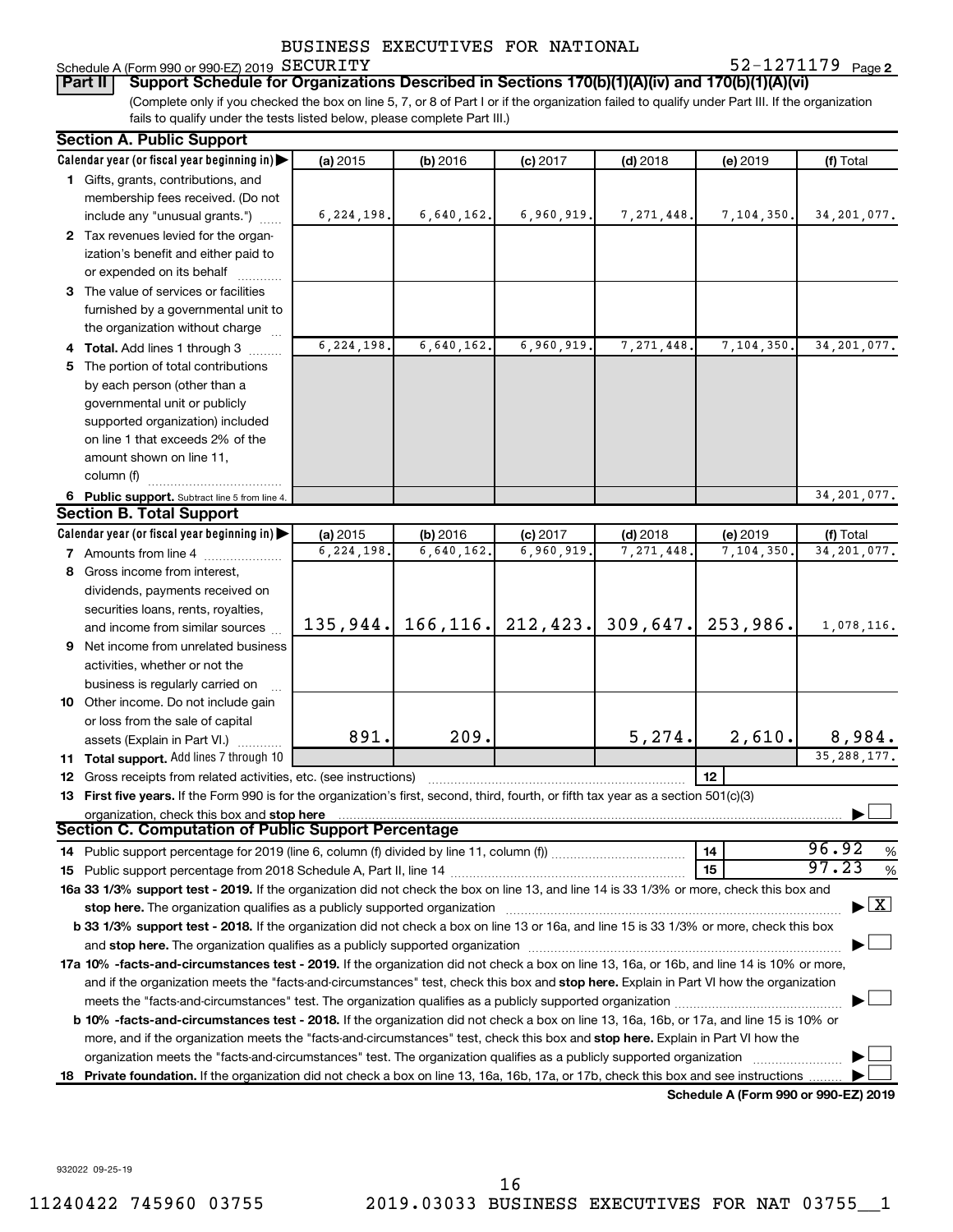| BUSINESS EXECUTIVES FOR NATIONAL |  |
|----------------------------------|--|
|                                  |  |

## Schedule A (Form 990 or 990-EZ) 2019 SECURITY

#### **Part III Support Schedule for Organizations Described in Section 509(a)(2)**

(Complete only if you checked the box on line 10 of Part I or if the organization failed to qualify under Part II. If the organization fails to qualify under the tests listed below, please complete Part II.)

|    | <b>Section A. Public Support</b>                                                                                                                                                                |          |          |            |            |          |                                      |
|----|-------------------------------------------------------------------------------------------------------------------------------------------------------------------------------------------------|----------|----------|------------|------------|----------|--------------------------------------|
|    | Calendar year (or fiscal year beginning in)                                                                                                                                                     | (a) 2015 | (b) 2016 | $(c)$ 2017 | $(d)$ 2018 | (e) 2019 | (f) Total                            |
|    | 1 Gifts, grants, contributions, and                                                                                                                                                             |          |          |            |            |          |                                      |
|    | membership fees received. (Do not                                                                                                                                                               |          |          |            |            |          |                                      |
|    | include any "unusual grants.")                                                                                                                                                                  |          |          |            |            |          |                                      |
|    | <b>2</b> Gross receipts from admissions,<br>merchandise sold or services per-<br>formed, or facilities furnished in<br>any activity that is related to the<br>organization's tax-exempt purpose |          |          |            |            |          |                                      |
|    | 3 Gross receipts from activities that                                                                                                                                                           |          |          |            |            |          |                                      |
|    | are not an unrelated trade or bus-                                                                                                                                                              |          |          |            |            |          |                                      |
|    | iness under section 513                                                                                                                                                                         |          |          |            |            |          |                                      |
|    | 4 Tax revenues levied for the organ-                                                                                                                                                            |          |          |            |            |          |                                      |
|    | ization's benefit and either paid to                                                                                                                                                            |          |          |            |            |          |                                      |
|    | or expended on its behalf                                                                                                                                                                       |          |          |            |            |          |                                      |
|    | 5 The value of services or facilities                                                                                                                                                           |          |          |            |            |          |                                      |
|    | furnished by a governmental unit to                                                                                                                                                             |          |          |            |            |          |                                      |
|    | the organization without charge                                                                                                                                                                 |          |          |            |            |          |                                      |
|    | <b>6 Total.</b> Add lines 1 through 5                                                                                                                                                           |          |          |            |            |          |                                      |
|    | 7a Amounts included on lines 1, 2, and                                                                                                                                                          |          |          |            |            |          |                                      |
|    | 3 received from disqualified persons                                                                                                                                                            |          |          |            |            |          |                                      |
|    | <b>b</b> Amounts included on lines 2 and 3 received<br>from other than disqualified persons that<br>exceed the greater of \$5,000 or 1% of the<br>amount on line 13 for the year                |          |          |            |            |          |                                      |
|    | c Add lines 7a and 7b                                                                                                                                                                           |          |          |            |            |          |                                      |
|    | 8 Public support. (Subtract line 7c from line 6.)                                                                                                                                               |          |          |            |            |          |                                      |
|    | <b>Section B. Total Support</b>                                                                                                                                                                 |          |          |            |            |          |                                      |
|    | Calendar year (or fiscal year beginning in)                                                                                                                                                     | (a) 2015 | (b) 2016 | $(c)$ 2017 | $(d)$ 2018 | (e) 2019 | (f) Total                            |
|    | 9 Amounts from line 6                                                                                                                                                                           |          |          |            |            |          |                                      |
|    | <b>10a</b> Gross income from interest,<br>dividends, payments received on<br>securities loans, rents, royalties,<br>and income from similar sources                                             |          |          |            |            |          |                                      |
|    | <b>b</b> Unrelated business taxable income                                                                                                                                                      |          |          |            |            |          |                                      |
|    | (less section 511 taxes) from businesses                                                                                                                                                        |          |          |            |            |          |                                      |
|    | acquired after June 30, 1975                                                                                                                                                                    |          |          |            |            |          |                                      |
|    | c Add lines 10a and 10b                                                                                                                                                                         |          |          |            |            |          |                                      |
|    | <b>11</b> Net income from unrelated business<br>activities not included in line 10b.<br>whether or not the business is<br>regularly carried on                                                  |          |          |            |            |          |                                      |
|    | 12 Other income. Do not include gain<br>or loss from the sale of capital                                                                                                                        |          |          |            |            |          |                                      |
|    | assets (Explain in Part VI.)<br><b>13</b> Total support. (Add lines 9, 10c, 11, and 12.)                                                                                                        |          |          |            |            |          |                                      |
|    | 14 First five years. If the Form 990 is for the organization's first, second, third, fourth, or fifth tax year as a section 501(c)(3) organization,                                             |          |          |            |            |          |                                      |
|    |                                                                                                                                                                                                 |          |          |            |            |          |                                      |
|    | Section C. Computation of Public Support Percentage                                                                                                                                             |          |          |            |            |          |                                      |
|    | 15 Public support percentage for 2019 (line 8, column (f), divided by line 13, column (f) <i></i>                                                                                               |          |          |            |            | 15       | %                                    |
|    |                                                                                                                                                                                                 |          |          |            |            | 16       | %                                    |
|    | Section D. Computation of Investment Income Percentage                                                                                                                                          |          |          |            |            |          |                                      |
|    | 17 Investment income percentage for 2019 (line 10c, column (f), divided by line 13, column (f))                                                                                                 |          |          |            |            | 17       | %                                    |
|    | 18 Investment income percentage from 2018 Schedule A, Part III, line 17                                                                                                                         |          |          |            |            | 18       | %                                    |
|    | 19a 33 1/3% support tests - 2019. If the organization did not check the box on line 14, and line 15 is more than 33 1/3%, and line 17 is not                                                    |          |          |            |            |          |                                      |
|    | more than 33 1/3%, check this box and stop here. The organization qualifies as a publicly supported organization                                                                                |          |          |            |            |          |                                      |
|    | b 33 1/3% support tests - 2018. If the organization did not check a box on line 14 or line 19a, and line 16 is more than 33 1/3%, and                                                           |          |          |            |            |          |                                      |
|    | line 18 is not more than 33 1/3%, check this box and stop here. The organization qualifies as a publicly supported organization                                                                 |          |          |            |            |          |                                      |
| 20 |                                                                                                                                                                                                 |          |          |            |            |          |                                      |
|    | 932023 09-25-19                                                                                                                                                                                 |          |          |            |            |          | Schedule A (Form 990 or 990-EZ) 2019 |
|    |                                                                                                                                                                                                 |          |          | 17         |            |          |                                      |

11240422 745960 03755 2019.03033 BUSINESS EXECUTIVES FOR NAT 03755\_\_1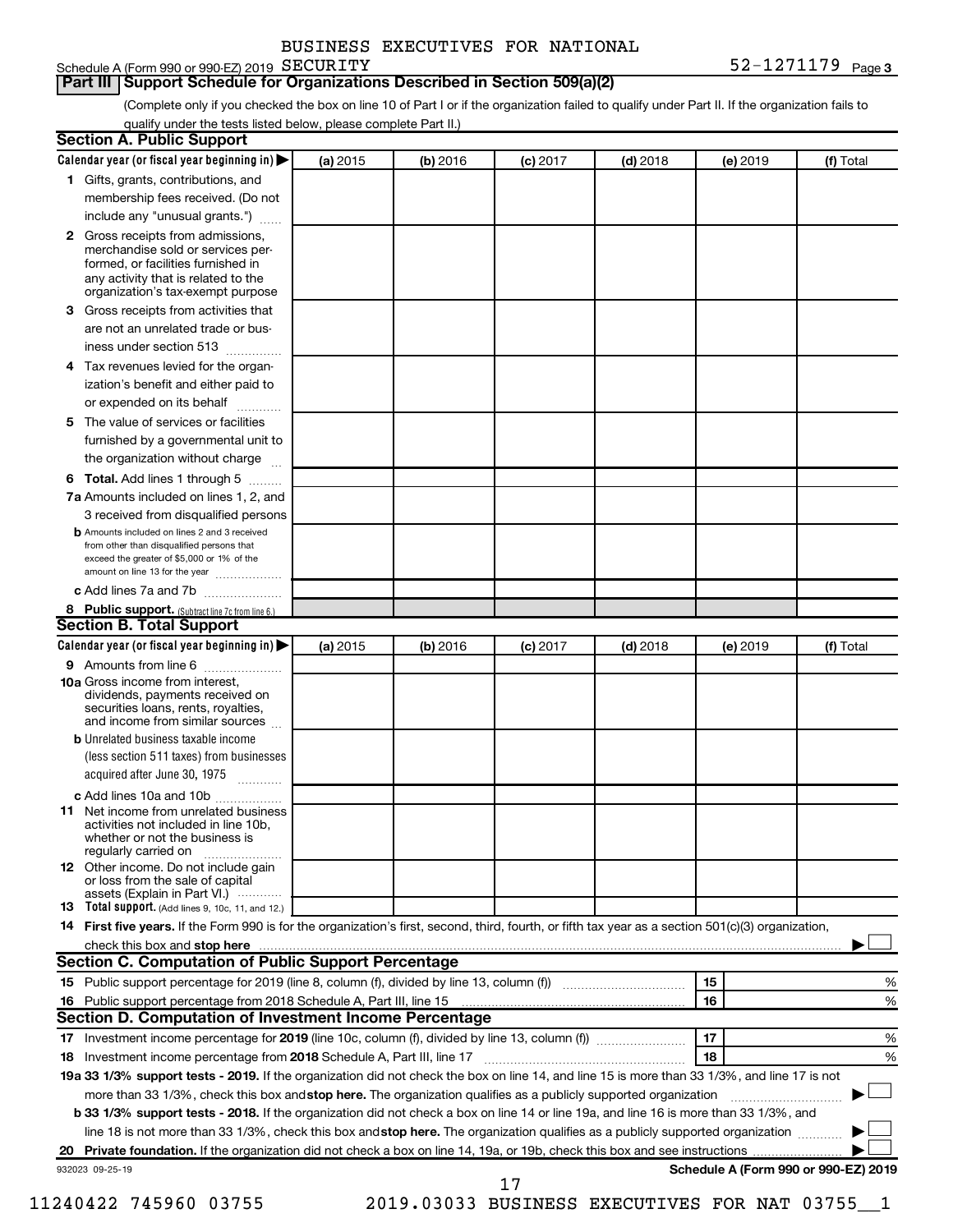#### Schedule A (Form 990 or 990-EZ) 2019  $SECURITY$ **Part IV Supporting Organizations**

(Complete only if you checked a box in line 12 on Part I. If you checked 12a of Part I, complete Sections A and B. If you checked 12b of Part I, complete Sections A and C. If you checked 12c of Part I, complete Sections A, D, and E. If you checked 12d of Part I, complete Sections A and D, and complete Part V.)

#### **Section A. All Supporting Organizations**

- **1** Are all of the organization's supported organizations listed by name in the organization's governing documents? If "No," describe in Part VI how the supported organizations are designated. If designated by *class or purpose, describe the designation. If historic and continuing relationship, explain.*
- **2** Did the organization have any supported organization that does not have an IRS determination of status under section 509(a)(1) or (2)? If "Yes," explain in Part **VI** how the organization determined that the supported *organization was described in section 509(a)(1) or (2).*
- **3a** Did the organization have a supported organization described in section 501(c)(4), (5), or (6)? If "Yes," answer *(b) and (c) below.*
- **b** Did the organization confirm that each supported organization qualified under section 501(c)(4), (5), or (6) and satisfied the public support tests under section 509(a)(2)? If "Yes," describe in Part VI when and how the *organization made the determination.*
- **c** Did the organization ensure that all support to such organizations was used exclusively for section 170(c)(2)(B) purposes? If "Yes," explain in Part VI what controls the organization put in place to ensure such use.
- **4 a** *If* Was any supported organization not organized in the United States ("foreign supported organization")? *"Yes," and if you checked 12a or 12b in Part I, answer (b) and (c) below.*
- **b** Did the organization have ultimate control and discretion in deciding whether to make grants to the foreign supported organization? If "Yes," describe in Part VI how the organization had such control and discretion *despite being controlled or supervised by or in connection with its supported organizations.*
- **c** Did the organization support any foreign supported organization that does not have an IRS determination under sections 501(c)(3) and 509(a)(1) or (2)? If "Yes," explain in Part VI what controls the organization used *to ensure that all support to the foreign supported organization was used exclusively for section 170(c)(2)(B) purposes.*
- **5a** Did the organization add, substitute, or remove any supported organizations during the tax year? If "Yes," answer (b) and (c) below (if applicable). Also, provide detail in **Part VI,** including (i) the names and EIN *numbers of the supported organizations added, substituted, or removed; (ii) the reasons for each such action; (iii) the authority under the organization's organizing document authorizing such action; and (iv) how the action was accomplished (such as by amendment to the organizing document).*
- **b Type I or Type II only.** Was any added or substituted supported organization part of a class already designated in the organization's organizing document?
- **c Substitutions only.**  Was the substitution the result of an event beyond the organization's control?
- **6** Did the organization provide support (whether in the form of grants or the provision of services or facilities) to **Part VI.** support or benefit one or more of the filing organization's supported organizations? If "Yes," provide detail in anyone other than (i) its supported organizations, (ii) individuals that are part of the charitable class benefited by one or more of its supported organizations, or (iii) other supporting organizations that also
- **7** Did the organization provide a grant, loan, compensation, or other similar payment to a substantial contributor regard to a substantial contributor? If "Yes," complete Part I of Schedule L (Form 990 or 990-EZ). (as defined in section 4958(c)(3)(C)), a family member of a substantial contributor, or a 35% controlled entity with
- **8** Did the organization make a loan to a disqualified person (as defined in section 4958) not described in line 7? *If "Yes," complete Part I of Schedule L (Form 990 or 990-EZ).*
- **9 a** Was the organization controlled directly or indirectly at any time during the tax year by one or more in section 509(a)(1) or (2))? If "Yes," provide detail in **Part VI.** disqualified persons as defined in section 4946 (other than foundation managers and organizations described
- **b** Did one or more disqualified persons (as defined in line 9a) hold a controlling interest in any entity in which the supporting organization had an interest? If "Yes," provide detail in Part VI.
- **c** Did a disqualified person (as defined in line 9a) have an ownership interest in, or derive any personal benefit from, assets in which the supporting organization also had an interest? If "Yes," provide detail in Part VI.
- **10 a** Was the organization subject to the excess business holdings rules of section 4943 because of section supporting organizations)? If "Yes," answer 10b below. 4943(f) (regarding certain Type II supporting organizations, and all Type III non-functionally integrated
	- **b** Did the organization have any excess business holdings in the tax year? (Use Schedule C, Form 4720, to *determine whether the organization had excess business holdings.)*

932024 09-25-19

**10b Schedule A (Form 990 or 990-EZ) 2019**

11240422 745960 03755 2019.03033 BUSINESS EXECUTIVES FOR NAT 03755\_\_1

**1**

**Yes No**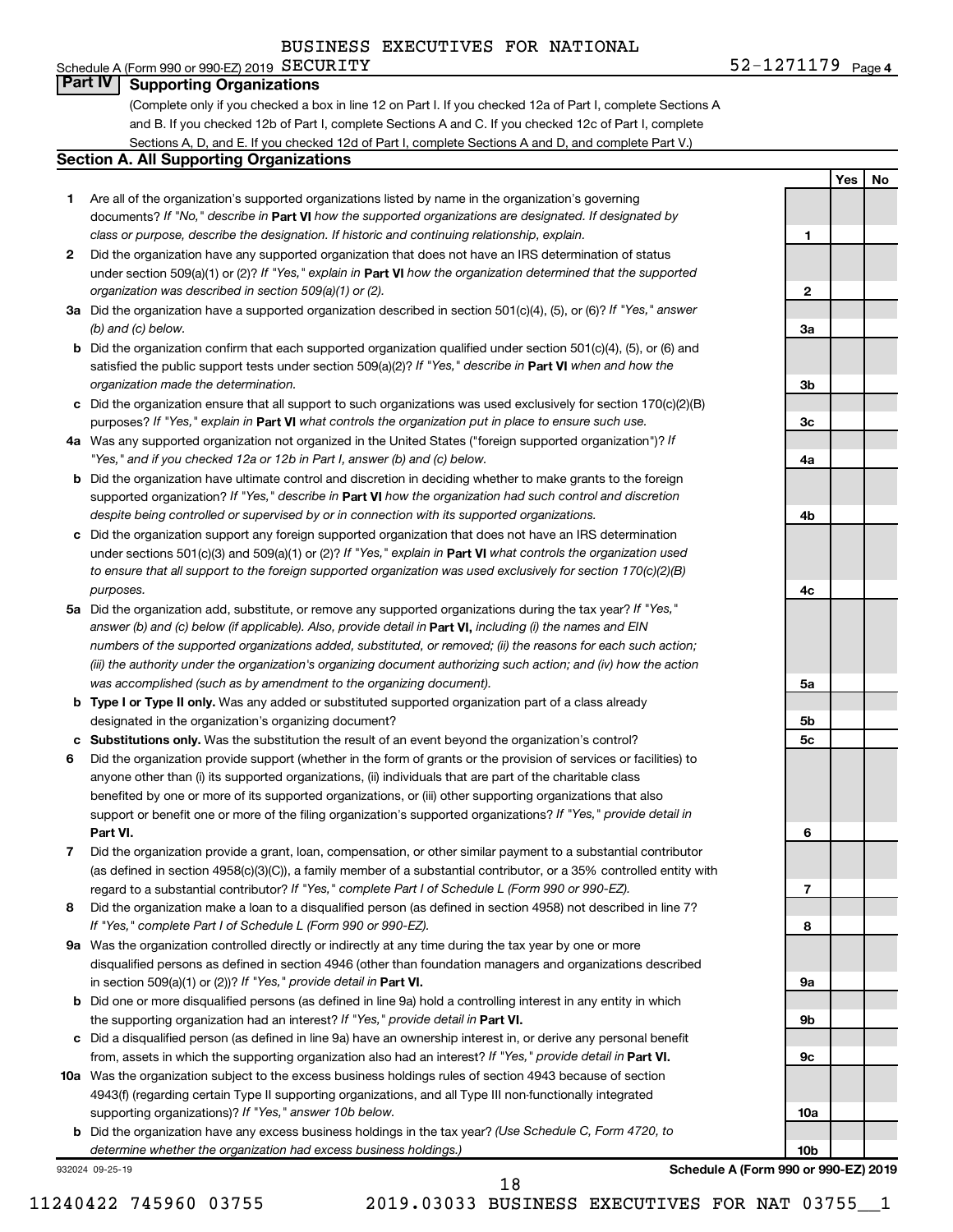|  | Schedule A (Form 990 or 990-EZ) 2019 $\rm \, SECURITY$ |  | $52 - 1271179$ Page 5 |  |
|--|--------------------------------------------------------|--|-----------------------|--|
|--|--------------------------------------------------------|--|-----------------------|--|

|             | Part IV<br><b>Supporting Organizations (continued)</b>                                                                          |                 |            |    |
|-------------|---------------------------------------------------------------------------------------------------------------------------------|-----------------|------------|----|
|             |                                                                                                                                 |                 | Yes        | No |
| 11          | Has the organization accepted a gift or contribution from any of the following persons?                                         |                 |            |    |
|             | a A person who directly or indirectly controls, either alone or together with persons described in (b) and (c)                  |                 |            |    |
|             | below, the governing body of a supported organization?                                                                          | 11a             |            |    |
|             | <b>b</b> A family member of a person described in (a) above?                                                                    | 11 <sub>b</sub> |            |    |
|             | c A 35% controlled entity of a person described in (a) or (b) above? If "Yes" to a, b, or c, provide detail in Part VI.         | 11c             |            |    |
|             | <b>Section B. Type I Supporting Organizations</b>                                                                               |                 |            |    |
|             |                                                                                                                                 |                 | Yes        | No |
|             |                                                                                                                                 |                 |            |    |
| 1           | Did the directors, trustees, or membership of one or more supported organizations have the power to                             |                 |            |    |
|             | regularly appoint or elect at least a majority of the organization's directors or trustees at all times during the              |                 |            |    |
|             | tax year? If "No," describe in Part VI how the supported organization(s) effectively operated, supervised, or                   |                 |            |    |
|             | controlled the organization's activities. If the organization had more than one supported organization,                         |                 |            |    |
|             | describe how the powers to appoint and/or remove directors or trustees were allocated among the supported                       |                 |            |    |
|             | organizations and what conditions or restrictions, if any, applied to such powers during the tax year.                          | 1               |            |    |
| 2           | Did the organization operate for the benefit of any supported organization other than the supported                             |                 |            |    |
|             | organization(s) that operated, supervised, or controlled the supporting organization? If "Yes," explain in                      |                 |            |    |
|             | Part VI how providing such benefit carried out the purposes of the supported organization(s) that operated,                     |                 |            |    |
|             | supervised, or controlled the supporting organization.                                                                          | $\mathbf{2}$    |            |    |
|             | <b>Section C. Type II Supporting Organizations</b>                                                                              |                 |            |    |
|             |                                                                                                                                 |                 | Yes        | No |
| 1           | Were a majority of the organization's directors or trustees during the tax year also a majority of the directors                |                 |            |    |
|             | or trustees of each of the organization's supported organization(s)? If "No," describe in Part VI how control                   |                 |            |    |
|             | or management of the supporting organization was vested in the same persons that controlled or managed                          |                 |            |    |
|             | the supported organization(s).                                                                                                  | 1               |            |    |
|             | <b>Section D. All Type III Supporting Organizations</b>                                                                         |                 |            |    |
|             |                                                                                                                                 |                 | Yes        | No |
| 1           | Did the organization provide to each of its supported organizations, by the last day of the fifth month of the                  |                 |            |    |
|             | organization's tax year, (i) a written notice describing the type and amount of support provided during the prior tax           |                 |            |    |
|             | year, (ii) a copy of the Form 990 that was most recently filed as of the date of notification, and (iii) copies of the          |                 |            |    |
|             | organization's governing documents in effect on the date of notification, to the extent not previously provided?                | 1               |            |    |
|             |                                                                                                                                 |                 |            |    |
| 2           | Were any of the organization's officers, directors, or trustees either (i) appointed or elected by the supported                |                 |            |    |
|             | organization(s) or (ii) serving on the governing body of a supported organization? If "No," explain in Part VI how              |                 |            |    |
|             | the organization maintained a close and continuous working relationship with the supported organization(s).                     | 2               |            |    |
| 3           | By reason of the relationship described in (2), did the organization's supported organizations have a                           |                 |            |    |
|             | significant voice in the organization's investment policies and in directing the use of the organization's                      |                 |            |    |
|             | income or assets at all times during the tax year? If "Yes," describe in Part VI the role the organization's                    |                 |            |    |
|             | supported organizations played in this regard.                                                                                  | з               |            |    |
|             | Section E. Type III Functionally Integrated Supporting Organizations                                                            |                 |            |    |
| 1           | Check the box next to the method that the organization used to satisfy the Integral Part Test during the yealsee instructions). |                 |            |    |
| a           | The organization satisfied the Activities Test. Complete line 2 below.                                                          |                 |            |    |
| $\mathbf b$ | The organization is the parent of each of its supported organizations. Complete line 3 below.                                   |                 |            |    |
| c           | The organization supported a governmental entity. Describe in Part VI how you supported a government entity (see instructions). |                 |            |    |
| 2           | Activities Test. Answer (a) and (b) below.                                                                                      |                 | <b>Yes</b> | No |
| а           | Did substantially all of the organization's activities during the tax year directly further the exempt purposes of              |                 |            |    |
|             | the supported organization(s) to which the organization was responsive? If "Yes," then in Part VI identify                      |                 |            |    |
|             | those supported organizations and explain how these activities directly furthered their exempt purposes,                        |                 |            |    |
|             | how the organization was responsive to those supported organizations, and how the organization determined                       |                 |            |    |
|             | that these activities constituted substantially all of its activities.                                                          | 2a              |            |    |
|             | <b>b</b> Did the activities described in (a) constitute activities that, but for the organization's involvement, one or more    |                 |            |    |
|             | of the organization's supported organization(s) would have been engaged in? If "Yes," explain in Part VI the                    |                 |            |    |
|             | reasons for the organization's position that its supported organization(s) would have engaged in these                          |                 |            |    |
|             | activities but for the organization's involvement.                                                                              | 2b              |            |    |
| З           | Parent of Supported Organizations. Answer (a) and (b) below.                                                                    |                 |            |    |
| а           | Did the organization have the power to regularly appoint or elect a majority of the officers, directors, or                     |                 |            |    |
|             |                                                                                                                                 | За              |            |    |
|             | trustees of each of the supported organizations? Provide details in Part VI.                                                    |                 |            |    |
|             | <b>b</b> Did the organization exercise a substantial degree of direction over the policies, programs, and activities of each    |                 |            |    |
|             | of its supported organizations? If "Yes," describe in Part VI the role played by the organization in this regard.               | 3b              |            |    |
|             | Schedule A (Form 990 or 990-EZ) 2019<br>932025 09-25-19                                                                         |                 |            |    |

11240422 745960 03755 2019.03033 BUSINESS EXECUTIVES FOR NAT 03755\_\_1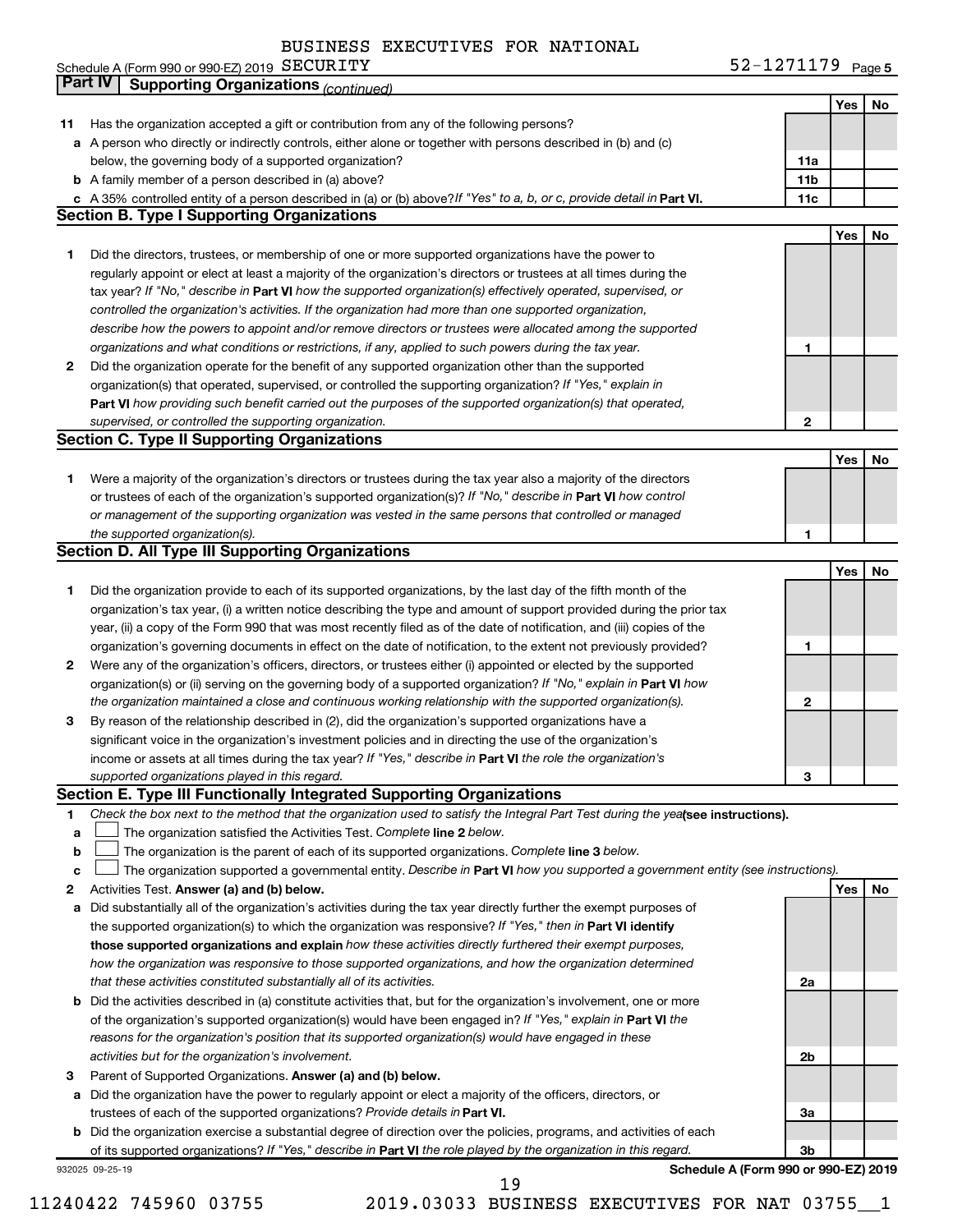#### **6** SECURITY **6**  $52-1271179$   $Page 6$

Schedule A (Form 990 or 990-EZ) 2019 SECURITY **Part V Type III Non-Functionally Integrated 509(a)(3) Supporting Organizations** 

1 **Letter See instructions.** All Check here if the organization satisfied the Integral Part Test as a qualifying trust on Nov. 20, 1970 (explain in Part VI). See instructions. All other Type III non-functionally integrated supporting organizations must complete Sections A through E.

|    | Section A - Adjusted Net Income                                              |                | (A) Prior Year | (B) Current Year<br>(optional) |
|----|------------------------------------------------------------------------------|----------------|----------------|--------------------------------|
| 1  | Net short-term capital gain                                                  | 1              |                |                                |
| 2  | Recoveries of prior-year distributions                                       | $\overline{2}$ |                |                                |
| 3  | Other gross income (see instructions)                                        | 3              |                |                                |
| 4  | Add lines 1 through 3.                                                       | 4              |                |                                |
| 5  | Depreciation and depletion                                                   | 5              |                |                                |
| 6  | Portion of operating expenses paid or incurred for production or             |                |                |                                |
|    | collection of gross income or for management, conservation, or               |                |                |                                |
|    | maintenance of property held for production of income (see instructions)     | 6              |                |                                |
| 7  | Other expenses (see instructions)                                            | $\overline{7}$ |                |                                |
| 8  | Adjusted Net Income (subtract lines 5, 6, and 7 from line 4)                 | 8              |                |                                |
|    | <b>Section B - Minimum Asset Amount</b>                                      |                | (A) Prior Year | (B) Current Year<br>(optional) |
| 1. | Aggregate fair market value of all non-exempt-use assets (see                |                |                |                                |
|    | instructions for short tax year or assets held for part of year):            |                |                |                                |
|    | a Average monthly value of securities                                        | 1a             |                |                                |
|    | <b>b</b> Average monthly cash balances                                       | 1 <sub>b</sub> |                |                                |
|    | c Fair market value of other non-exempt-use assets                           | 1c             |                |                                |
|    | d Total (add lines 1a, 1b, and 1c)                                           | 1d             |                |                                |
|    | <b>e</b> Discount claimed for blockage or other                              |                |                |                                |
|    | factors (explain in detail in Part VI):                                      |                |                |                                |
| 2  | Acquisition indebtedness applicable to non-exempt-use assets                 | $\mathbf{2}$   |                |                                |
| 3  | Subtract line 2 from line 1d.                                                | 3              |                |                                |
| 4  | Cash deemed held for exempt use. Enter 1-1/2% of line 3 (for greater amount, |                |                |                                |
|    | see instructions).                                                           | 4              |                |                                |
| 5  | Net value of non-exempt-use assets (subtract line 4 from line 3)             | 5              |                |                                |
| 6  | Multiply line 5 by .035.                                                     | 6              |                |                                |
| 7  | Recoveries of prior-year distributions                                       | $\overline{7}$ |                |                                |
| 8  | Minimum Asset Amount (add line 7 to line 6)                                  | 8              |                |                                |
|    | <b>Section C - Distributable Amount</b>                                      |                |                | <b>Current Year</b>            |
| 1. | Adjusted net income for prior year (from Section A, line 8, Column A)        | 1              |                |                                |
| 2  | Enter 85% of line 1.                                                         | $\mathbf{2}$   |                |                                |
| 3  | Minimum asset amount for prior year (from Section B, line 8, Column A)       | 3              |                |                                |
| 4  | Enter greater of line 2 or line 3.                                           | 4              |                |                                |
| 5  | Income tax imposed in prior year                                             | 5              |                |                                |
| 6  | <b>Distributable Amount.</b> Subtract line 5 from line 4, unless subject to  |                |                |                                |
|    | emergency temporary reduction (see instructions).                            | 6              |                |                                |
|    |                                                                              |                |                |                                |

**7** Check here if the current year is the organization's first as a non-functionally integrated Type III supporting organization (see † instructions).

**Schedule A (Form 990 or 990-EZ) 2019**

932026 09-25-19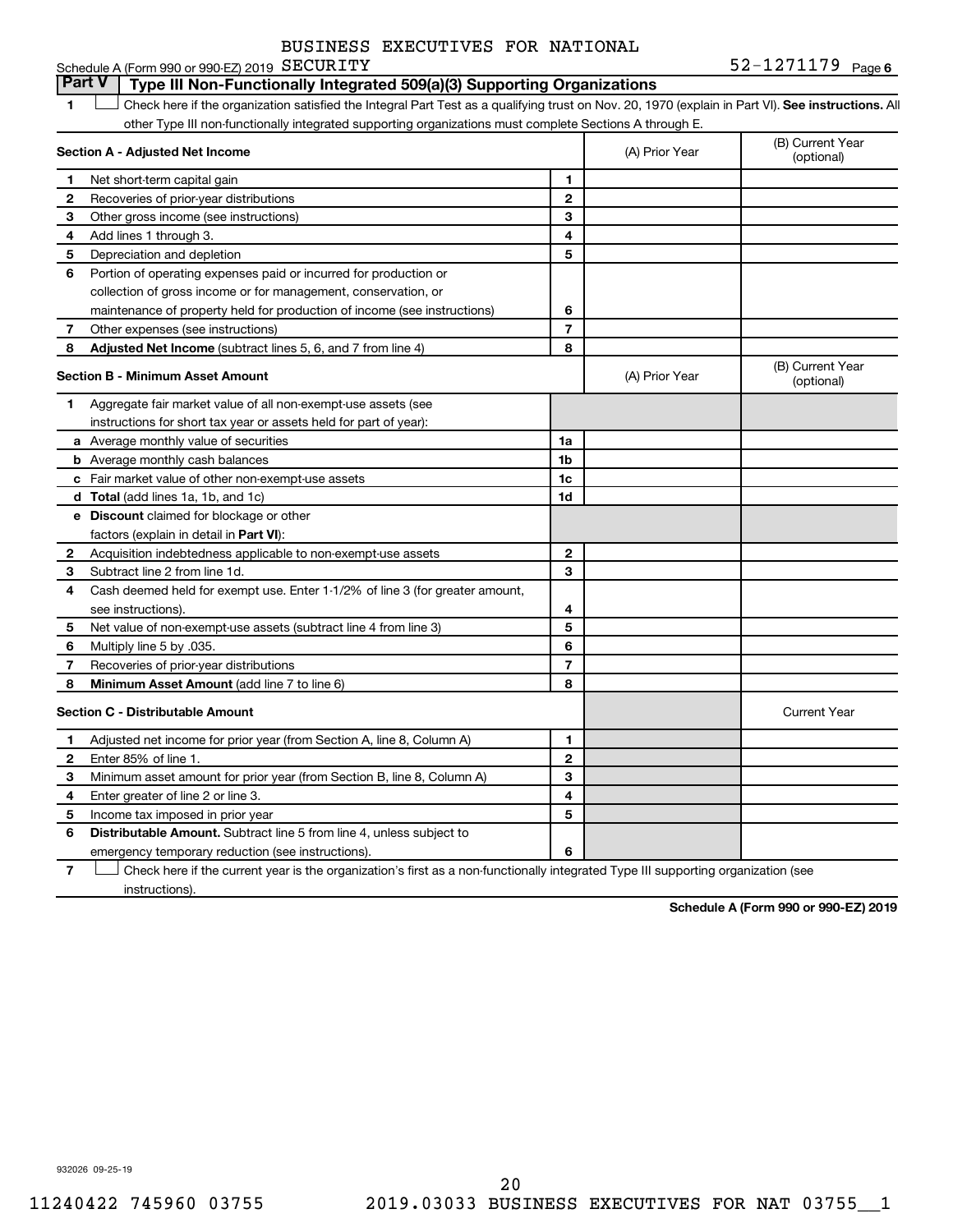|               | Schedule A (Form 990 or 990-EZ) 2019 SECURITY                                              |                                    |                                               | 52-1271179 Page 7                                       |
|---------------|--------------------------------------------------------------------------------------------|------------------------------------|-----------------------------------------------|---------------------------------------------------------|
| <b>Part V</b> | Type III Non-Functionally Integrated 509(a)(3) Supporting Organizations (continued)        |                                    |                                               |                                                         |
|               | <b>Section D - Distributions</b>                                                           |                                    |                                               | <b>Current Year</b>                                     |
| 1             | Amounts paid to supported organizations to accomplish exempt purposes                      |                                    |                                               |                                                         |
| 2             | Amounts paid to perform activity that directly furthers exempt purposes of supported       |                                    |                                               |                                                         |
|               | organizations, in excess of income from activity                                           |                                    |                                               |                                                         |
| 3             | Administrative expenses paid to accomplish exempt purposes of supported organizations      |                                    |                                               |                                                         |
| 4             | Amounts paid to acquire exempt-use assets                                                  |                                    |                                               |                                                         |
| 5             | Qualified set-aside amounts (prior IRS approval required)                                  |                                    |                                               |                                                         |
| 6             | Other distributions (describe in <b>Part VI</b> ). See instructions.                       |                                    |                                               |                                                         |
| 7             | Total annual distributions. Add lines 1 through 6.                                         |                                    |                                               |                                                         |
| 8             | Distributions to attentive supported organizations to which the organization is responsive |                                    |                                               |                                                         |
|               | (provide details in Part VI). See instructions.                                            |                                    |                                               |                                                         |
| 9             | Distributable amount for 2019 from Section C, line 6                                       |                                    |                                               |                                                         |
| 10            | Line 8 amount divided by line 9 amount                                                     |                                    |                                               |                                                         |
|               | <b>Section E - Distribution Allocations (see instructions)</b>                             | (i)<br><b>Excess Distributions</b> | (ii)<br><b>Underdistributions</b><br>Pre-2019 | (iii)<br><b>Distributable</b><br><b>Amount for 2019</b> |
| 1             | Distributable amount for 2019 from Section C, line 6                                       |                                    |                                               |                                                         |
| 2             | Underdistributions, if any, for years prior to 2019 (reason-                               |                                    |                                               |                                                         |
|               | able cause required- explain in <b>Part VI</b> ). See instructions.                        |                                    |                                               |                                                         |
| 3             | Excess distributions carryover, if any, to 2019                                            |                                    |                                               |                                                         |
|               | <b>a</b> From 2014                                                                         |                                    |                                               |                                                         |
| b             | From 2015                                                                                  |                                    |                                               |                                                         |
|               | $c$ From 2016                                                                              |                                    |                                               |                                                         |
|               | <b>d</b> From 2017                                                                         |                                    |                                               |                                                         |
|               | e From 2018                                                                                |                                    |                                               |                                                         |
|               | f Total of lines 3a through e                                                              |                                    |                                               |                                                         |
|               | g Applied to underdistributions of prior years                                             |                                    |                                               |                                                         |
|               | <b>h</b> Applied to 2019 distributable amount                                              |                                    |                                               |                                                         |
| Ť.            | Carryover from 2014 not applied (see instructions)                                         |                                    |                                               |                                                         |
|               | Remainder. Subtract lines 3g, 3h, and 3i from 3f.                                          |                                    |                                               |                                                         |
| 4             | Distributions for 2019 from Section D,                                                     |                                    |                                               |                                                         |
|               | \$<br>$line 7$ :                                                                           |                                    |                                               |                                                         |
|               | a Applied to underdistributions of prior years                                             |                                    |                                               |                                                         |
|               | <b>b</b> Applied to 2019 distributable amount                                              |                                    |                                               |                                                         |
|               | <b>c</b> Remainder. Subtract lines 4a and 4b from 4.                                       |                                    |                                               |                                                         |
|               | Remaining underdistributions for years prior to 2019, if                                   |                                    |                                               |                                                         |
|               | any. Subtract lines 3g and 4a from line 2. For result greater                              |                                    |                                               |                                                         |
|               | than zero, explain in Part VI. See instructions.                                           |                                    |                                               |                                                         |
| 6             | Remaining underdistributions for 2019. Subtract lines 3h                                   |                                    |                                               |                                                         |
|               | and 4b from line 1. For result greater than zero, explain in                               |                                    |                                               |                                                         |
|               | <b>Part VI.</b> See instructions.                                                          |                                    |                                               |                                                         |
| $\mathbf{7}$  | Excess distributions carryover to 2020. Add lines 3j                                       |                                    |                                               |                                                         |
|               | and 4c.                                                                                    |                                    |                                               |                                                         |
| 8             | Breakdown of line 7:                                                                       |                                    |                                               |                                                         |
|               | a Excess from 2015                                                                         |                                    |                                               |                                                         |
|               | <b>b</b> Excess from 2016                                                                  |                                    |                                               |                                                         |
|               | c Excess from 2017                                                                         |                                    |                                               |                                                         |
|               | d Excess from 2018                                                                         |                                    |                                               |                                                         |
|               | e Excess from 2019                                                                         |                                    |                                               |                                                         |
|               |                                                                                            |                                    |                                               |                                                         |

**Schedule A (Form 990 or 990-EZ) 2019**

932027 09-25-19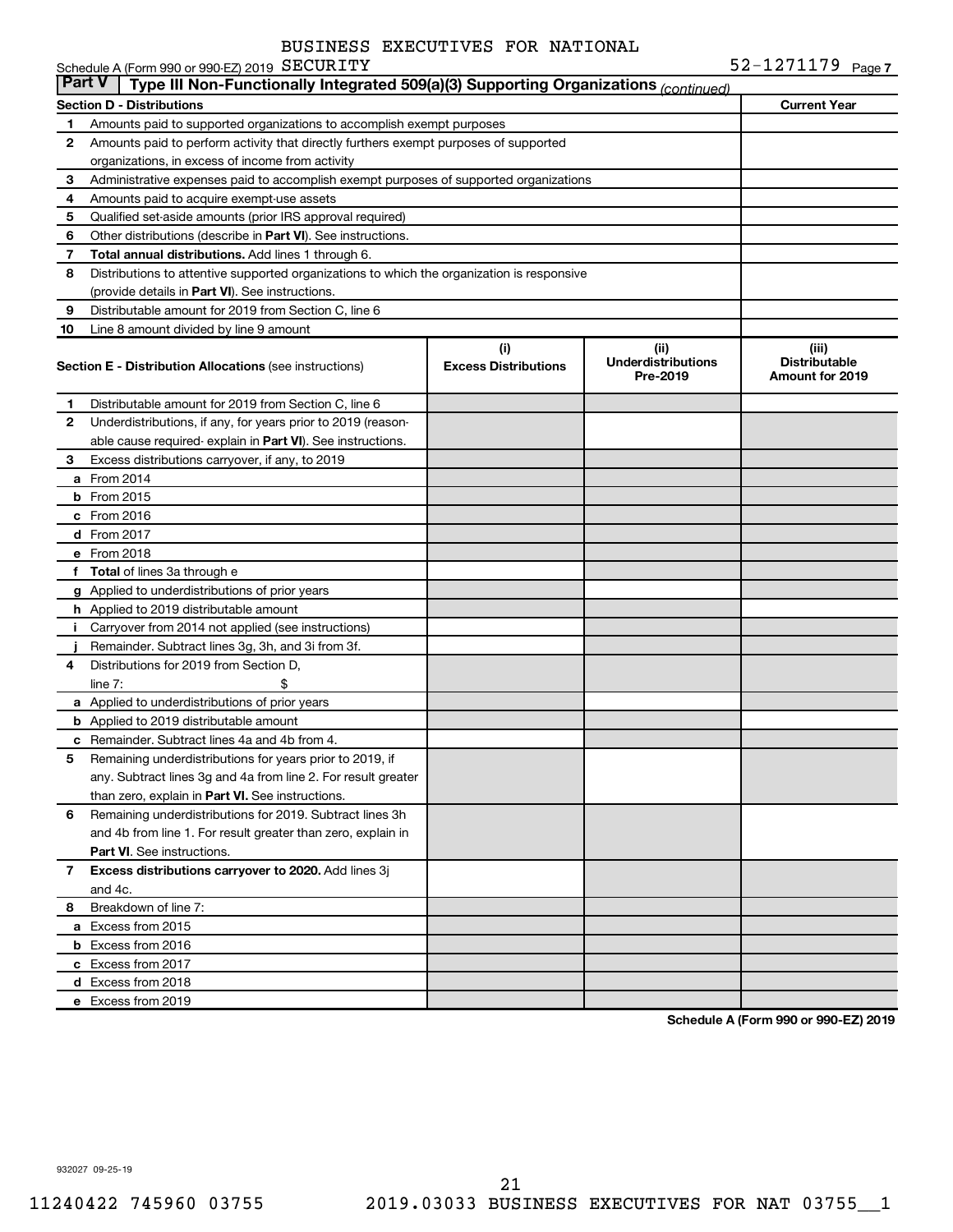|                 |                                                                                                                                                                                                                                                                                                                                | BUSINESS EXECUTIVES FOR NATIONAL |    |  |                                      |  |
|-----------------|--------------------------------------------------------------------------------------------------------------------------------------------------------------------------------------------------------------------------------------------------------------------------------------------------------------------------------|----------------------------------|----|--|--------------------------------------|--|
| <b>Part VI</b>  | Schedule A (Form 990 or 990-EZ) 2019 SECURITY<br>Supplemental Information. Provide the explanations required by Part II, line 10; Part II, line 17a or 17b; Part III, line 12;<br>Part IV, Section A, lines 1, 2, 3b, 3c, 4b, 4c, 5a, 6, 9a, 9b, 9c, 11a, 11b, and 11c; Part IV, Section B, lines 1 and 2; Part IV, Section C, |                                  |    |  | 52-1271179 Page 8                    |  |
|                 | line 1; Part IV, Section D, lines 2 and 3; Part IV, Section E, lines 1c, 2a, 2b, 3a, and 3b; Part V, line 1; Part V, Section B, line 1e; Part V,<br>Section D, lines 5, 6, and 8; and Part V, Section E, lines 2, 5, and 6. Also complete this part for any additional information.<br>(See instructions.)                     |                                  |    |  |                                      |  |
|                 |                                                                                                                                                                                                                                                                                                                                |                                  |    |  |                                      |  |
|                 |                                                                                                                                                                                                                                                                                                                                |                                  |    |  |                                      |  |
|                 |                                                                                                                                                                                                                                                                                                                                |                                  |    |  |                                      |  |
|                 |                                                                                                                                                                                                                                                                                                                                |                                  |    |  |                                      |  |
|                 |                                                                                                                                                                                                                                                                                                                                |                                  |    |  |                                      |  |
|                 |                                                                                                                                                                                                                                                                                                                                |                                  |    |  |                                      |  |
|                 |                                                                                                                                                                                                                                                                                                                                |                                  |    |  |                                      |  |
|                 |                                                                                                                                                                                                                                                                                                                                |                                  |    |  |                                      |  |
|                 |                                                                                                                                                                                                                                                                                                                                |                                  |    |  |                                      |  |
|                 |                                                                                                                                                                                                                                                                                                                                |                                  |    |  |                                      |  |
|                 |                                                                                                                                                                                                                                                                                                                                |                                  |    |  |                                      |  |
|                 |                                                                                                                                                                                                                                                                                                                                |                                  |    |  |                                      |  |
|                 |                                                                                                                                                                                                                                                                                                                                |                                  |    |  |                                      |  |
|                 |                                                                                                                                                                                                                                                                                                                                |                                  |    |  |                                      |  |
|                 |                                                                                                                                                                                                                                                                                                                                |                                  |    |  |                                      |  |
|                 |                                                                                                                                                                                                                                                                                                                                |                                  |    |  |                                      |  |
|                 |                                                                                                                                                                                                                                                                                                                                |                                  |    |  |                                      |  |
|                 |                                                                                                                                                                                                                                                                                                                                |                                  |    |  |                                      |  |
|                 |                                                                                                                                                                                                                                                                                                                                |                                  |    |  |                                      |  |
|                 |                                                                                                                                                                                                                                                                                                                                |                                  |    |  |                                      |  |
|                 |                                                                                                                                                                                                                                                                                                                                |                                  |    |  |                                      |  |
|                 |                                                                                                                                                                                                                                                                                                                                |                                  |    |  |                                      |  |
|                 |                                                                                                                                                                                                                                                                                                                                |                                  |    |  |                                      |  |
|                 |                                                                                                                                                                                                                                                                                                                                |                                  |    |  |                                      |  |
|                 |                                                                                                                                                                                                                                                                                                                                |                                  |    |  |                                      |  |
|                 |                                                                                                                                                                                                                                                                                                                                |                                  |    |  |                                      |  |
|                 |                                                                                                                                                                                                                                                                                                                                |                                  |    |  |                                      |  |
|                 |                                                                                                                                                                                                                                                                                                                                |                                  |    |  |                                      |  |
|                 |                                                                                                                                                                                                                                                                                                                                |                                  |    |  |                                      |  |
|                 |                                                                                                                                                                                                                                                                                                                                |                                  |    |  |                                      |  |
| 932028 09-25-19 |                                                                                                                                                                                                                                                                                                                                |                                  | 22 |  | Schedule A (Form 990 or 990-EZ) 2019 |  |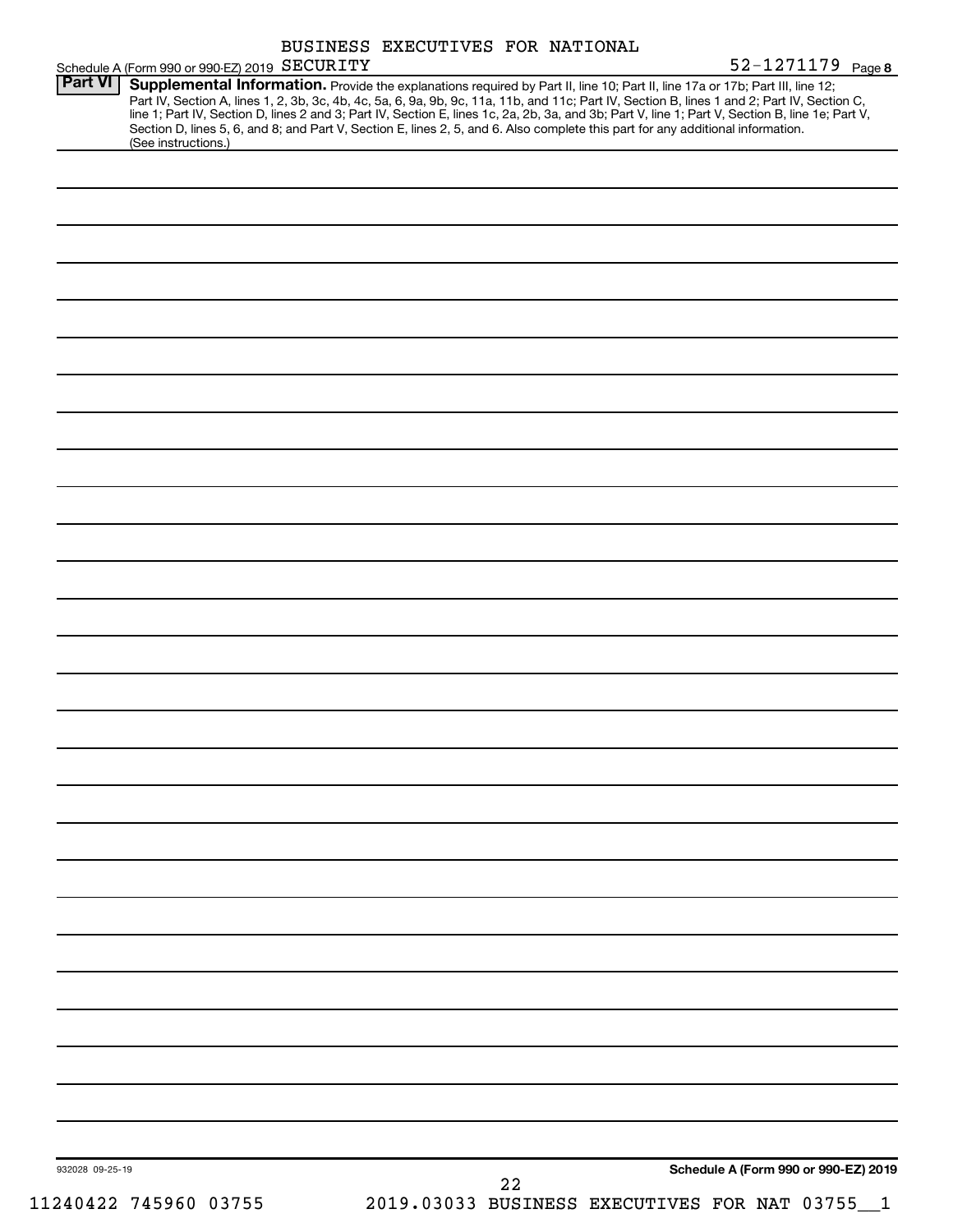|         | <b>SCHEDULE D</b>                                                                                                                                                                                                             | <b>Supplemental Financial Statements</b>                                                      |                       | OMB No. 1545-0047                                   |  |  |  |
|---------|-------------------------------------------------------------------------------------------------------------------------------------------------------------------------------------------------------------------------------|-----------------------------------------------------------------------------------------------|-----------------------|-----------------------------------------------------|--|--|--|
|         | (Form 990)                                                                                                                                                                                                                    | Complete if the organization answered "Yes" on Form 990,                                      |                       |                                                     |  |  |  |
|         |                                                                                                                                                                                                                               | Part IV, line 6, 7, 8, 9, 10, 11a, 11b, 11c, 11d, 11e, 11f, 12a, or 12b.                      | <b>Open to Public</b> |                                                     |  |  |  |
|         | Department of the Treasury<br>Internal Revenue Service                                                                                                                                                                        | Attach to Form 990.<br>Go to www.irs.gov/Form990 for instructions and the latest information. |                       | Inspection                                          |  |  |  |
|         | BUSINESS EXECUTIVES FOR NATIONAL<br>Name of the organization<br><b>SECURITY</b>                                                                                                                                               |                                                                                               |                       | <b>Employer identification number</b><br>52-1271179 |  |  |  |
| Part I  | Organizations Maintaining Donor Advised Funds or Other Similar Funds or Accounts. Complete if the                                                                                                                             |                                                                                               |                       |                                                     |  |  |  |
|         | organization answered "Yes" on Form 990, Part IV, line 6.                                                                                                                                                                     |                                                                                               |                       |                                                     |  |  |  |
|         |                                                                                                                                                                                                                               | (a) Donor advised funds                                                                       |                       | (b) Funds and other accounts                        |  |  |  |
| 1.      |                                                                                                                                                                                                                               |                                                                                               |                       |                                                     |  |  |  |
| 2       | Aggregate value of contributions to (during year)                                                                                                                                                                             |                                                                                               |                       |                                                     |  |  |  |
| 3       | Aggregate value of grants from (during year)                                                                                                                                                                                  |                                                                                               |                       |                                                     |  |  |  |
| 4       |                                                                                                                                                                                                                               |                                                                                               |                       |                                                     |  |  |  |
| 5       | Did the organization inform all donors and donor advisors in writing that the assets held in donor advised funds                                                                                                              |                                                                                               |                       |                                                     |  |  |  |
|         |                                                                                                                                                                                                                               |                                                                                               |                       | Yes<br>No                                           |  |  |  |
| 6       | Did the organization inform all grantees, donors, and donor advisors in writing that grant funds can be used only                                                                                                             |                                                                                               |                       |                                                     |  |  |  |
|         | for charitable purposes and not for the benefit of the donor or donor advisor, or for any other purpose conferring                                                                                                            |                                                                                               |                       |                                                     |  |  |  |
|         | impermissible private benefit?                                                                                                                                                                                                |                                                                                               |                       | Yes<br>No                                           |  |  |  |
| Part II | Conservation Easements. Complete if the organization answered "Yes" on Form 990, Part IV, line 7.                                                                                                                             |                                                                                               |                       |                                                     |  |  |  |
| 1.      | Purpose(s) of conservation easements held by the organization (check all that apply).                                                                                                                                         |                                                                                               |                       |                                                     |  |  |  |
|         | Preservation of land for public use (for example, recreation or education)                                                                                                                                                    | Preservation of a historically important land area                                            |                       |                                                     |  |  |  |
|         | Protection of natural habitat                                                                                                                                                                                                 | Preservation of a certified historic structure                                                |                       |                                                     |  |  |  |
|         | Preservation of open space                                                                                                                                                                                                    |                                                                                               |                       |                                                     |  |  |  |
| 2       | Complete lines 2a through 2d if the organization held a qualified conservation contribution in the form of a conservation easement on the last                                                                                |                                                                                               |                       |                                                     |  |  |  |
|         | day of the tax year.                                                                                                                                                                                                          |                                                                                               |                       | Held at the End of the Tax Year                     |  |  |  |
| а       |                                                                                                                                                                                                                               |                                                                                               | 2a                    |                                                     |  |  |  |
| b       | Total acreage restricted by conservation easements                                                                                                                                                                            |                                                                                               | 2b                    |                                                     |  |  |  |
| с       |                                                                                                                                                                                                                               |                                                                                               | 2c                    |                                                     |  |  |  |
| d       | Number of conservation easements included in (c) acquired after 7/25/06, and not on a historic structure                                                                                                                      |                                                                                               |                       |                                                     |  |  |  |
|         | listed in the National Register [111] Marshall Register [11] Marshall Register [11] Marshall Register [11] Marshall Register [11] Marshall Register [11] Marshall Register [11] Marshall Register [11] Marshall Register [11] |                                                                                               | 2d                    |                                                     |  |  |  |
| 3       | Number of conservation easements modified, transferred, released, extinguished, or terminated by the organization during the tax                                                                                              |                                                                                               |                       |                                                     |  |  |  |
|         | $\vee$ ear $\blacktriangleright$                                                                                                                                                                                              |                                                                                               |                       |                                                     |  |  |  |
| 4       | Number of states where property subject to conservation easement is located >                                                                                                                                                 |                                                                                               |                       |                                                     |  |  |  |
| 5       | Does the organization have a written policy regarding the periodic monitoring, inspection, handling of                                                                                                                        |                                                                                               |                       |                                                     |  |  |  |
|         | violations, and enforcement of the conservation easements it holds?                                                                                                                                                           |                                                                                               |                       | Yes<br>No                                           |  |  |  |
| 6       | Staff and volunteer hours devoted to monitoring, inspecting, handling of violations, and enforcing conservation easements during the year                                                                                     |                                                                                               |                       |                                                     |  |  |  |
|         |                                                                                                                                                                                                                               |                                                                                               |                       |                                                     |  |  |  |
| 7       | Amount of expenses incurred in monitoring, inspecting, handling of violations, and enforcing conservation easements during the year                                                                                           |                                                                                               |                       |                                                     |  |  |  |
|         | ▶ \$                                                                                                                                                                                                                          |                                                                                               |                       |                                                     |  |  |  |
| 8       | Does each conservation easement reported on line 2(d) above satisfy the requirements of section 170(h)(4)(B)(i)                                                                                                               |                                                                                               |                       |                                                     |  |  |  |
|         |                                                                                                                                                                                                                               |                                                                                               |                       | Yes<br><b>No</b>                                    |  |  |  |
| 9       | In Part XIII, describe how the organization reports conservation easements in its revenue and expense statement and                                                                                                           |                                                                                               |                       |                                                     |  |  |  |
|         | balance sheet, and include, if applicable, the text of the footnote to the organization's financial statements that describes the                                                                                             |                                                                                               |                       |                                                     |  |  |  |
|         | organization's accounting for conservation easements.                                                                                                                                                                         |                                                                                               |                       |                                                     |  |  |  |
|         | Organizations Maintaining Collections of Art, Historical Treasures, or Other Similar Assets.<br>Part III                                                                                                                      |                                                                                               |                       |                                                     |  |  |  |
|         | Complete if the organization answered "Yes" on Form 990, Part IV, line 8.                                                                                                                                                     |                                                                                               |                       |                                                     |  |  |  |
|         | 1a If the organization elected, as permitted under FASB ASC 958, not to report in its revenue statement and balance sheet works                                                                                               |                                                                                               |                       |                                                     |  |  |  |
|         | of art, historical treasures, or other similar assets held for public exhibition, education, or research in furtherance of public                                                                                             |                                                                                               |                       |                                                     |  |  |  |
|         | service, provide in Part XIII the text of the footnote to its financial statements that describes these items.                                                                                                                |                                                                                               |                       |                                                     |  |  |  |
|         | <b>b</b> If the organization elected, as permitted under FASB ASC 958, to report in its revenue statement and balance sheet works of                                                                                          |                                                                                               |                       |                                                     |  |  |  |
|         | art, historical treasures, or other similar assets held for public exhibition, education, or research in furtherance of public service,                                                                                       |                                                                                               |                       |                                                     |  |  |  |
|         | provide the following amounts relating to these items:                                                                                                                                                                        |                                                                                               |                       |                                                     |  |  |  |
|         |                                                                                                                                                                                                                               |                                                                                               |                       |                                                     |  |  |  |
|         | (ii) Assets included in Form 990, Part X                                                                                                                                                                                      |                                                                                               |                       |                                                     |  |  |  |
| 2       | If the organization received or held works of art, historical treasures, or other similar assets for financial gain, provide                                                                                                  |                                                                                               |                       |                                                     |  |  |  |
|         | the following amounts required to be reported under FASB ASC 958 relating to these items:                                                                                                                                     |                                                                                               |                       |                                                     |  |  |  |
| а       |                                                                                                                                                                                                                               |                                                                                               |                       |                                                     |  |  |  |
|         |                                                                                                                                                                                                                               |                                                                                               |                       | \$                                                  |  |  |  |
|         | LHA For Paperwork Reduction Act Notice, see the Instructions for Form 990.                                                                                                                                                    |                                                                                               |                       | Schedule D (Form 990) 2019                          |  |  |  |
|         | 932051 10-02-19                                                                                                                                                                                                               |                                                                                               |                       |                                                     |  |  |  |

11240422 745960 03755 2019.03033 BUSINESS EXECUTIVES FOR NAT 03755\_\_1 23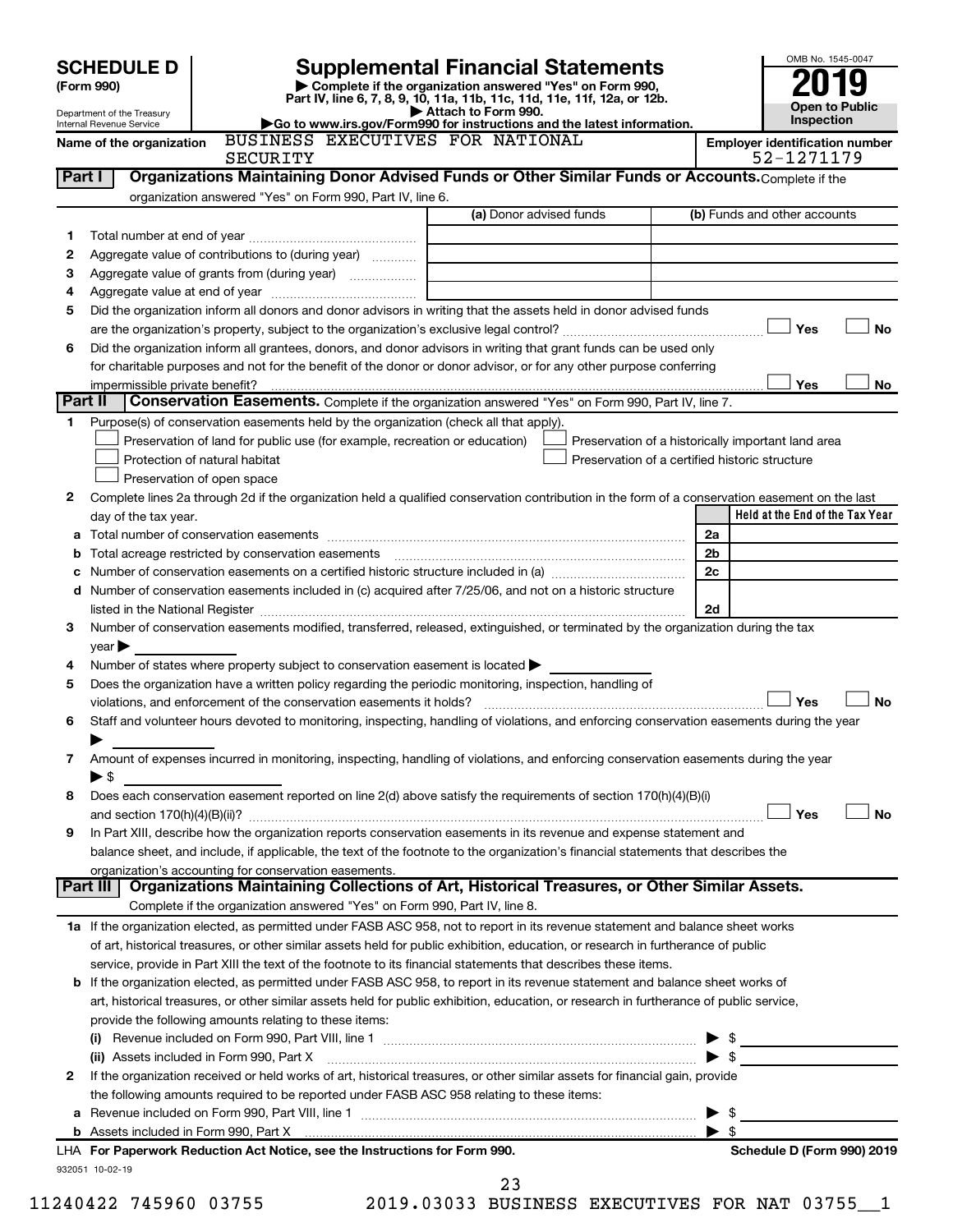| BUSINESS EXECUTIVES FOR NATIONAL |  |
|----------------------------------|--|
|                                  |  |

|        | SECURITY<br>Schedule D (Form 990) 2019                                                                                                                                                                                                |                    |   |                   |                          |                      | 52-1271179 Page 2   |
|--------|---------------------------------------------------------------------------------------------------------------------------------------------------------------------------------------------------------------------------------------|--------------------|---|-------------------|--------------------------|----------------------|---------------------|
|        | Part III<br>Organizations Maintaining Collections of Art, Historical Treasures, or Other Similar Assets (continued)                                                                                                                   |                    |   |                   |                          |                      |                     |
| 3.     | Using the organization's acquisition, accession, and other records, check any of the following that make significant use of its                                                                                                       |                    |   |                   |                          |                      |                     |
|        | collection items (check all that apply):                                                                                                                                                                                              |                    |   |                   |                          |                      |                     |
| a      | Public exhibition                                                                                                                                                                                                                     | d                  |   |                   | Loan or exchange program |                      |                     |
| b      | Scholarly research                                                                                                                                                                                                                    | е                  |   | Other             |                          |                      |                     |
| C      | Preservation for future generations                                                                                                                                                                                                   |                    |   |                   |                          |                      |                     |
| 4      | Provide a description of the organization's collections and explain how they further the organization's exempt purpose in Part XIII.                                                                                                  |                    |   |                   |                          |                      |                     |
| 5      | During the year, did the organization solicit or receive donations of art, historical treasures, or other similar assets                                                                                                              |                    |   |                   |                          |                      |                     |
|        |                                                                                                                                                                                                                                       |                    |   |                   |                          |                      | Yes<br>No           |
|        | Part IV<br>Escrow and Custodial Arrangements. Complete if the organization answered "Yes" on Form 990, Part IV, line 9, or                                                                                                            |                    |   |                   |                          |                      |                     |
|        | reported an amount on Form 990, Part X, line 21.                                                                                                                                                                                      |                    |   |                   |                          |                      |                     |
|        | 1a Is the organization an agent, trustee, custodian or other intermediary for contributions or other assets not included                                                                                                              |                    |   |                   |                          |                      |                     |
|        |                                                                                                                                                                                                                                       |                    |   |                   |                          |                      | Yes<br>No           |
|        | b If "Yes," explain the arrangement in Part XIII and complete the following table:                                                                                                                                                    |                    |   |                   |                          |                      |                     |
|        |                                                                                                                                                                                                                                       |                    |   |                   |                          |                      | Amount              |
|        |                                                                                                                                                                                                                                       |                    |   |                   |                          | 1c                   |                     |
|        |                                                                                                                                                                                                                                       |                    |   |                   |                          | 1d                   |                     |
|        | e Distributions during the year manufactured and contained and contained and the year manufactured and contained and the year manufactured and contained and contained and contained and contained and contained and contained        |                    |   |                   |                          | 1e                   |                     |
| f.     |                                                                                                                                                                                                                                       |                    |   |                   |                          | 1f                   |                     |
|        | 2a Did the organization include an amount on Form 990, Part X, line 21, for escrow or custodial account liability?                                                                                                                    |                    |   |                   |                          |                      | Yes<br>No.          |
|        | <b>b</b> If "Yes," explain the arrangement in Part XIII. Check here if the explanation has been provided on Part XIII<br>Endowment Funds. Complete if the organization answered "Yes" on Form 990, Part IV, line 10.<br><b>Part V</b> |                    |   |                   |                          |                      |                     |
|        |                                                                                                                                                                                                                                       |                    |   |                   |                          |                      |                     |
|        |                                                                                                                                                                                                                                       | (a) Current year   |   | (b) Prior year    | (c) Two years back       | (d) Three years back | (e) Four years back |
|        | 1a Beginning of year balance                                                                                                                                                                                                          |                    |   |                   |                          |                      |                     |
| b      |                                                                                                                                                                                                                                       |                    |   |                   |                          |                      |                     |
| c      | Net investment earnings, gains, and losses                                                                                                                                                                                            |                    |   |                   |                          |                      |                     |
|        |                                                                                                                                                                                                                                       |                    |   |                   |                          |                      |                     |
|        | e Other expenditures for facilities                                                                                                                                                                                                   |                    |   |                   |                          |                      |                     |
|        | and programs                                                                                                                                                                                                                          |                    |   |                   |                          |                      |                     |
|        |                                                                                                                                                                                                                                       |                    |   |                   |                          |                      |                     |
| g<br>2 | Provide the estimated percentage of the current year end balance (line 1g, column (a)) held as:                                                                                                                                       |                    |   |                   |                          |                      |                     |
| a      | Board designated or quasi-endowment                                                                                                                                                                                                   |                    | % |                   |                          |                      |                     |
| b      | Permanent endowment                                                                                                                                                                                                                   | %                  |   |                   |                          |                      |                     |
| c      | Term endowment $\blacktriangleright$                                                                                                                                                                                                  | %                  |   |                   |                          |                      |                     |
|        | The percentages on lines 2a, 2b, and 2c should equal 100%.                                                                                                                                                                            |                    |   |                   |                          |                      |                     |
|        | 3a Are there endowment funds not in the possession of the organization that are held and administered for the organization                                                                                                            |                    |   |                   |                          |                      |                     |
|        | by:                                                                                                                                                                                                                                   |                    |   |                   |                          |                      | Yes<br>No.          |
|        | (i)                                                                                                                                                                                                                                   |                    |   |                   |                          |                      | 3a(i)               |
|        | (ii) Related organizations <b>constructions</b> and construction of the construction of the construction of the construction of the construction of the construction of the construction of the construction of the construction of   |                    |   |                   |                          |                      | 3a(ii)              |
|        |                                                                                                                                                                                                                                       |                    |   |                   |                          |                      | 3b                  |
| 4      | Describe in Part XIII the intended uses of the organization's endowment funds.                                                                                                                                                        |                    |   |                   |                          |                      |                     |
|        | Part VI   Land, Buildings, and Equipment.                                                                                                                                                                                             |                    |   |                   |                          |                      |                     |
|        | Complete if the organization answered "Yes" on Form 990, Part IV, line 11a. See Form 990, Part X, line 10.                                                                                                                            |                    |   |                   |                          |                      |                     |
|        | Description of property                                                                                                                                                                                                               | (a) Cost or other  |   | (b) Cost or other |                          | (c) Accumulated      | (d) Book value      |
|        |                                                                                                                                                                                                                                       | basis (investment) |   | basis (other)     |                          | depreciation         |                     |
|        |                                                                                                                                                                                                                                       |                    |   |                   |                          |                      |                     |
|        |                                                                                                                                                                                                                                       |                    |   |                   |                          |                      |                     |
|        |                                                                                                                                                                                                                                       |                    |   |                   | 10,593.                  | 1,177.               | 9,416.              |
|        |                                                                                                                                                                                                                                       |                    |   |                   | 308, 715.                | 220,988.             | 87,727.             |
|        |                                                                                                                                                                                                                                       |                    |   |                   | 155, 331.                | $135,075$ .          | 20, 256.            |
|        | Total. Add lines 1a through 1e. (Column (d) must equal Form 990, Part X, column (B), line 10c.)                                                                                                                                       |                    |   |                   |                          |                      | 117,399.            |

**Schedule D (Form 990) 2019**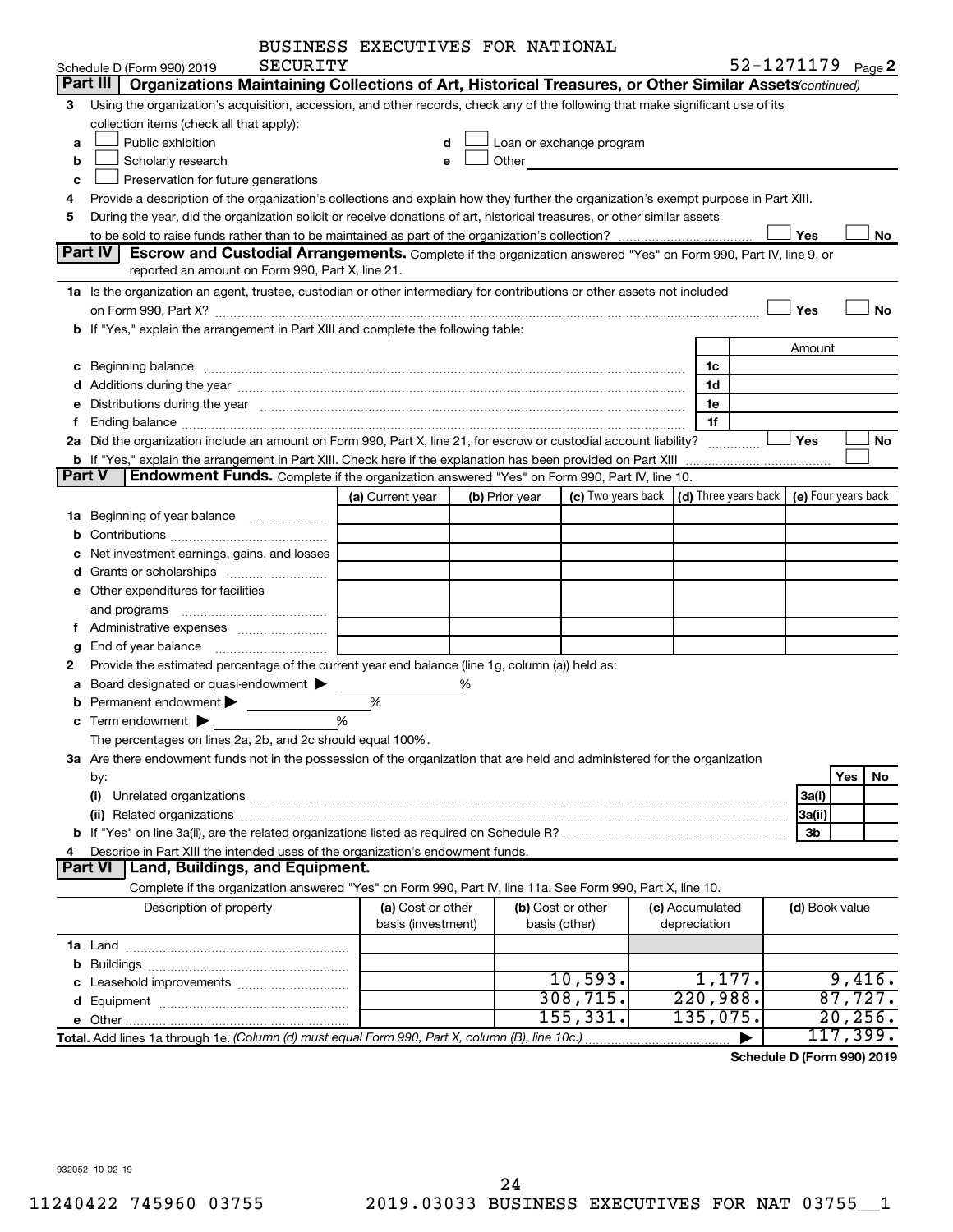| SECURITY<br>Schedule D (Form 990) 2019                                                                                                                                                                                                                                                                 |                 |                                                           | 52-1271179<br>Page $3$ |
|--------------------------------------------------------------------------------------------------------------------------------------------------------------------------------------------------------------------------------------------------------------------------------------------------------|-----------------|-----------------------------------------------------------|------------------------|
| Part VII Investments - Other Securities.                                                                                                                                                                                                                                                               |                 |                                                           |                        |
| Complete if the organization answered "Yes" on Form 990, Part IV, line 11b. See Form 990, Part X, line 12.                                                                                                                                                                                             |                 |                                                           |                        |
| (a) Description of security or category (including name of security)                                                                                                                                                                                                                                   | (b) Book value  | (c) Method of valuation: Cost or end-of-year market value |                        |
|                                                                                                                                                                                                                                                                                                        |                 |                                                           |                        |
|                                                                                                                                                                                                                                                                                                        |                 |                                                           |                        |
| $(3)$ Other                                                                                                                                                                                                                                                                                            |                 |                                                           |                        |
| (A)                                                                                                                                                                                                                                                                                                    |                 |                                                           |                        |
| (B)                                                                                                                                                                                                                                                                                                    |                 |                                                           |                        |
| (C)                                                                                                                                                                                                                                                                                                    |                 |                                                           |                        |
| (D)                                                                                                                                                                                                                                                                                                    |                 |                                                           |                        |
| (E)                                                                                                                                                                                                                                                                                                    |                 |                                                           |                        |
| (F)                                                                                                                                                                                                                                                                                                    |                 |                                                           |                        |
| (G)                                                                                                                                                                                                                                                                                                    |                 |                                                           |                        |
| (H)                                                                                                                                                                                                                                                                                                    |                 |                                                           |                        |
| Total. (Col. (b) must equal Form 990, Part X, col. (B) line 12.)                                                                                                                                                                                                                                       |                 |                                                           |                        |
| Part VIII Investments - Program Related.                                                                                                                                                                                                                                                               |                 |                                                           |                        |
|                                                                                                                                                                                                                                                                                                        |                 |                                                           |                        |
| Complete if the organization answered "Yes" on Form 990, Part IV, line 11c. See Form 990, Part X, line 13.<br>(a) Description of investment                                                                                                                                                            | (b) Book value  | (c) Method of valuation: Cost or end-of-year market value |                        |
|                                                                                                                                                                                                                                                                                                        |                 |                                                           |                        |
| (1)                                                                                                                                                                                                                                                                                                    |                 |                                                           |                        |
| (2)                                                                                                                                                                                                                                                                                                    |                 |                                                           |                        |
| (3)                                                                                                                                                                                                                                                                                                    |                 |                                                           |                        |
| (4)                                                                                                                                                                                                                                                                                                    |                 |                                                           |                        |
| (5)                                                                                                                                                                                                                                                                                                    |                 |                                                           |                        |
| (6)                                                                                                                                                                                                                                                                                                    |                 |                                                           |                        |
| (7)                                                                                                                                                                                                                                                                                                    |                 |                                                           |                        |
| (8)                                                                                                                                                                                                                                                                                                    |                 |                                                           |                        |
| (9)                                                                                                                                                                                                                                                                                                    |                 |                                                           |                        |
| Total. (Col. (b) must equal Form 990, Part X, col. (B) line $13.$ )                                                                                                                                                                                                                                    |                 |                                                           |                        |
| Part IX<br><b>Other Assets.</b>                                                                                                                                                                                                                                                                        |                 |                                                           |                        |
| Complete if the organization answered "Yes" on Form 990, Part IV, line 11d. See Form 990, Part X, line 15.                                                                                                                                                                                             |                 |                                                           |                        |
|                                                                                                                                                                                                                                                                                                        | (a) Description |                                                           | (b) Book value         |
| (1)                                                                                                                                                                                                                                                                                                    |                 |                                                           |                        |
| (2)                                                                                                                                                                                                                                                                                                    |                 |                                                           |                        |
| (3)                                                                                                                                                                                                                                                                                                    |                 |                                                           |                        |
| (4)                                                                                                                                                                                                                                                                                                    |                 |                                                           |                        |
|                                                                                                                                                                                                                                                                                                        |                 |                                                           |                        |
| (5)                                                                                                                                                                                                                                                                                                    |                 |                                                           |                        |
| (6)                                                                                                                                                                                                                                                                                                    |                 |                                                           |                        |
| (7)                                                                                                                                                                                                                                                                                                    |                 |                                                           |                        |
| (8)                                                                                                                                                                                                                                                                                                    |                 |                                                           |                        |
| (9)                                                                                                                                                                                                                                                                                                    |                 |                                                           |                        |
| Total. (Column (b) must equal Form 990, Part X, col. (B) line 15.)                                                                                                                                                                                                                                     |                 |                                                           |                        |
| <b>Other Liabilities.</b><br>Part X                                                                                                                                                                                                                                                                    |                 |                                                           |                        |
| Complete if the organization answered "Yes" on Form 990, Part IV, line 11e or 11f. See Form 990, Part X, line 25.                                                                                                                                                                                      |                 |                                                           |                        |
| (a) Description of liability<br>1.                                                                                                                                                                                                                                                                     |                 |                                                           | (b) Book value         |
| Federal income taxes<br>(1)                                                                                                                                                                                                                                                                            |                 |                                                           |                        |
| DEFERRED RENT ABATEMENT<br>(2)                                                                                                                                                                                                                                                                         |                 |                                                           | 217,015.               |
| (3)                                                                                                                                                                                                                                                                                                    |                 |                                                           |                        |
| (4)                                                                                                                                                                                                                                                                                                    |                 |                                                           |                        |
| (5)                                                                                                                                                                                                                                                                                                    |                 |                                                           |                        |
| (6)                                                                                                                                                                                                                                                                                                    |                 |                                                           |                        |
| (7)                                                                                                                                                                                                                                                                                                    |                 |                                                           |                        |
| (8)                                                                                                                                                                                                                                                                                                    |                 |                                                           |                        |
|                                                                                                                                                                                                                                                                                                        |                 |                                                           |                        |
| (9)                                                                                                                                                                                                                                                                                                    |                 |                                                           | 217,015.               |
|                                                                                                                                                                                                                                                                                                        |                 |                                                           |                        |
| 2. Liability for uncertain tax positions. In Part XIII, provide the text of the footnote to the organization's financial statements that reports the<br>organization's liability for uncertain tax positions under FASB ASC 740. Check here if the text of the footnote has been provided in Part XIII |                 |                                                           |                        |

**Schedule D (Form 990) 2019**

932053 10-02-19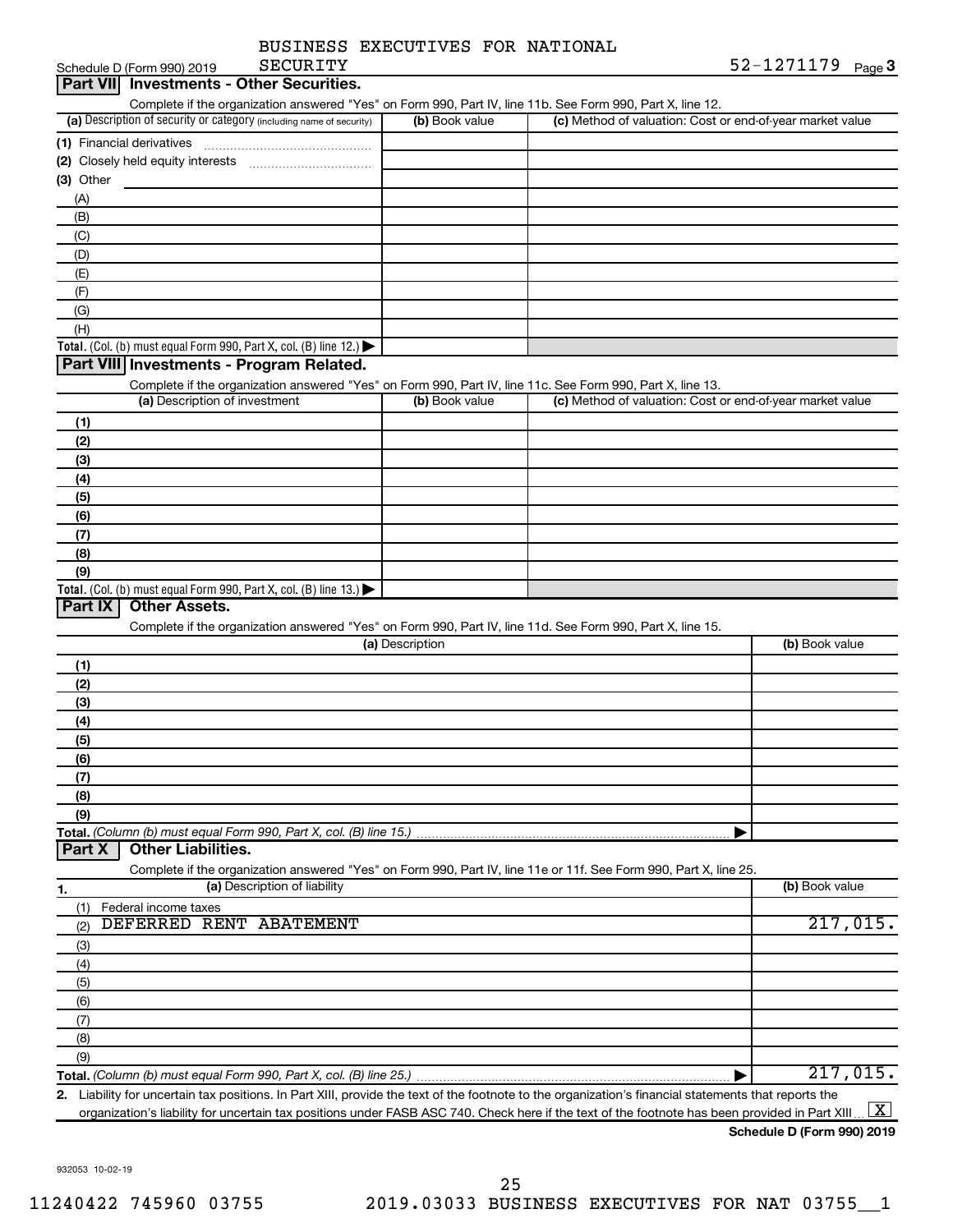| BUSINESS EXECUTIVES FOR NATIONAL |  |
|----------------------------------|--|
|                                  |  |

|    | SECURITY<br>Schedule D (Form 990) 2019                                                                                                                                                                                                                 |                |                | 52-1271179 Page 4 |
|----|--------------------------------------------------------------------------------------------------------------------------------------------------------------------------------------------------------------------------------------------------------|----------------|----------------|-------------------|
|    | Reconciliation of Revenue per Audited Financial Statements With Revenue per Return.<br><b>Part XI</b>                                                                                                                                                  |                |                |                   |
|    | Complete if the organization answered "Yes" on Form 990, Part IV, line 12a.                                                                                                                                                                            |                |                |                   |
| 1  | Total revenue, gains, and other support per audited financial statements                                                                                                                                                                               |                | $\blacksquare$ | 8, 142, 787.      |
| 2  | Amounts included on line 1 but not on Form 990, Part VIII, line 12:                                                                                                                                                                                    |                |                |                   |
| a  |                                                                                                                                                                                                                                                        | 2a             | 545, 910.      |                   |
| b  |                                                                                                                                                                                                                                                        | 2 <sub>b</sub> |                |                   |
| c  |                                                                                                                                                                                                                                                        | 2 <sub>c</sub> |                |                   |
| d  |                                                                                                                                                                                                                                                        | 2d             |                |                   |
| e  | Add lines 2a through 2d <b>[10]</b> [20] <b>All and Primes 22</b> through 2d <b>[10] All and Primes 24</b> through 2d <b>[10] Primes 24</b> through 2d <b>[10] Primes 24</b> through 2d <b>[10] Primes 24</b> through 2d <b>[10] Primes 24</b> through |                | 2e             | 545,910.          |
| 3  |                                                                                                                                                                                                                                                        |                | 3              | 7,596,877.        |
| 4  | Amounts included on Form 990, Part VIII, line 12, but not on line 1:                                                                                                                                                                                   |                |                |                   |
|    | Investment expenses not included on Form 990, Part VIII, line 7b                                                                                                                                                                                       | 4a             | 28,084.        |                   |
| b  |                                                                                                                                                                                                                                                        | 4 <sub>h</sub> |                |                   |
| c. | Add lines 4a and 4b                                                                                                                                                                                                                                    |                | 4с             | 28,084.           |
| 5  |                                                                                                                                                                                                                                                        |                | $\overline{5}$ | 7,624,961.        |
|    |                                                                                                                                                                                                                                                        |                |                |                   |
|    | Part XII Reconciliation of Expenses per Audited Financial Statements With Expenses per Return.                                                                                                                                                         |                |                |                   |
|    | Complete if the organization answered "Yes" on Form 990, Part IV, line 12a.                                                                                                                                                                            |                |                |                   |
| 1  |                                                                                                                                                                                                                                                        |                | $\mathbf{1}$   | 6, 721, 353.      |
| 2  | Amounts included on line 1 but not on Form 990, Part IX, line 25:                                                                                                                                                                                      |                |                |                   |
| a  |                                                                                                                                                                                                                                                        | 2a             |                |                   |
| b  | Prior year adjustments [ www.communications of the contract of the contract of the contract of the contract of                                                                                                                                         | 2 <sub>b</sub> |                |                   |
| c  |                                                                                                                                                                                                                                                        | 2 <sub>c</sub> |                |                   |
|    |                                                                                                                                                                                                                                                        | 2d             |                |                   |
| e  |                                                                                                                                                                                                                                                        |                | 2e             | 0.                |
| 3  | Add lines 2a through 2d <b>contained a contained a contained a contained a</b> contained a contained a contained a contained a contained a contained a contained a contained a contained a contained a contained a contained a cont                    |                | 3              | 6, 721, 353.      |
| 4  | Amounts included on Form 990, Part IX, line 25, but not on line 1:                                                                                                                                                                                     |                |                |                   |
| a  |                                                                                                                                                                                                                                                        | 4a l           | 28,084.        |                   |
|    |                                                                                                                                                                                                                                                        | 4b             |                |                   |
|    | Add lines 4a and 4b                                                                                                                                                                                                                                    |                | 4 <sub>c</sub> | 28,084.           |
| 5  | <b>Part XIII</b> Supplemental Information.                                                                                                                                                                                                             |                | 5              | 6,749,437.        |

Provide the descriptions required for Part II, lines 3, 5, and 9; Part III, lines 1a and 4; Part IV, lines 1b and 2b; Part V, line 4; Part X, line 2; Part XI, lines 2d and 4b; and Part XII, lines 2d and 4b. Also complete this part to provide any additional information.

PART X, LINE 2:

FOR THE YEAR ENDED DECEMBER 31, 2019, BENS HAS DOCUMENTED ITS

CONSIDERATION OF FASB ASC 740-10, INCOME TAXES, THAT PROVIDES GUIDANCE FOR

REPORTING UNCERTAINTY IN INCOME TAXES AND HAS DETERMINED THAT NO MATERIAL

UNCERTAIN TAX POSITIONS QUALIFY FOR EITHER RECOGNITION OR DISCLOSURE IN

THE FINANCIAL STATEMENTS.

932054 10-02-19

**Schedule D (Form 990) 2019**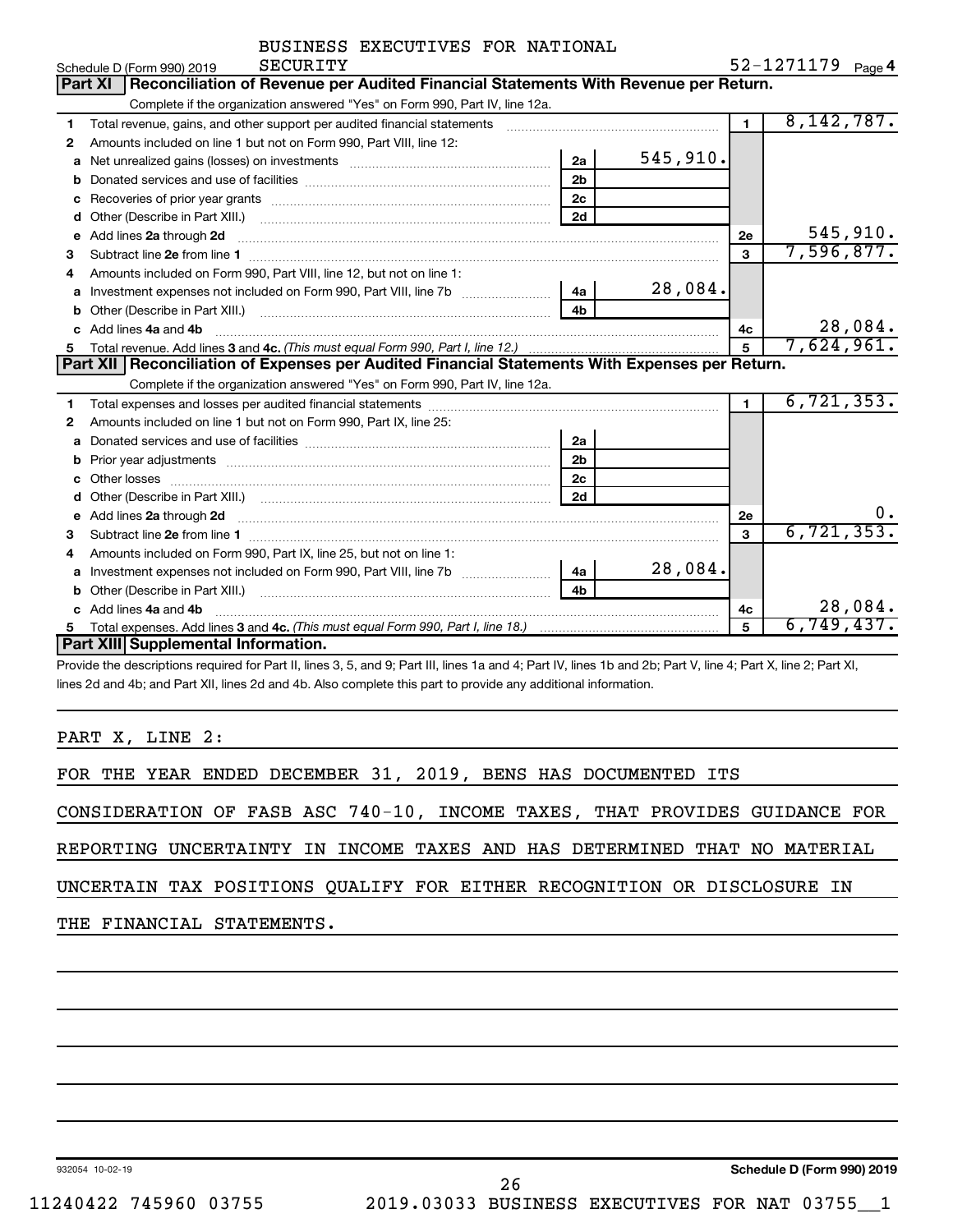| <b>SCHEDULE G</b>                                                                                                       | <b>Supplemental Information Regarding Fundraising or Gaming Activities</b>                                                                         |                               |                |                                       |                                   | OMB No. 1545-0047                     |
|-------------------------------------------------------------------------------------------------------------------------|----------------------------------------------------------------------------------------------------------------------------------------------------|-------------------------------|----------------|---------------------------------------|-----------------------------------|---------------------------------------|
| Complete if the organization answered "Yes" on Form 990, Part IV, line 17, 18, or 19, or if the<br>(Form 990 or 990-EZ) | 179                                                                                                                                                |                               |                |                                       |                                   |                                       |
| Department of the Treasury                                                                                              | organization entered more than \$15,000 on Form 990-EZ, line 6a.<br>Attach to Form 990 or Form 990-EZ.                                             |                               |                |                                       |                                   | <b>Open to Public</b>                 |
| Internal Revenue Service                                                                                                | Go to www.irs.gov/Form990 for instructions and the latest information.                                                                             |                               |                |                                       |                                   | Inspection                            |
| Name of the organization<br>SECURITY                                                                                    | BUSINESS EXECUTIVES FOR NATIONAL                                                                                                                   |                               |                |                                       | 52-1271179                        | <b>Employer identification number</b> |
| Part I                                                                                                                  | Fundraising Activities. Complete if the organization answered "Yes" on Form 990, Part IV, line 17. Form 990-EZ filers are not                      |                               |                |                                       |                                   |                                       |
| required to complete this part.                                                                                         |                                                                                                                                                    |                               |                |                                       |                                   |                                       |
| Mail solicitations<br>a                                                                                                 | 1 Indicate whether the organization raised funds through any of the following activities. Check all that apply.<br>е                               |                               |                | Solicitation of non-government grants |                                   |                                       |
| Internet and email solicitations<br>b                                                                                   | f                                                                                                                                                  |                               |                | Solicitation of government grants     |                                   |                                       |
| Phone solicitations<br>с                                                                                                | Special fundraising events<br>g                                                                                                                    |                               |                |                                       |                                   |                                       |
| In-person solicitations<br>d                                                                                            | 2 a Did the organization have a written or oral agreement with any individual (including officers, directors, trustees, or                         |                               |                |                                       |                                   |                                       |
|                                                                                                                         | key employees listed in Form 990, Part VII) or entity in connection with professional fundraising services?                                        |                               |                |                                       |                                   | Yes<br><b>No</b>                      |
|                                                                                                                         | b If "Yes," list the 10 highest paid individuals or entities (fundraisers) pursuant to agreements under which the fundraiser is to be              |                               |                |                                       |                                   |                                       |
| compensated at least \$5,000 by the organization.                                                                       |                                                                                                                                                    |                               |                |                                       |                                   |                                       |
| (i) Name and address of individual                                                                                      |                                                                                                                                                    | (iii) Did<br>fundraiser       |                | (iv) Gross receipts                   | (v) Amount paid                   | (vi) Amount paid                      |
| or entity (fundraiser)                                                                                                  | (ii) Activity                                                                                                                                      | have custody<br>or control of |                | from activity                         | to (or retained by)<br>fundraiser | to (or retained by)<br>organization   |
|                                                                                                                         |                                                                                                                                                    |                               | contributions? |                                       | listed in col. (i)                |                                       |
|                                                                                                                         |                                                                                                                                                    | Yes                           | No.            |                                       |                                   |                                       |
|                                                                                                                         |                                                                                                                                                    |                               |                |                                       |                                   |                                       |
|                                                                                                                         |                                                                                                                                                    |                               |                |                                       |                                   |                                       |
|                                                                                                                         |                                                                                                                                                    |                               |                |                                       |                                   |                                       |
|                                                                                                                         |                                                                                                                                                    |                               |                |                                       |                                   |                                       |
|                                                                                                                         |                                                                                                                                                    |                               |                |                                       |                                   |                                       |
|                                                                                                                         |                                                                                                                                                    |                               |                |                                       |                                   |                                       |
|                                                                                                                         |                                                                                                                                                    |                               |                |                                       |                                   |                                       |
|                                                                                                                         |                                                                                                                                                    |                               |                |                                       |                                   |                                       |
|                                                                                                                         |                                                                                                                                                    |                               |                |                                       |                                   |                                       |
|                                                                                                                         |                                                                                                                                                    |                               |                |                                       |                                   |                                       |
|                                                                                                                         |                                                                                                                                                    |                               |                |                                       |                                   |                                       |
| Total                                                                                                                   |                                                                                                                                                    |                               |                |                                       |                                   |                                       |
| or licensing.                                                                                                           | 3 List all states in which the organization is registered or licensed to solicit contributions or has been notified it is exempt from registration |                               |                |                                       |                                   |                                       |
|                                                                                                                         |                                                                                                                                                    |                               |                |                                       |                                   |                                       |
|                                                                                                                         |                                                                                                                                                    |                               |                |                                       |                                   |                                       |
|                                                                                                                         |                                                                                                                                                    |                               |                |                                       |                                   |                                       |
|                                                                                                                         |                                                                                                                                                    |                               |                |                                       |                                   |                                       |
|                                                                                                                         |                                                                                                                                                    |                               |                |                                       |                                   |                                       |
|                                                                                                                         |                                                                                                                                                    |                               |                |                                       |                                   |                                       |
|                                                                                                                         |                                                                                                                                                    |                               |                |                                       |                                   |                                       |

**For Paperwork Reduction Act Notice, see the Instructions for Form 990 or 990-EZ. Schedule G (Form 990 or 990-EZ) 2019** LHA

932081 09-11-19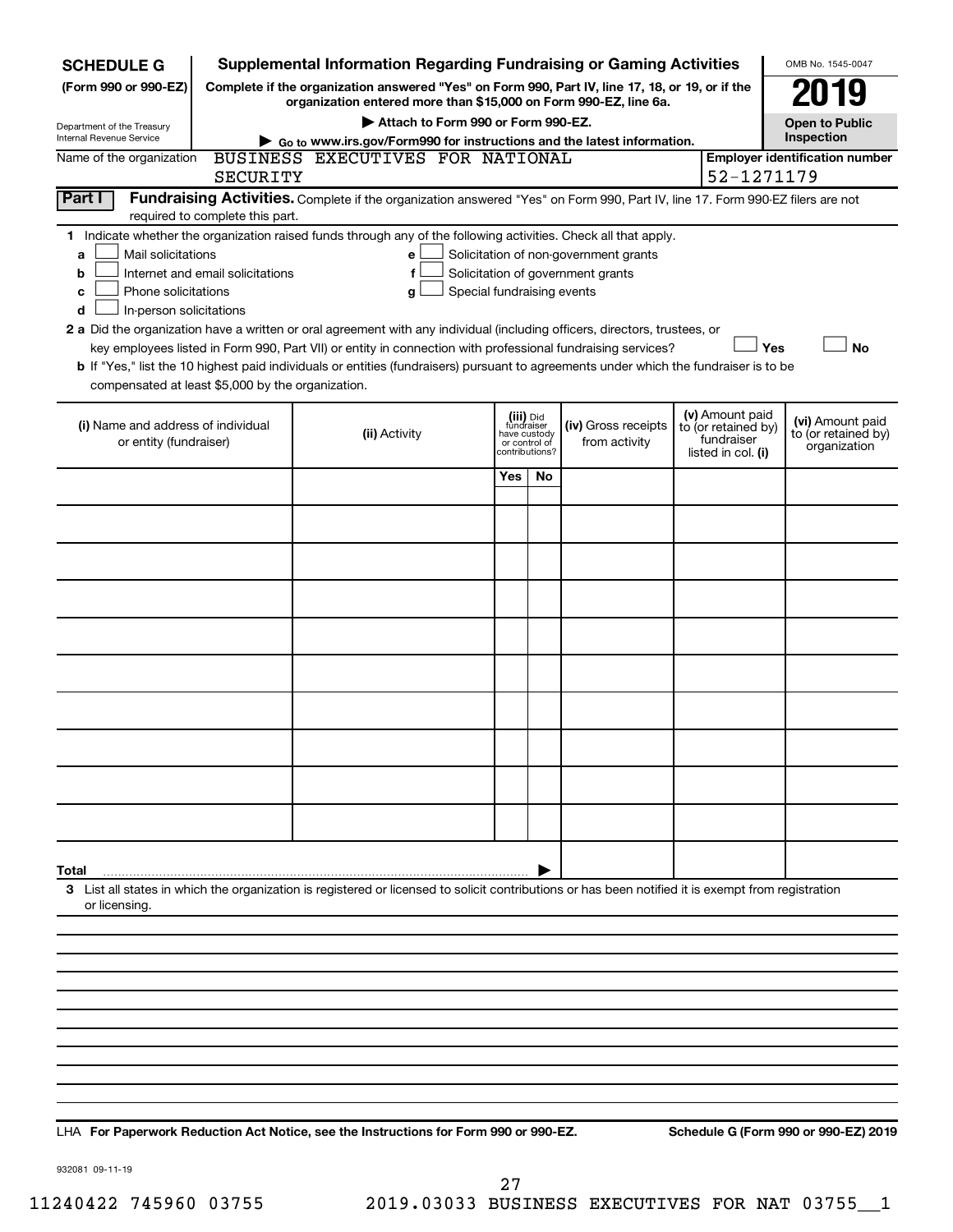#### **2** SECURITY 52-1271179

Schedule G (Form 990 or 990-EZ) 2019  $\rm \,SECURITY$ Part II | Fundraising Events. Complete if the organization answered "Yes" on Form 990, Part IV, line 18, or reported more than \$15,000 of fundraising event contributions and gross income on Form 990-EZ, lines 1 and 6b. List events with gross receipts greater than \$5,000. **(a)** Event  $#1$  **(b)** Event  $#2$ (c) Other events **(d)**  Total events NONE (add col. (a) through DC DINNER NY DINNER col. **(c)**) (event type) (event type) (total number) Revenue 701,100. 853,392. 1,554,492. **1** Gross receipts ~~~~~~~~~~~~~~ 528,850. 703,767. 1,232,617. **2** Less: Contributions ~~~~~~~~~~~ 172,250. 149,625. 321,875. **3** Gross income (line 1 minus line 2) . . . . . . . . . . . . **4** Cash prizes ~~~~~~~~~~~~~~~ **5** Noncash prizes ~~~~~~~~~~~~~ Direct Expenses Direct Expenses **6** Rent/facility costs ~~~~~~~~~~~~ 143,980. 198,510. 198,510. **7** Food and beverages **with the State Proof 8** Entertainment ~~~~~~~~~~~~~~ 17,700. 83,040. 100,740. **9** Other direct expenses  $\ldots$  **............................** 443,230. **10** Direct expense summary. Add lines 4 through 9 in column (d) ~~~~~~~~~~~~~~~~~~~~~~~~ | -121,355. **11** Net income summary. Subtract line 10 from line 3, column (d) | Part III Gaming. Complete if the organization answered "Yes" on Form 990, Part IV, line 19, or reported more than \$15,000 on Form 990-EZ, line 6a. (b) Pull tabs/instant (d) Total gaming (add Revenue **(a)** Bingo **a b**ingo/progressive bingo **(c)** Other gaming bingo/progressive bingo col. (a) through col. (c)) Gross revenue **1 2** Cash prizes ~~~~~~~~~~~~~~~ Direct Expenses Direct Expenses **3** Noncash prizes ~~~~~~~~~~~~~ **4** Rent/facility costs ~~~~~~~~~~~~ **5** Other direct expenses  $|\Box$  Yes  $\qquad \%$   $|\Box$  Yes  $\qquad \%$   $|\Box$ **Yes Yes Yes** % % %  $|\Box$  No  $|\Box$  No  $|\Box$ **6** Volunteer labor ~~~~~~~~~~~~~ **No No No 7** Direct expense summary. Add lines 2 through 5 in column (d) ~~~~~~~~~~~~~~~~~~~~~~~~ | **8** Net gaming income summary. Subtract line 7 from line 1, column (d) | **9** Enter the state(s) in which the organization conducts gaming activities:  $|$  Yes **Yes No a** Is the organization licensed to conduct gaming activities in each of these states? ~~~~~~~~~~~~~~~~~~~~ **b** If "No," explain: **10 a** Were any of the organization's gaming licenses revoked, suspended, or terminated during the tax year? ~~~~~~~~~ † † **Yes No b** If "Yes," explain: **Schedule G (Form 990 or 990-EZ) 2019** 932082 09-11-19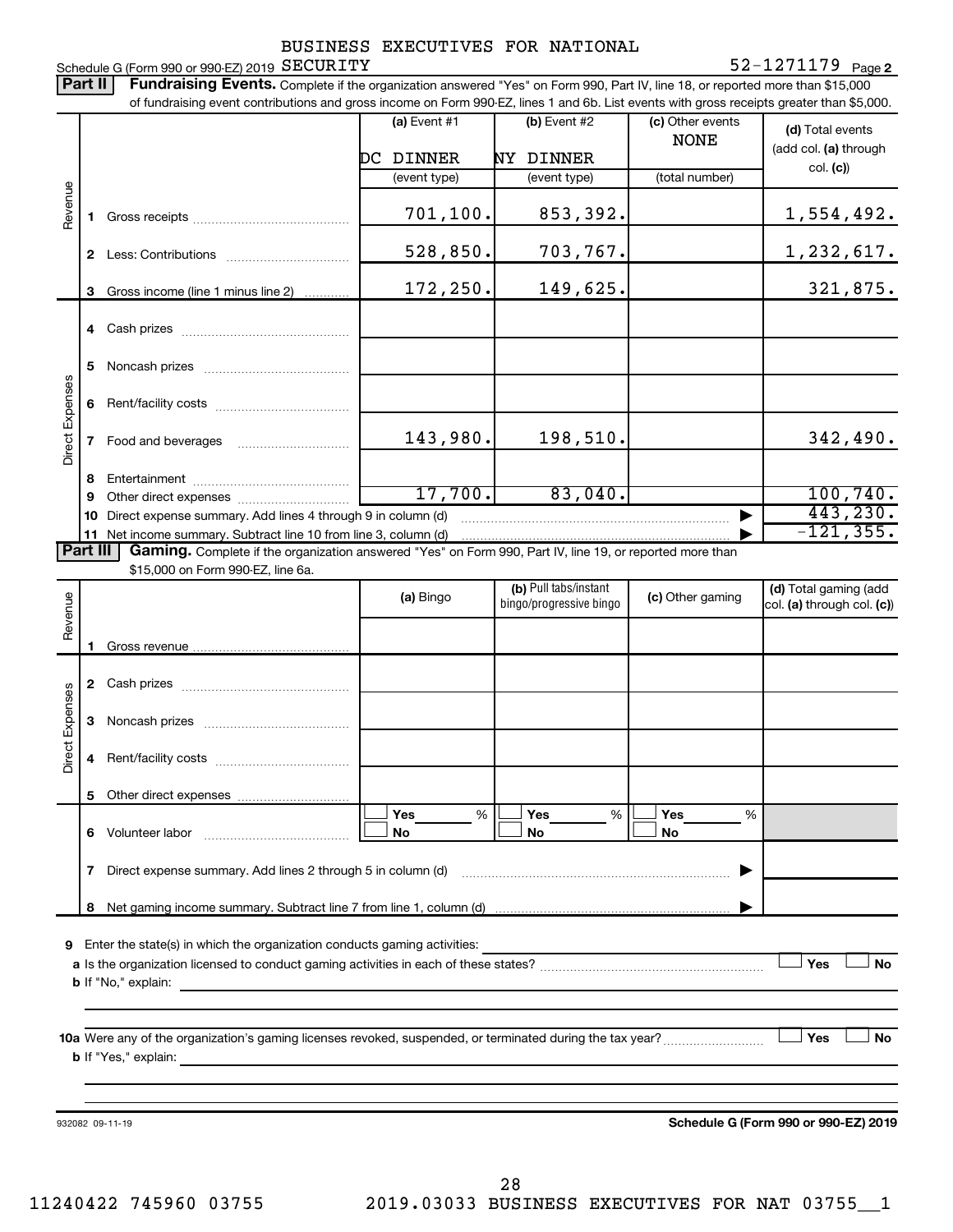|    | BUSINESS EXECUTIVES FOR NATIONAL                                                                                                                                                                                                                                                                                                       |                   |           |
|----|----------------------------------------------------------------------------------------------------------------------------------------------------------------------------------------------------------------------------------------------------------------------------------------------------------------------------------------|-------------------|-----------|
|    | Schedule G (Form 990 or 990-EZ) 2019 SECURITY                                                                                                                                                                                                                                                                                          | 52-1271179 Page 3 |           |
|    |                                                                                                                                                                                                                                                                                                                                        | $\Box$ Yes        | No        |
|    | 12 Is the organization a grantor, beneficiary or trustee of a trust, or a member of a partnership or other entity formed                                                                                                                                                                                                               |                   |           |
|    |                                                                                                                                                                                                                                                                                                                                        | $\Box$ Yes        | <b>No</b> |
|    | 13 Indicate the percentage of gaming activity conducted in:                                                                                                                                                                                                                                                                            |                   |           |
|    | <b>b</b> An outside facility <i>www.communicallycommunicallycommunicallycommunicallycommunicallycommunicallycommunicallycommunicallycommunicallycommunicallycommunicallycommunicallycommunicallycommunicallycommunicallycommunicallyc</i>                                                                                              | 1За<br>13b l      | %<br>$\%$ |
|    | 14 Enter the name and address of the person who prepares the organization's gaming/special events books and records:                                                                                                                                                                                                                   |                   |           |
|    | Name $\blacktriangleright$<br><u> 1989 - Johann Barbara, martxa alemaniar arg</u>                                                                                                                                                                                                                                                      |                   |           |
|    | Address $\blacktriangleright$                                                                                                                                                                                                                                                                                                          |                   |           |
|    | <b>15a</b> Does the organization have a contract with a third party from whom the organization receives gaming revenue? $\ldots$                                                                                                                                                                                                       |                   | <b>No</b> |
|    | of gaming revenue retained by the third party $\triangleright$ \$                                                                                                                                                                                                                                                                      |                   |           |
|    | c If "Yes," enter name and address of the third party:                                                                                                                                                                                                                                                                                 |                   |           |
|    | Name $\blacktriangleright$<br><u> 1989 - Johann John Stein, fransk politik (f. 1989)</u>                                                                                                                                                                                                                                               |                   |           |
|    | Address $\blacktriangleright$<br><u> 2002 - Jan Barristo, prima de la propia de la propia de la propia de la propia de la propia de la propia del</u>                                                                                                                                                                                  |                   |           |
| 16 | Gaming manager information:                                                                                                                                                                                                                                                                                                            |                   |           |
|    | Name $\blacktriangleright$                                                                                                                                                                                                                                                                                                             |                   |           |
|    | Gaming manager compensation > \$                                                                                                                                                                                                                                                                                                       |                   |           |
|    | Description of services provided $\blacktriangleright$                                                                                                                                                                                                                                                                                 |                   |           |
|    | Director/officer<br>Employee<br>Independent contractor<br>17 Mandatory distributions:<br>a Is the organization required under state law to make charitable distributions from the gaming proceeds to                                                                                                                                   |                   |           |
|    | retain the state gaming license?                                                                                                                                                                                                                                                                                                       | Yes               | <b>No</b> |
|    | <b>b</b> Enter the amount of distributions required under state law to be distributed to other exempt organizations or spent in the                                                                                                                                                                                                    |                   |           |
|    | organization's own exempt activities during the tax year $\triangleright$ \$<br> Part IV<br>Supplemental Information. Provide the explanations required by Part I, line 2b, columns (iii) and (v); and Part III, lines 9, 9b, 10b,<br>15b, 15c, 16, and 17b, as applicable. Also provide any additional information. See instructions. |                   |           |
|    |                                                                                                                                                                                                                                                                                                                                        |                   |           |
|    |                                                                                                                                                                                                                                                                                                                                        |                   |           |
|    |                                                                                                                                                                                                                                                                                                                                        |                   |           |
|    |                                                                                                                                                                                                                                                                                                                                        |                   |           |
|    |                                                                                                                                                                                                                                                                                                                                        |                   |           |
|    |                                                                                                                                                                                                                                                                                                                                        |                   |           |
|    |                                                                                                                                                                                                                                                                                                                                        |                   |           |
|    |                                                                                                                                                                                                                                                                                                                                        |                   |           |
|    | Schedule G (Form 990 or 990-EZ) 2019<br>932083 09-11-19                                                                                                                                                                                                                                                                                |                   |           |

11240422 745960 03755 2019.03033 BUSINESS EXECUTIVES FOR NAT 03755\_\_1 29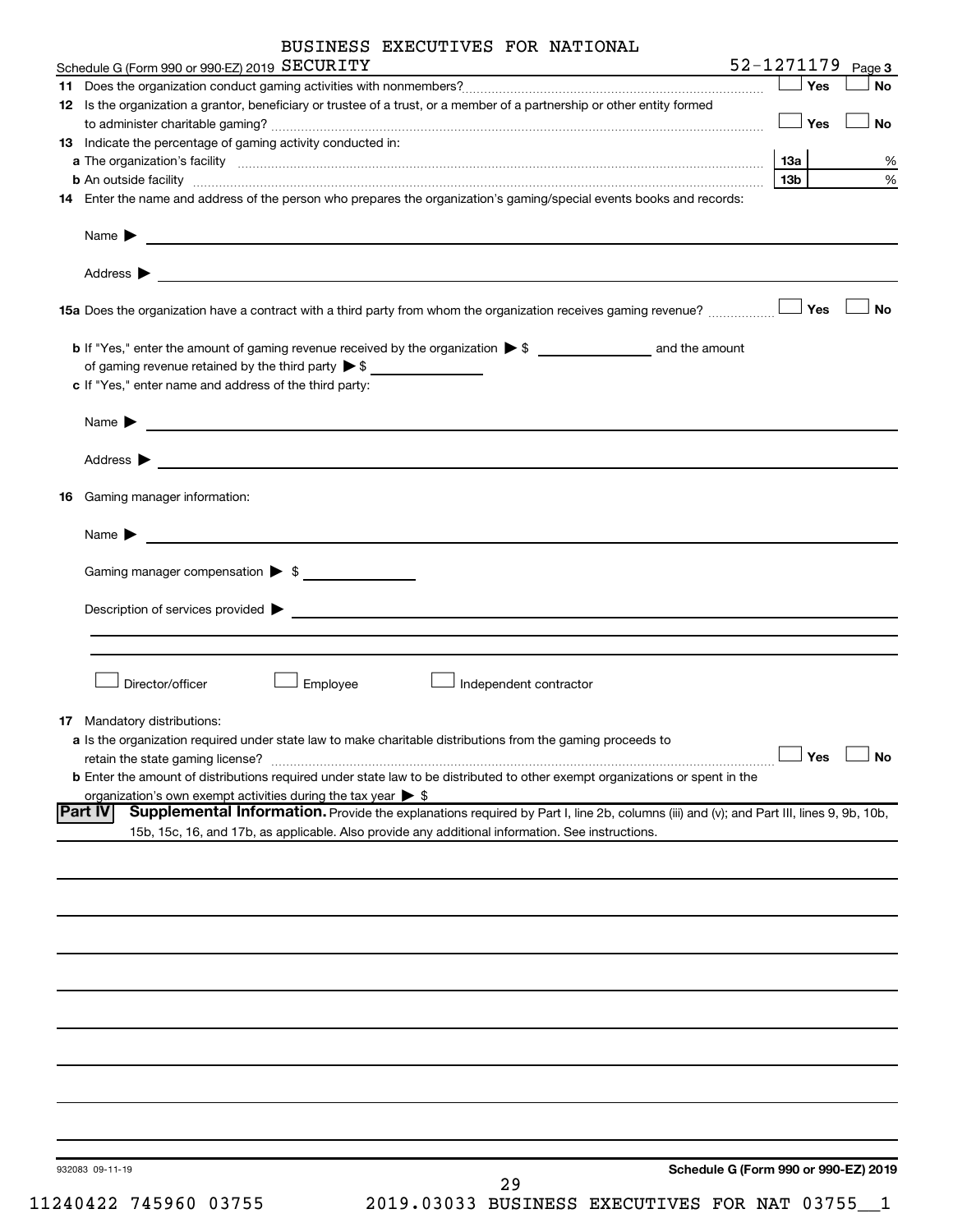|                                                                                                   | SECURITY | BUSINESS EXECUTIVES FOR NATIONAL | 52-1271179 Page 4               |
|---------------------------------------------------------------------------------------------------|----------|----------------------------------|---------------------------------|
| Schedule G (Form 990 or 990-EZ) SECURITY<br><b>Part IV   Supplemental Information</b> (continued) |          |                                  |                                 |
|                                                                                                   |          |                                  |                                 |
|                                                                                                   |          |                                  |                                 |
|                                                                                                   |          |                                  |                                 |
|                                                                                                   |          |                                  |                                 |
|                                                                                                   |          |                                  |                                 |
|                                                                                                   |          |                                  |                                 |
|                                                                                                   |          |                                  |                                 |
|                                                                                                   |          |                                  |                                 |
|                                                                                                   |          |                                  |                                 |
|                                                                                                   |          |                                  |                                 |
|                                                                                                   |          |                                  |                                 |
|                                                                                                   |          |                                  |                                 |
|                                                                                                   |          |                                  |                                 |
|                                                                                                   |          |                                  |                                 |
|                                                                                                   |          |                                  |                                 |
|                                                                                                   |          |                                  |                                 |
|                                                                                                   |          |                                  |                                 |
|                                                                                                   |          |                                  |                                 |
|                                                                                                   |          |                                  |                                 |
|                                                                                                   |          |                                  |                                 |
|                                                                                                   |          |                                  |                                 |
|                                                                                                   |          |                                  |                                 |
|                                                                                                   |          |                                  |                                 |
|                                                                                                   |          |                                  |                                 |
|                                                                                                   |          |                                  |                                 |
|                                                                                                   |          |                                  |                                 |
|                                                                                                   |          |                                  |                                 |
|                                                                                                   |          |                                  |                                 |
|                                                                                                   |          |                                  |                                 |
|                                                                                                   |          |                                  |                                 |
|                                                                                                   |          |                                  |                                 |
|                                                                                                   |          |                                  |                                 |
|                                                                                                   |          |                                  |                                 |
|                                                                                                   |          |                                  |                                 |
|                                                                                                   |          |                                  |                                 |
|                                                                                                   |          |                                  |                                 |
|                                                                                                   |          |                                  |                                 |
|                                                                                                   |          |                                  |                                 |
|                                                                                                   |          |                                  |                                 |
|                                                                                                   |          |                                  |                                 |
|                                                                                                   |          |                                  |                                 |
|                                                                                                   |          |                                  | Schedule G (Form 990 or 990-EZ) |
| 932084 04-01-19                                                                                   |          | $30$                             |                                 |
|                                                                                                   |          |                                  |                                 |

11240422 745960 03755 2019.03033 BUSINESS EXECUTIVES FOR NAT 03755\_\_1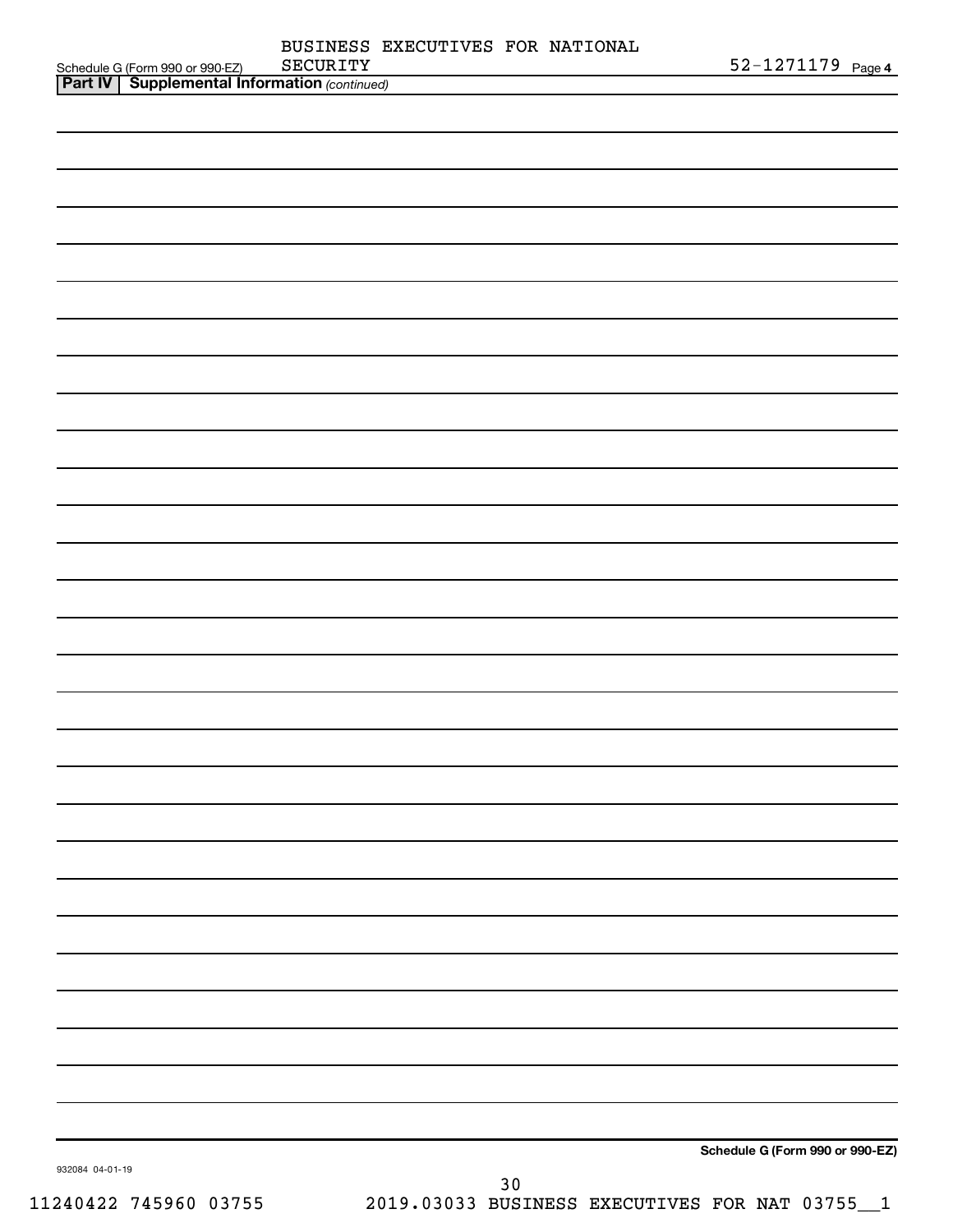|        | <b>SCHEDULE J</b>                                   | <b>Compensation Information</b>                                                                                           |                                       | OMB No. 1545-0047     |     |                         |
|--------|-----------------------------------------------------|---------------------------------------------------------------------------------------------------------------------------|---------------------------------------|-----------------------|-----|-------------------------|
|        | (Form 990)                                          | For certain Officers, Directors, Trustees, Key Employees, and Highest                                                     |                                       | 2019                  |     |                         |
|        |                                                     | <b>Compensated Employees</b>                                                                                              |                                       |                       |     |                         |
|        | Department of the Treasury                          | Complete if the organization answered "Yes" on Form 990, Part IV, line 23.<br>Attach to Form 990.                         |                                       | <b>Open to Public</b> |     |                         |
|        | Internal Revenue Service                            | Go to www.irs.gov/Form990 for instructions and the latest information.                                                    |                                       | Inspection            |     |                         |
|        | Name of the organization                            | BUSINESS EXECUTIVES FOR NATIONAL                                                                                          | <b>Employer identification number</b> |                       |     |                         |
|        |                                                     | <b>SECURITY</b>                                                                                                           | 52-1271179                            |                       |     |                         |
|        | Part I                                              | <b>Questions Regarding Compensation</b>                                                                                   |                                       |                       |     |                         |
|        |                                                     |                                                                                                                           |                                       |                       | Yes | No                      |
|        |                                                     | 1a Check the appropriate box(es) if the organization provided any of the following to or for a person listed on Form 990, |                                       |                       |     |                         |
|        |                                                     | Part VII, Section A, line 1a. Complete Part III to provide any relevant information regarding these items.                |                                       |                       |     |                         |
|        | $ \mathbf{X} $ First-class or charter travel        | $\underline{\textbf{X}}$ Housing allowance or residence for personal use                                                  |                                       |                       |     |                         |
|        | $ \mathbf{X} $ Travel for companions                | Payments for business use of personal residence                                                                           |                                       |                       |     |                         |
|        |                                                     | Health or social club dues or initiation fees<br>Tax indemnification and gross-up payments                                |                                       |                       |     |                         |
|        |                                                     | Discretionary spending account<br>Personal services (such as maid, chauffeur, chef)                                       |                                       |                       |     |                         |
|        |                                                     |                                                                                                                           |                                       |                       |     |                         |
|        |                                                     | <b>b</b> If any of the boxes on line 1a are checked, did the organization follow a written policy regarding payment or    |                                       |                       |     |                         |
|        |                                                     |                                                                                                                           |                                       | 1b                    | X   |                         |
| 2      |                                                     | Did the organization require substantiation prior to reimbursing or allowing expenses incurred by all directors,          |                                       |                       |     |                         |
|        |                                                     |                                                                                                                           |                                       | $\mathbf{2}$          | х   |                         |
|        |                                                     |                                                                                                                           |                                       |                       |     |                         |
| 3      |                                                     | Indicate which, if any, of the following the organization used to establish the compensation of the organization's        |                                       |                       |     |                         |
|        |                                                     | CEO/Executive Director. Check all that apply. Do not check any boxes for methods used by a related organization to        |                                       |                       |     |                         |
|        |                                                     | establish compensation of the CEO/Executive Director, but explain in Part III.                                            |                                       |                       |     |                         |
|        | $ \mathbf{X} $ Compensation committee               | Written employment contract                                                                                               |                                       |                       |     |                         |
|        |                                                     | $\mathbf{X}$ Compensation survey or study<br>Independent compensation consultant                                          |                                       |                       |     |                         |
|        | $\lfloor x \rfloor$ Form 990 of other organizations | $\vert X \vert$ Approval by the board or compensation committee                                                           |                                       |                       |     |                         |
|        |                                                     |                                                                                                                           |                                       |                       |     |                         |
| 4      |                                                     | During the year, did any person listed on Form 990, Part VII, Section A, line 1a, with respect to the filing              |                                       |                       |     |                         |
|        | organization or a related organization:             | Receive a severance payment or change-of-control payment?                                                                 |                                       | 4a                    |     | х                       |
| а<br>b |                                                     |                                                                                                                           |                                       | 4b                    |     | $\overline{\textbf{x}}$ |
| c      |                                                     |                                                                                                                           |                                       | 4c                    |     | X                       |
|        |                                                     | If "Yes" to any of lines 4a-c, list the persons and provide the applicable amounts for each item in Part III.             |                                       |                       |     |                         |
|        |                                                     |                                                                                                                           |                                       |                       |     |                         |
|        |                                                     | Only section 501(c)(3), 501(c)(4), and 501(c)(29) organizations must complete lines 5-9.                                  |                                       |                       |     |                         |
|        |                                                     | For persons listed on Form 990, Part VII, Section A, line 1a, did the organization pay or accrue any compensation         |                                       |                       |     |                         |
|        | contingent on the revenues of:                      |                                                                                                                           |                                       |                       |     |                         |
|        |                                                     |                                                                                                                           |                                       | 5a                    |     | х                       |
|        |                                                     |                                                                                                                           |                                       | 5b                    |     | $\overline{\mathbf{X}}$ |
|        |                                                     | If "Yes" on line 5a or 5b, describe in Part III.                                                                          |                                       |                       |     |                         |
| 6.     |                                                     | For persons listed on Form 990, Part VII, Section A, line 1a, did the organization pay or accrue any compensation         |                                       |                       |     |                         |
|        | contingent on the net earnings of:                  |                                                                                                                           |                                       |                       |     |                         |
|        |                                                     |                                                                                                                           |                                       | 6a                    |     | х                       |
|        |                                                     |                                                                                                                           |                                       | 6b                    |     | х                       |
|        |                                                     | If "Yes" on line 6a or 6b, describe in Part III.                                                                          |                                       |                       |     |                         |
|        |                                                     | 7 For persons listed on Form 990, Part VII, Section A, line 1a, did the organization provide any nonfixed payments        |                                       |                       |     |                         |
|        |                                                     |                                                                                                                           |                                       | $\overline{7}$        | X   |                         |
| 8      |                                                     | Were any amounts reported on Form 990, Part VII, paid or accrued pursuant to a contract that was subject to the           |                                       |                       |     |                         |
|        |                                                     |                                                                                                                           |                                       | 8                     |     | x                       |
| 9      |                                                     | If "Yes" on line 8, did the organization also follow the rebuttable presumption procedure described in                    |                                       |                       |     |                         |
|        |                                                     |                                                                                                                           |                                       | 9                     |     |                         |
|        |                                                     | LHA For Paperwork Reduction Act Notice, see the Instructions for Form 990.                                                | Schedule J (Form 990) 2019            |                       |     |                         |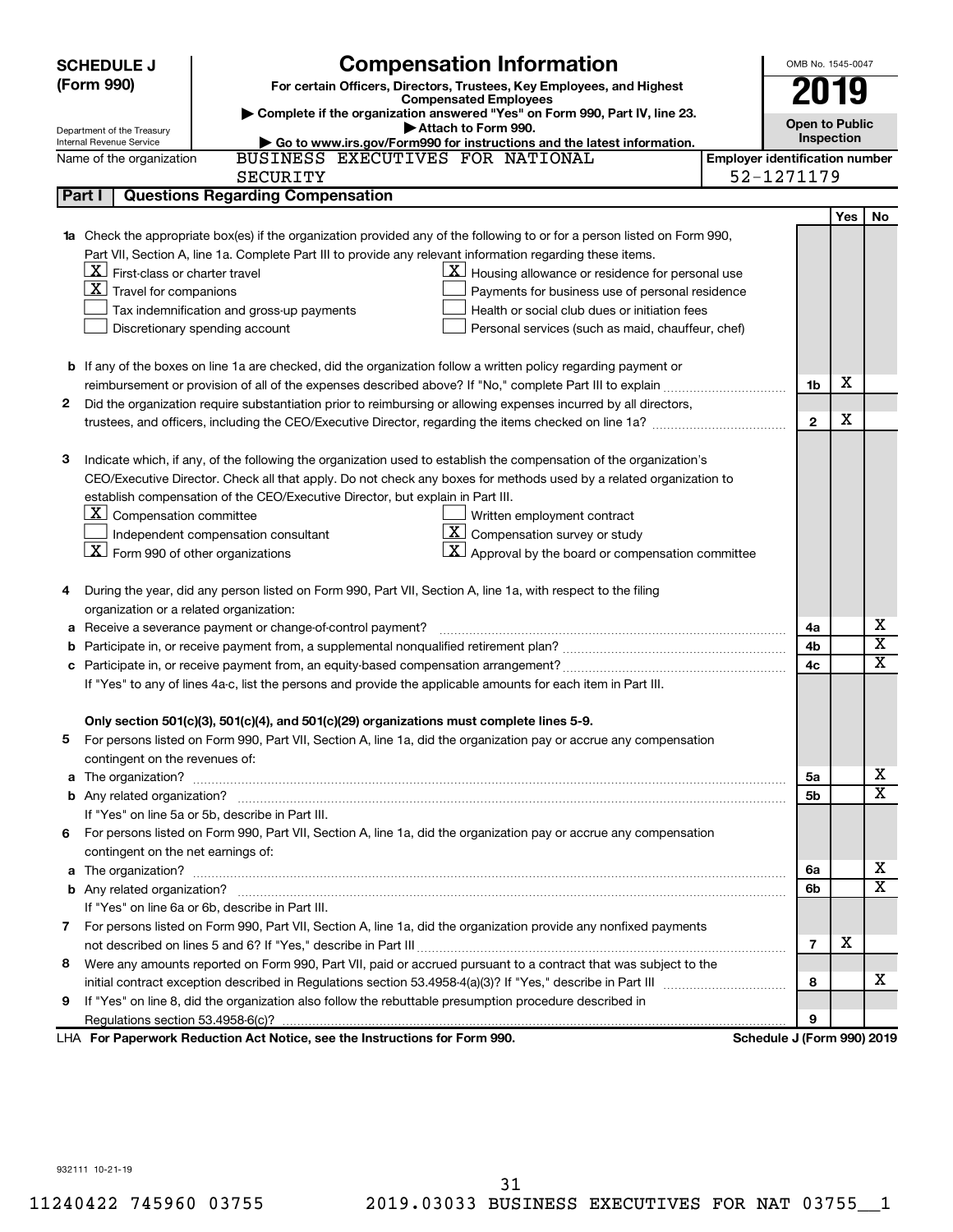Schedule J (Form 990) 2019 **Page SECURITY** 

Part II | Officers, Directors, Trustees, Key Employees, and Highest Compensated Employees. Use duplicate copies if additional space is needed.

For each individual whose compensation must be reported on Schedule J, report compensation from the organization on row (i) and from related organizations, described in the instructions, on row (ii). Do not list any individuals that aren't listed on Form 990, Part VII.

SECURITY 52-1271179

Note: The sum of columns (B)(i)-(iii) for each listed individual must equal the total amount of Form 990, Part VII, Section A, line 1a, applicable column (D) and (E) amounts for that individual.

| (A) Name and Title             |      |                           | (B) Breakdown of W-2 and/or 1099-MISC compensation |                                           | (C) Retirement and             | (D) Nontaxable   | (E) Total of columns | (F) Compensation                                           |  |
|--------------------------------|------|---------------------------|----------------------------------------------------|-------------------------------------------|--------------------------------|------------------|----------------------|------------------------------------------------------------|--|
|                                |      | (i) Base<br>compensation  | (ii) Bonus &<br>incentive<br>compensation          | (iii) Other<br>reportable<br>compensation | other deferred<br>compensation | benefits         | $(B)(i)$ - $(D)$     | in column (B)<br>reported as deferred<br>on prior Form 990 |  |
| NORTON A. SCHWARTZ<br>(1)      | (i)  | 403,810.                  | 144,300.                                           | $\overline{0}$ .                          | 11,000.                        | 31,299.          | 590, 409.            | $0$ .                                                      |  |
| PRESIDENT & CEO                | (i)  | $\mathbf 0$ .             | 0.                                                 | 0.                                        | 0                              | $\mathbf 0$ .    | $\Omega$ .           | $\overline{0}$ .                                           |  |
| GUY T. COSENTINO<br>(2)        | (i)  | 191,980.                  | 10, 145.                                           | $\overline{0}$ .                          | 8,000.                         | 8,640.           | 218,765.             | $\overline{0}$ .                                           |  |
| COO AND SECRETARY              | (ii) | 0.                        | 0.                                                 | $\overline{0}$ .                          | 0.                             | $0$ .            | $\Omega$ .           | $\overline{0}$ .                                           |  |
| <b>MARA RUDMAN</b><br>(3)      | (i)  | 150,081.                  | 8,767.                                             | $\overline{0}$ .                          | 4,672.                         | 18,730.          | 182, 250.            | $\overline{0}$ .                                           |  |
| SVP POLICY PROJECTS            | (ii) | 0.                        | 0.                                                 | $\overline{0}$ .                          | 0                              | 0.               | $\Omega$ .           | $\overline{0}$ .                                           |  |
| DEBORAH MCCARTHY<br>(4)        | (i)  | 139,462.                  | 8,767.                                             | $\overline{0}$ .                          | 6,000.                         | 27,021           | 181, 250.            | $\overline{0}$ .                                           |  |
| SVP FOR MEMBERSHIP & STRATEGY  | (i)  | 0.                        | 0.                                                 | $\overline{0}$ .                          | $\Omega$ .                     | $\Omega$ .       | $\Omega$             | $\overline{0}$ .                                           |  |
| KATHERINE KENNING<br>(5)       | (i)  | 135,607.                  | 5,400.                                             | $\overline{\mathfrak{o}}$ .               | 5,400.                         | 14,471           | 160,878.             | $\overline{0}$ .                                           |  |
| DIRECTOR FOR CALIFORNIA        | (ii) | 0.                        | $\overline{0}$ .                                   | $\overline{\mathfrak{o}}$ .               | $\mathbf{0}$ .                 | $\mathbf 0$ .    | $\overline{0}$       | $\overline{0}$ .                                           |  |
| GENEVIEVE MOONIS<br>(6)        | (i)  | 130,996.                  | 8,767.                                             | $\overline{\mathfrak{o}}$ .               | 6, 200.                        | 36,692.          | 182,655.             | $\overline{0}$ .                                           |  |
| SVP FOR MEMBERSHIP             | (i)  | $\overline{\mathbf{0}}$ . | $\overline{\mathfrak{o}}$ .                        | $\overline{0}$ .                          | $\overline{0}$ .               | Ο.               | $^{\rm o}$ .         | $\overline{0}$ .                                           |  |
| VICTORIA MCGRATH<br>(7)        | (i)  | 129,011.                  | 5,200.                                             | $\overline{0}$ .                          | 5,200.                         | 18,905.          | 158, 316.            | $\overline{0}$ .                                           |  |
| DIRECTOR FOR THE NY METRO AREA | (i)  | $\overline{0}$ .          | $\overline{0}$ .                                   | $\overline{0}$ .                          | $\overline{0}$ .               | $\overline{0}$ . | 0.                   | $\overline{0}$ .                                           |  |
|                                | (i)  |                           |                                                    |                                           |                                |                  |                      |                                                            |  |
|                                | (i)  |                           |                                                    |                                           |                                |                  |                      |                                                            |  |
|                                | (i)  |                           |                                                    |                                           |                                |                  |                      |                                                            |  |
|                                | (i)  |                           |                                                    |                                           |                                |                  |                      |                                                            |  |
|                                | (i)  |                           |                                                    |                                           |                                |                  |                      |                                                            |  |
|                                | (ii) |                           |                                                    |                                           |                                |                  |                      |                                                            |  |
|                                | (i)  |                           |                                                    |                                           |                                |                  |                      |                                                            |  |
|                                | (i)  |                           |                                                    |                                           |                                |                  |                      |                                                            |  |
|                                | (i)  |                           |                                                    |                                           |                                |                  |                      |                                                            |  |
|                                | (i)  |                           |                                                    |                                           |                                |                  |                      |                                                            |  |
|                                | (i)  |                           |                                                    |                                           |                                |                  |                      |                                                            |  |
|                                | (i)  |                           |                                                    |                                           |                                |                  |                      |                                                            |  |
|                                | (i)  |                           |                                                    |                                           |                                |                  |                      |                                                            |  |
|                                | (ii) |                           |                                                    |                                           |                                |                  |                      |                                                            |  |
|                                | (i)  |                           |                                                    |                                           |                                |                  |                      |                                                            |  |
|                                | (i)  |                           |                                                    |                                           |                                |                  |                      |                                                            |  |
|                                | (i)  |                           |                                                    |                                           |                                |                  |                      |                                                            |  |
|                                | (ii) |                           |                                                    |                                           |                                |                  |                      |                                                            |  |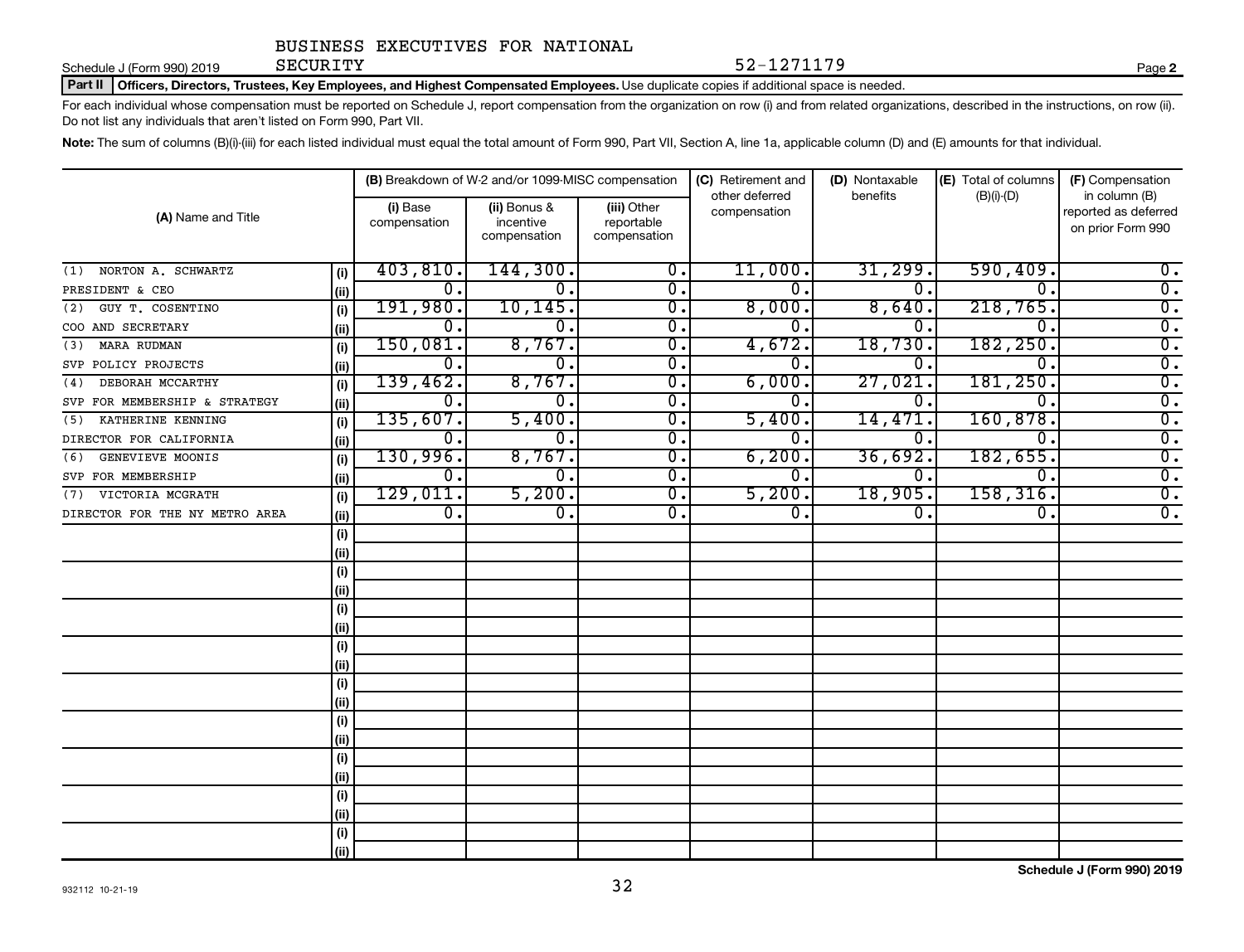Schedule J (Form 990) 2019 **Page SECURITY** 

#### **Part III Supplemental Information**

Provide the information, explanation, or descriptions required for Part I, lines 1a, 1b, 3, 4a, 4b, 4c, 5a, 5b, 6a, 6b, 7, and 8, and for Part II. Also complete this part for any additional information.

#### PART I, LINE 1A:

THE CEO (AN OFFICER, KEY EMPLOYEE) IS ALLOWED TO TRAVEL FIRST CLASS AND

BRING HIS WIFE AS A COMPANION. HE IS OFFERED A COST OF LIVING HOUSING

ALLOWANCE FOR MAINTAINING AN APPARTMENT IN WASHINGTON DC.

#### PART I, LINE 7:

THE FOLLOWING INDIVIDUALS RECEIVED BONUS COMPENSATION:

| NORTON SCHWARTZ    | 144,300 |  |  |
|--------------------|---------|--|--|
| GUY T. COSENTINO   | 10,145  |  |  |
| STEVEN LOWE        | 9,000   |  |  |
| KATHERINE KENNING  | 5,400   |  |  |
| DEBORAH MCCARTHY   | 8,767   |  |  |
| VICTORIA MCGRATH   | 5,200   |  |  |
| GENEVIEVE MOONIS   | 8,767   |  |  |
| <b>MARA RUDMAN</b> | 8,767   |  |  |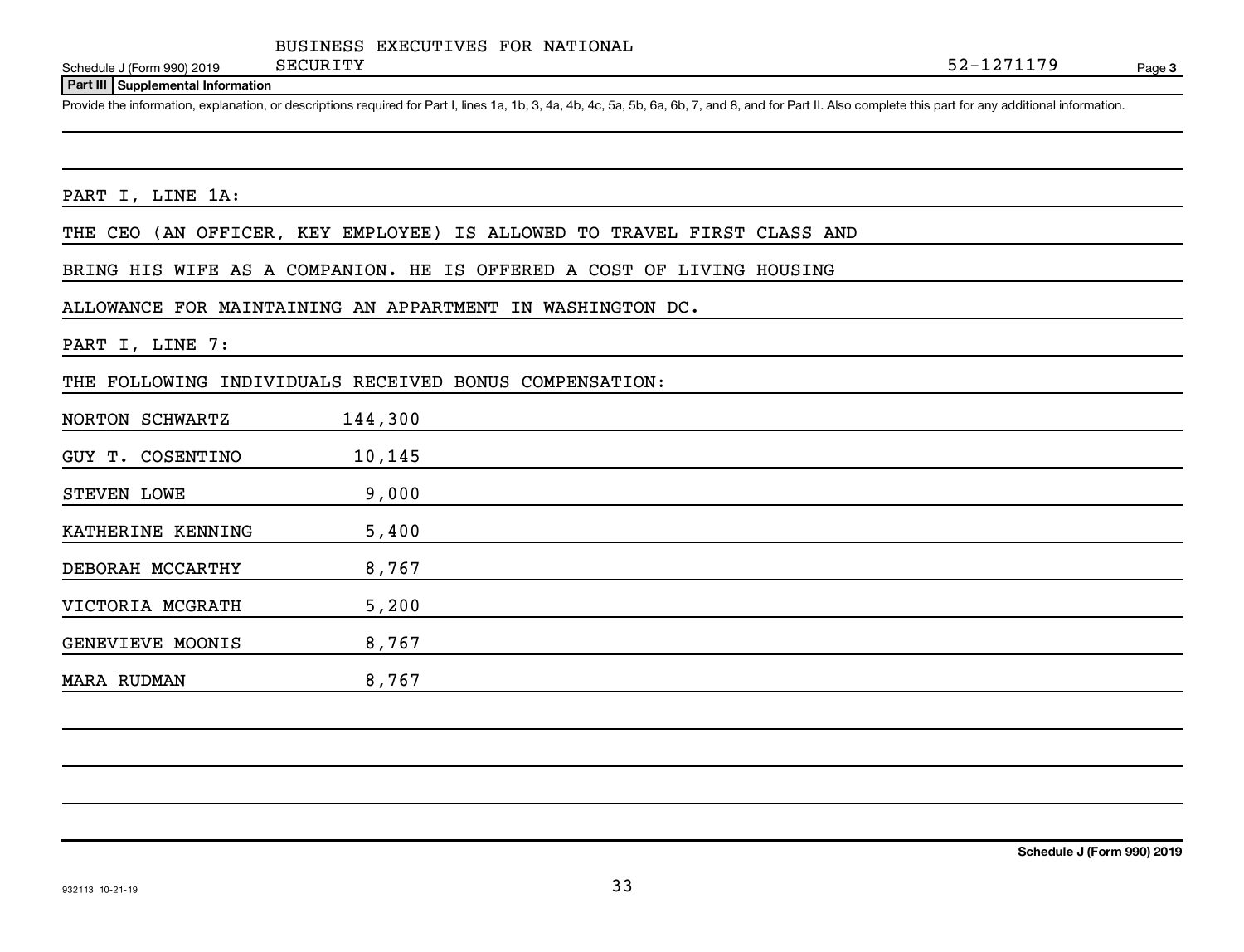| <b>SCHEDULE M</b> |  |
|-------------------|--|
| (Form 990)        |  |

# **Noncash Contributions**

OMB No. 1545-0047

| Department of the Treasury |
|----------------------------|
| Internal Revenue Service   |

◆ Complete if the organizations answered "Yes" on Form 990, Part IV, lines 29 or 30.<br>▶ Complete if the organizations answered "Yes" on Form 990, Part IV, lines 29 or 30. **Attach to Form 990. Go to www.irs.gov/Form990 for instructions and the latest information.**  $\blacktriangleright$  $\blacktriangleright$ 

**Open to Public Inspection**

|  |  |  | Name of the organization |  |
|--|--|--|--------------------------|--|
|--|--|--|--------------------------|--|

BUSINESS EXECUTIVES FOR NATIONAL

| <b>Employer identification number</b> |
|---------------------------------------|
| 52-1271179                            |

**Part I Types of Property** SECURITY 52-1271179

|     | i jihadi di Turumiy                                                                                                            |  |                               |                                                                                        |                                                    |             |                              |                              |     |    |
|-----|--------------------------------------------------------------------------------------------------------------------------------|--|-------------------------------|----------------------------------------------------------------------------------------|----------------------------------------------------|-------------|------------------------------|------------------------------|-----|----|
|     |                                                                                                                                |  | (a)<br>Check if<br>applicable | (b)<br>Number of<br>contributions or<br>items contributed Form 990, Part VIII, line 1g | (c)<br>Noncash contribution<br>amounts reported on |             | noncash contribution amounts | (d)<br>Method of determining |     |    |
| 1.  |                                                                                                                                |  |                               |                                                                                        |                                                    |             |                              |                              |     |    |
| 2   |                                                                                                                                |  |                               |                                                                                        |                                                    |             |                              |                              |     |    |
| З   |                                                                                                                                |  |                               |                                                                                        |                                                    |             |                              |                              |     |    |
| 4   | Books and publications                                                                                                         |  |                               |                                                                                        |                                                    |             |                              |                              |     |    |
| 5   | Clothing and household goods                                                                                                   |  |                               |                                                                                        |                                                    |             |                              |                              |     |    |
| 6   |                                                                                                                                |  |                               |                                                                                        |                                                    |             |                              |                              |     |    |
|     |                                                                                                                                |  |                               |                                                                                        |                                                    |             |                              |                              |     |    |
| 7   |                                                                                                                                |  |                               |                                                                                        |                                                    |             |                              |                              |     |    |
| 8   |                                                                                                                                |  | $\overline{\text{x}}$         | 11                                                                                     |                                                    | 134,184.FMV |                              |                              |     |    |
| 9   | Securities - Publicly traded                                                                                                   |  |                               |                                                                                        |                                                    |             |                              |                              |     |    |
| 10  | Securities - Closely held stock                                                                                                |  |                               |                                                                                        |                                                    |             |                              |                              |     |    |
| 11  | Securities - Partnership, LLC, or                                                                                              |  |                               |                                                                                        |                                                    |             |                              |                              |     |    |
|     | trust interests                                                                                                                |  |                               |                                                                                        |                                                    |             |                              |                              |     |    |
| 12  | Securities Miscellaneous                                                                                                       |  |                               |                                                                                        |                                                    |             |                              |                              |     |    |
| 13  | Qualified conservation contribution -                                                                                          |  |                               |                                                                                        |                                                    |             |                              |                              |     |    |
|     | Historic structures                                                                                                            |  |                               |                                                                                        |                                                    |             |                              |                              |     |    |
| 14  | Qualified conservation contribution - Other                                                                                    |  |                               |                                                                                        |                                                    |             |                              |                              |     |    |
| 15  | Real estate - Residential                                                                                                      |  |                               |                                                                                        |                                                    |             |                              |                              |     |    |
| 16  | Real estate - Commercial                                                                                                       |  |                               |                                                                                        |                                                    |             |                              |                              |     |    |
| 17  |                                                                                                                                |  |                               |                                                                                        |                                                    |             |                              |                              |     |    |
| 18  |                                                                                                                                |  |                               |                                                                                        |                                                    |             |                              |                              |     |    |
| 19  |                                                                                                                                |  |                               |                                                                                        |                                                    |             |                              |                              |     |    |
| 20  | Drugs and medical supplies                                                                                                     |  |                               |                                                                                        |                                                    |             |                              |                              |     |    |
| 21  |                                                                                                                                |  |                               |                                                                                        |                                                    |             |                              |                              |     |    |
| 22  |                                                                                                                                |  |                               |                                                                                        |                                                    |             |                              |                              |     |    |
| 23  |                                                                                                                                |  |                               |                                                                                        |                                                    |             |                              |                              |     |    |
| 24  |                                                                                                                                |  |                               |                                                                                        |                                                    |             |                              |                              |     |    |
| 25  | (EVENT COSTS<br>Other $\blacktriangleright$                                                                                    |  | $\overline{\textbf{x}}$       | $\overline{22}$                                                                        |                                                    |             | 66,616.RECEIPT VALUE         |                              |     |    |
| 26  | Other $\blacktriangleright$                                                                                                    |  |                               |                                                                                        |                                                    |             |                              |                              |     |    |
| 27  | Other $\blacktriangleright$                                                                                                    |  |                               |                                                                                        |                                                    |             |                              |                              |     |    |
| 28  | Other $\blacktriangleright$                                                                                                    |  |                               |                                                                                        |                                                    |             |                              |                              |     |    |
| 29  | Number of Forms 8283 received by the organization during the tax year for contributions                                        |  |                               |                                                                                        |                                                    |             |                              |                              |     |    |
|     | for which the organization completed Form 8283, Part IV, Donee Acknowledgement                                                 |  |                               |                                                                                        |                                                    | 29          |                              |                              | 0   |    |
|     |                                                                                                                                |  |                               |                                                                                        |                                                    |             |                              |                              | Yes | No |
|     |                                                                                                                                |  |                               |                                                                                        |                                                    |             |                              |                              |     |    |
|     | 30a During the year, did the organization receive by contribution any property reported in Part I, lines 1 through 28, that it |  |                               |                                                                                        |                                                    |             |                              |                              |     |    |
|     | must hold for at least three years from the date of the initial contribution, and which isn't required to be used for          |  |                               |                                                                                        |                                                    |             |                              |                              | x   |    |
|     |                                                                                                                                |  |                               |                                                                                        |                                                    |             | 30a                          |                              |     |    |
|     | <b>b</b> If "Yes," describe the arrangement in Part II.                                                                        |  |                               |                                                                                        |                                                    |             |                              | х                            |     |    |
| 31  | Does the organization have a gift acceptance policy that requires the review of any nonstandard contributions?                 |  |                               |                                                                                        |                                                    |             | 31                           |                              |     |    |
|     | 32a Does the organization hire or use third parties or related organizations to solicit, process, or sell noncash              |  |                               |                                                                                        |                                                    |             |                              |                              |     |    |
|     | contributions?<br>32a                                                                                                          |  |                               |                                                                                        |                                                    |             | х                            |                              |     |    |
|     | <b>b</b> If "Yes," describe in Part II.                                                                                        |  |                               |                                                                                        |                                                    |             |                              |                              |     |    |
| 33  | If the organization didn't report an amount in column (c) for a type of property for which column (a) is checked,              |  |                               |                                                                                        |                                                    |             |                              |                              |     |    |
|     | describe in Part II.                                                                                                           |  |                               |                                                                                        |                                                    |             |                              |                              |     |    |
| LHA | For Paperwork Reduction Act Notice, see the Instructions for Form 990.                                                         |  |                               |                                                                                        |                                                    |             |                              | Schedule M (Form 990) 2019   |     |    |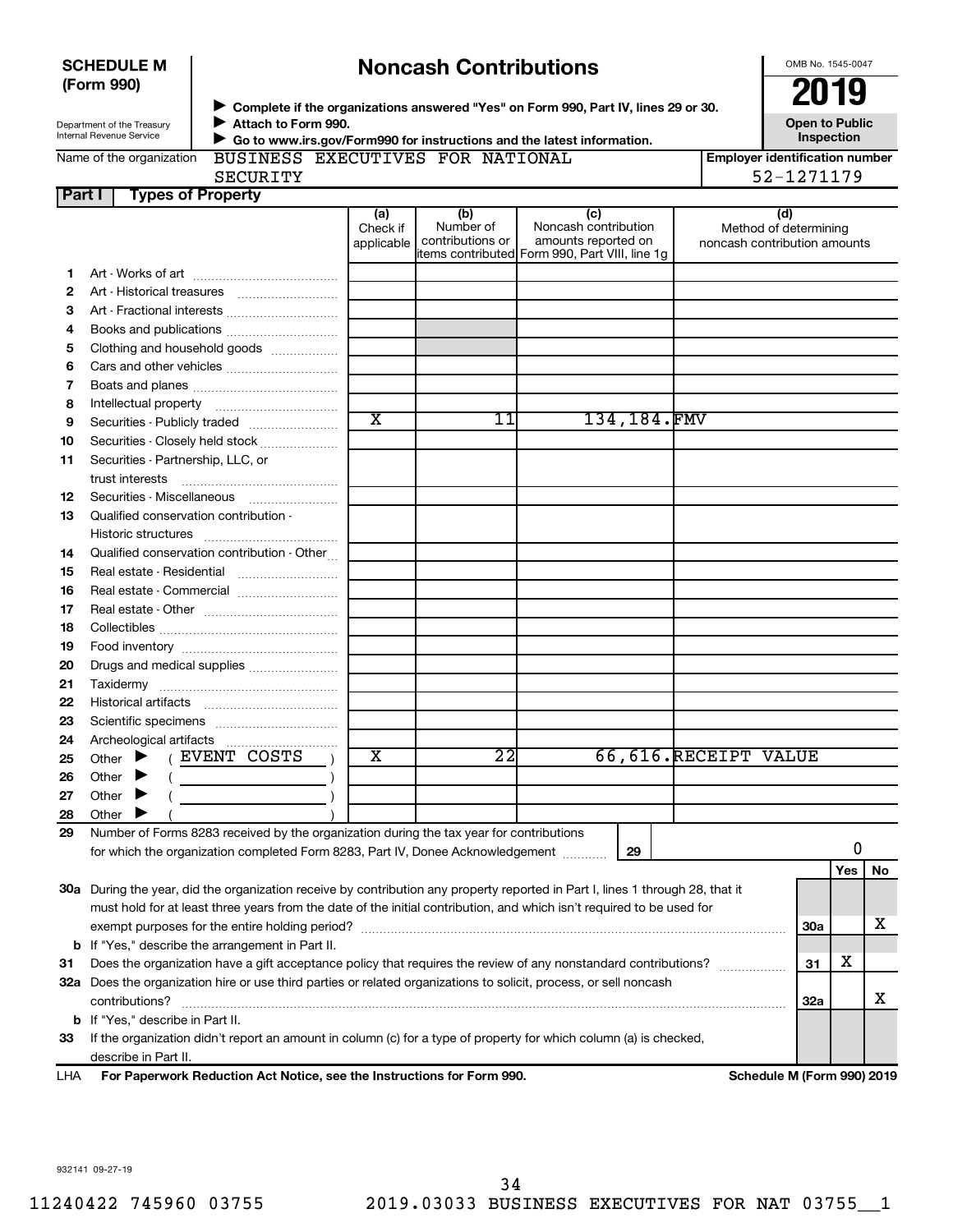| BUSINESS EXECUTIVES FOR NATIONAL                                                                                                                                                                                                                                                                                  |                            |
|-------------------------------------------------------------------------------------------------------------------------------------------------------------------------------------------------------------------------------------------------------------------------------------------------------------------|----------------------------|
| <b>SECURITY</b><br>Schedule M (Form 990) 2019<br>Part II                                                                                                                                                                                                                                                          | 52-1271179<br>Page 2       |
| Supplemental Information. Provide the information required by Part I, lines 30b, 32b, and 33, and whether the organization<br>is reporting in Part I, column (b), the number of contributions, the number of items received, or a combination of both. Also complete<br>this part for any additional information. |                            |
| SCHEDULE M, PART I, COLUMN (B):                                                                                                                                                                                                                                                                                   |                            |
| THE NUMBER OF CONTRIBUTIONS HAVE BEEN REPORTED IN PART I, COLUMN (B).                                                                                                                                                                                                                                             |                            |
|                                                                                                                                                                                                                                                                                                                   |                            |
|                                                                                                                                                                                                                                                                                                                   |                            |
|                                                                                                                                                                                                                                                                                                                   |                            |
|                                                                                                                                                                                                                                                                                                                   |                            |
|                                                                                                                                                                                                                                                                                                                   |                            |
|                                                                                                                                                                                                                                                                                                                   |                            |
|                                                                                                                                                                                                                                                                                                                   |                            |
|                                                                                                                                                                                                                                                                                                                   |                            |
|                                                                                                                                                                                                                                                                                                                   |                            |
|                                                                                                                                                                                                                                                                                                                   |                            |
|                                                                                                                                                                                                                                                                                                                   |                            |
|                                                                                                                                                                                                                                                                                                                   |                            |
|                                                                                                                                                                                                                                                                                                                   |                            |
|                                                                                                                                                                                                                                                                                                                   |                            |
|                                                                                                                                                                                                                                                                                                                   |                            |
|                                                                                                                                                                                                                                                                                                                   |                            |
|                                                                                                                                                                                                                                                                                                                   |                            |
|                                                                                                                                                                                                                                                                                                                   |                            |
|                                                                                                                                                                                                                                                                                                                   |                            |
|                                                                                                                                                                                                                                                                                                                   |                            |
|                                                                                                                                                                                                                                                                                                                   |                            |
|                                                                                                                                                                                                                                                                                                                   |                            |
| 932142 09-27-19                                                                                                                                                                                                                                                                                                   | Schedule M (Form 990) 2019 |
|                                                                                                                                                                                                                                                                                                                   |                            |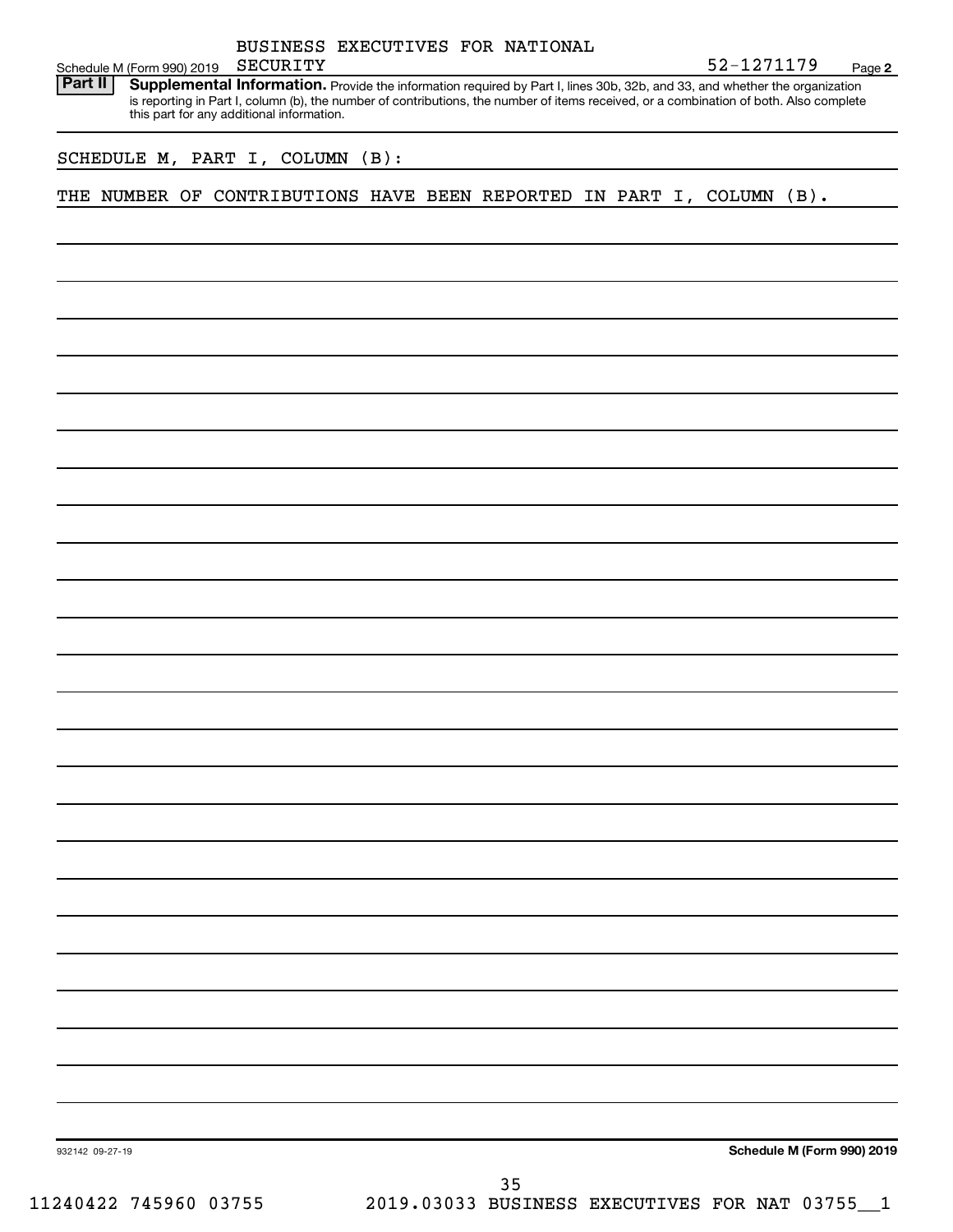**(Form 990 or 990-EZ)**

**Complete to provide information for responses to specific questions on Form 990 or 990-EZ or to provide any additional information. | Attach to Form 990 or 990-EZ. | Go to www.irs.gov/Form990 for the latest information. SCHEDULE O Supplemental Information to Form 990 or 990-EZ 2019** 

Department of the Treasury Internal Revenue Service Name of the organization

BUSINESS EXECUTIVES FOR NATIONAL

**Employer identification number** SECURITY 52-1271179

OMB No. 1545-0047

**Open to Public Inspection**

FORM 990, PART III, LINE 4A, PROGRAM SERVICE ACCOMPLISHMENTS:

STRENGTHENS U.S. SECURITY.

FORM 990, PART III, LINE 4B, PROGRAM SERVICE ACCOMPLISHMENTS:

TO MEET THESE CHALLENGES; (3) DEFENSE REFORM, WHERE, AS THE PENTAGON

SOUGHT TO OVERHAUL ITS BUSINESS OPERATIONS IN SEVERAL CRITICAL AREAS,

BENS HAS BEEN WORKING WITH DOD BUSINESS REFORM LEADERS IN SOME OF THESE

AREAS, INCLUDING TECHNOLOGY AND BUSINESS SYSTEMS REFORM.

FORM 990, PART VI, SECTION B, LINE 11B:

THE FORM 990 WAS PREPARED BY THE OUTSIDE ACCOUNTANTS AND REVIEWED BY THE CFO, CEO, COO, OUTSIDE LEGAL COUNSEL, RMTG (CPA), AND WITH THE AUDIT COMMITTEE. A FINAL COPY OF THE 990 WAS SENT TO THE ENTIRE BOARD BEFORE FILING.

FORM 990, PART VI, SECTION B, LINE 12C:

932211 09-06-19 LHA For Paperwork Reduction Act Notice, see the Instructions for Form 990 or 990-EZ. Schedule O (Form 990 or 990-EZ) (2019) COPY OF THE CONFLICT OF INTEREST POLICY IS REVIEWED AND FOLLOWED BY ALL DIRECTORS, EMPLOYEES, AND OFFICERS. UNDER THE CONFLICT OF INTEREST RULES DESCRIBED IN THE BENS BYLAWS AND IN ITS EMPLOYEE HANDBOOK, AFFECTED PERSONS ARE REQUIRED TO AFFIRMATIVELY DISCLOSE ANY INTERESTS THAT COULD GIVE RISE TO A CONFLICT, NOT JUST ANNUALLY, BUT AT THE VERY TIME THE PERSON BECOMES AWARE THAT A POTENTIAL CONFLICT ARISES. ALL DIRECTORS ARE REMINDED OF THE ORGANIZATION'S CONFLICT OF INTEREST AT EACH MEETING OF THE BOARD. IN ADDITION, BEFORE ANY PROJECT IS UNDERTAKEN WITH U.S. GOVERNMENT PARTNERS, BENS MEMBERS AND STAFF WORKING ON THE PROJECT ARE REMINDED IN WRITING OF THE BENS CONFLICT OF INTEREST REQUIREMENTS. SENIOR BENS STAFF REGULARLY 36